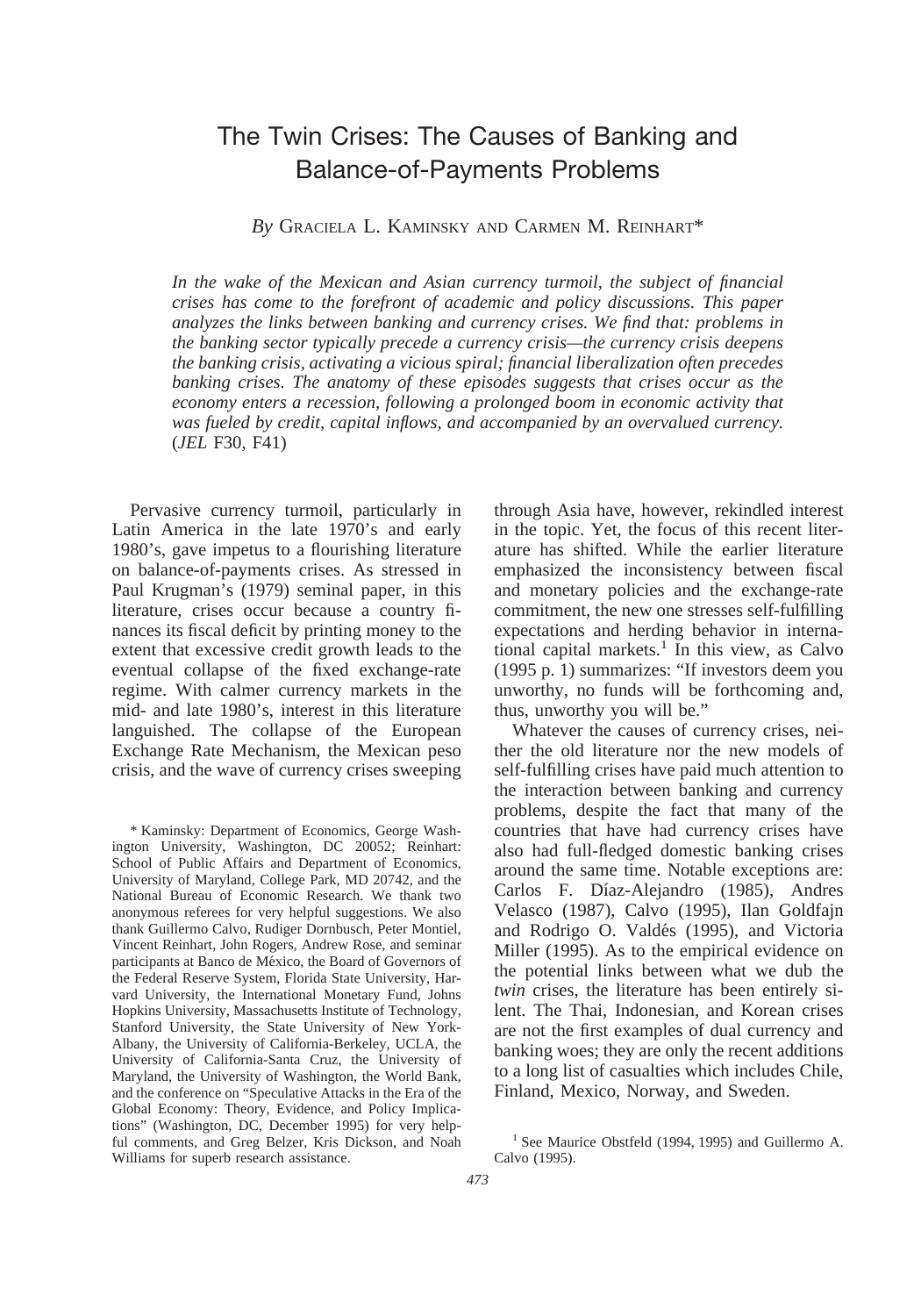In this paper, we aim to fill this void in the literature and examine currency and banking crises episodes for a number of industrial and developing countries. The former include: Denmark, Finland, Norway, Spain, and Sweden. The latter focus on: Argentina, Bolivia, Brazil, Chile, Colombia, Indonesia, Israel, Malaysia, Mexico, Peru, the Philippines, Thailand, Turkey, Uruguay, and Venezuela. The period covered spans the 1970's through 1995. This sample gives us the opportunity to study 76 currency crises and 26 banking crises. Out of sample, we examine the twin crises in Asia of 1997.

Charles Kindelberger (1978 p. 14), in studying financial crises, observes: "For historians each event is unique. Economics, however, maintains that forces in society and nature behave in repetitive ways. History is particular; economics is general." Like Kindelberger, we are interested in finding the underlying common patterns associated with financial crises. To study the nature of crises, we construct a chronology of events in the banking and external sectors. From this timetable, we draw inference about the possible causal patterns among banking and balance-of-payments problems and financial liberalization. We also examine the behavior of macroeconomic indicators that have been stressed in the theoretical literature around crisis periods, much along the lines of Barry Eichengreen et al. (1996b). Our aim is to gauge whether the two crises share a common macroeconomic background. This methodology also allows us to assess the fragility of economies around the time of the financial crises and sheds light on the extent to which the crises were predictable. Our main results can be summarized as follows.

First, with regard to the linkages among the crises, our analysis shows no apparent link between balance-of-payments and banking crises during the 1970's, when financial markets were highly regulated. In the 1980's, following the liberalization of financial markets across many parts of the world, banking and currency crises become closely entwined. Most often, the *beginning* of banking-sector problems predate the balance-of-payment crisis; indeed, knowing that a banking crisis was underway helps predict a future currency crisis. The causal link, nevertheless, is not unidirectional. Our results show that the collapse of the currency deepens the banking crisis, activating a vicious spiral. We

find that the *peak* of the banking crisis most often comes after the currency crash, suggesting that existing problems were aggravated or new ones created by the high interest rates required to defend the exchange-rate peg or the foreignexchange exposure of banks.

Second, while banking crises often precede balance-of-payments crises, they are not necessarily the immediate cause of currency crises, even in the cases where a frail banking sector puts the nail in the coffin of what was already a defunct fixed exchange-rate system. Our results point to common causes, and whether the currency or banking problems surface first is a matter of circumstance. Both crises are preceded by recessions or, at least, below normal economic growth, in part attributed to a worsening of the terms of trade, an overvalued exchange rate, and the rising cost of credit; exports are particularly hard hit. In both types of crises, a shock to financial institutions (possibly financial liberalization and/or increased access to international capital markets) fuels the boom phase of the cycle by providing access to financing. The financial vulnerability of the economy increases as the unbacked liabilities of the banking-system climb to lofty levels.

Third, our results show that crises (external or domestic) are typically preceded by a multitude of weak and deteriorating economic fundamentals. While speculative attacks can and do occur as market sentiment shifts and, possibly, herding behavior takes over (crises tend to be bunched together), the incidence of crises where the economic fundamentals were sound are rare.

Fourth, when we compared the episodes in which currency and banking crises occurred jointly to those in which the currency or banking crisis occurred in isolation, we find that for the twin crises, economic fundamentals tended to be worse, the economies were considerably more frail, and the crises (both banking and currency) were far more severe.

The rest of the paper is organized as follows. The next section provides a chronology of the crises and their links. Section II reviews the stylized facts around the periods surrounding the crises, while Section III addresses the issues of the vulnerability of economies around the time of the crisis and the issue of predictability. The final section discusses the findings and possibilities for future research.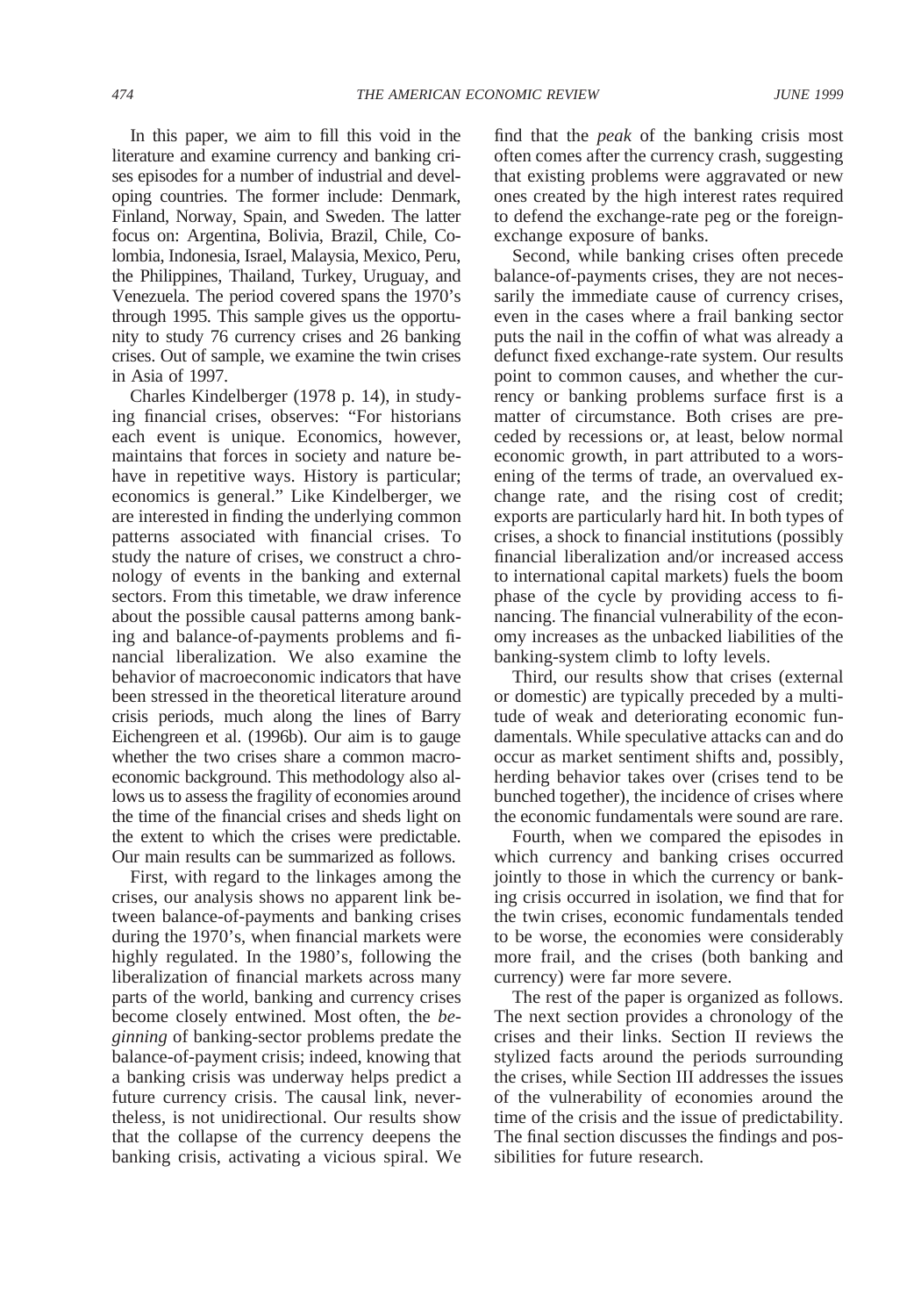# **I. The Links Between Banking and Currency Crises**

This section briefly discusses what the theoretical literature offers as explanations of the possible links between the two crises. The theoretical models also guide our choice of the financial and economic indicators used in the analysis.

# A. *The Links: Theory*

A variety of theoretical models have been put forth to explain the linkages between currency and banking crises. One chain of causation, stressed in James Stoker (1994), runs from balance-of-payments problems to banking crisis. An initial external shock, such as an increase in foreign interest rates, coupled with a commitment to a fixed parity, will result in the loss of reserves. If not sterilized, this will lead to a credit crunch, increased bankruptcies, and financial crisis. Moreover, Frederic S. Mishkin (1996) argues that, if a devaluation occurs, the position of banks could be weakened further if a large share of their liabilities is denominated in a foreign currency. Models, such as Velasco (1987), point to the opposite causal direction financial-sector problems give rise to the currency collapse. Such models stress that when central banks finance the bailout of troubled financial institutions by printing money, we return to the classical story of a currency crash prompted by excessive money creation.

A third family of models contend that currency and banking crises have common causes. An example of this may be found in the dynamics of an exchange-rate-based inflation stabilization plan, such as that of Mexico in 1987. Theory and evidence suggest that such plans have well-defined dynamics<sup>2</sup>: Because inflation converges to international levels only gradually, there is a marked cumulative real exchange-rate appreciation. Also, at the early stages of the plan there is a boom in imports and economic activity, financed by borrowing abroad. As the current account deficit continues to widen, financial markets become convinced that the stabilization program is unsustainable, fueling an attack against the domestic currency. Since the boom is usually financed by a surge in bank credit, as banks borrow abroad, when the capital inflows become outflows and asset markets crash, the banking system caves in. Ronald I. McKinnon and Huw Pill (1996) model how financial liberalization together with microeconomic distortions—such as implicit deposit insurance—can make these boom-bust cycles even more pronounced by fueling the lending boom that leads to the eventual collapse of the banking system. Goldfajn and Valdés (1995) show how changes in international interest rates and capital inflows are amplified by the intermediating role of banks and how such swings may also produce an exaggerated business cycle that ends in bank runs and financial and currency crashes.

So, while theory does not provide an unambiguous answer as to what the causal links between currency and banking crises are, the models are clear as to what economic indicators should provide insights about the underlying causes of the twin crises. High on that list are international reserves, a measure of excess money balances, domestic and foreign interest rates, and other external shocks, such as the terms of trade. The inflation stabilizationfinancial liberalization models also stress the boom-bust patterns in imports, output, capital flows, bank credit, and asset prices. Some of these models also highlight overvaluation of the currency, leading to the underperformance of exports. The possibility of bank runs suggests bank deposits as an indicator of impending crises. Finally, as in Krugman (1979), currency crises can be the by-product of government budget deficits.

# B. *The Links: Preliminary Evidence*

To examine these links empirically, we first need to identify the dates of currency and banking crises. In what follows, we begin by describing how our indices of financial crises are constructed.

*Definitions, Dates, and Incidence of Crises.* —Most often, balance-of-payments crises are resolved through a devaluation of the domestic currency or the floatation of the exchange rate.

 $2$  See Reinhart and Carlos A. Végh (1996) for a review of this literature and the empirical regularities.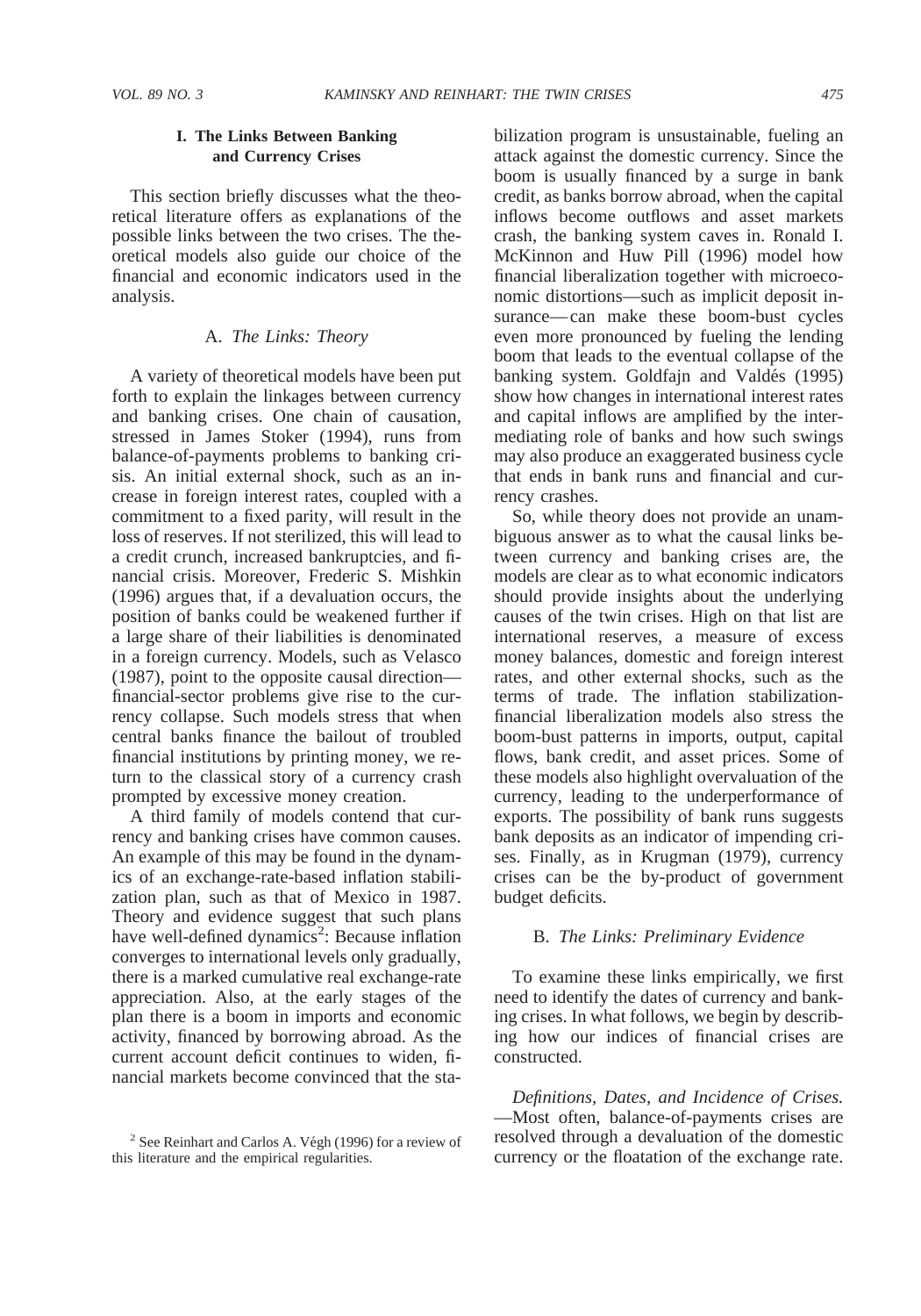But central banks can and, on occasion, do resort to contractionary monetary policy and foreign-exchange market intervention to fight the speculative attack. In these latter cases, currency market turbulence will be reflected in steep increases in domestic interest rates and massive losses of foreign-exchange reserves. Hence, an index of currency crises should capture these different manifestations of speculative attacks. In the spirit of Eichengreen et al. (1996a, b), we constructed an index of currency market turbulence as a weighted average of exchange-rate changes and reserve changes.<sup>3</sup>

With regard to banking crises, our analysis stresses events. The main reason for following this approach has to do with the lack of highfrequency data that capture when a financial crisis is under way. If the beginning of a banking crisis is marked by bank runs and withdrawals, then changes in bank deposits could be used to date the crises. Often, the banking problems do not arise from the liability side, but from a protracted deterioration in asset quality, be it from a collapse in real-estate prices or increased bankruptcies in the nonfinancial sector. In this case, changes in asset prices or a large increase in bankruptcies or nonperforming loans could be used to mark the onset of the crisis. For some of the earlier crises in emerging markets, however, stock-market data is not available.<sup>4</sup> Indicators of business failures and nonperforming loans are also usually available only at low frequencies, if at all; the latter are also made less informative by banks' desire to hide their problems for as long as possible.

Given these data limitations, we mark the *beginning* of a banking crisis by two types of events: (1) bank runs that lead to the closure, merging, or takeover by the public sector of one or more financial institutions (as in Venezuela in 1993); and (2) if there are no runs, the closure, merging, takeover, or large-scale government assistance of an important financial

institution (or group of institutions) that marks the start of a string of similar outcomes for other financial institutions (as in Thailand in 1996– 1997). We rely on existing studies of banking crises and on the financial press; according to these studies the fragility of the banking sector was widespread during these periods. This approach to dating the beginning of the banking crises is not without drawbacks. It could date the crises too late, because the financial problems usually begin well before a bank is finally closed or merged; it could also date the crises too early, because the worst of crisis may come later. To address this issue we also date when the banking crisis hits its *peak,* defined as the period with the heaviest government intervention and/or bank closures.

Our sample consists of 20 countries for the period 1970–mid-1995. The countries are those listed in the introduction and Appendix Tables A1 and A2. We selected countries on the multiple criteria of being small open economies, with a fixed exchange rate, crawling peg, or band through portions of the sample; data availability also guided our choices. This period encompasses 26 banking crises and 76 currency crises.

As to the incidence of the crises (Table 1 and Figure 1), there are distinct patterns across decades. During the 1970's we observe a total of 26 currency crises, yet banking crises were rare during that period, with only three taking place. The absence of banking crises may reflect the highly regulated nature of financial markets during the bulk of the 1970's. By contrast, while the number of currency crises per year does not increase much during the 1980's and 1990's (from an average of 2.60 per annum to 3.13 per annum, Table 1, first row), the number of banking crises per year more than quadruples in the post-liberalization period. Thus, as the second row of Table 1 highlights, the *twin* crisis phenomenon is one of the 1980's and 1990's.

Figure 1 also shows that financial crises were heavily bunched in the early 1980's, when real interest rates in the United States were at their highest level since the 1930's. This may suggest that external factors, such as interest rates in the United States, matter a great deal as argued in Calvo et al. (1993). Indeed, Jeffrey Frankel and Andrew K. Rose (1996) find that foreign interest rates play a significant role in predicting

<sup>&</sup>lt;sup>3</sup> The construction of the index is described in the Data Appendix. The dates of the crises appear in Appendix Table A1, and the level of the index and key events around the crises dates are reported in the working paper version of this paper (Kaminsky and Reinhart, 1996). <sup>4</sup> Bank stocks could be an indicator, but in many of the

developing countries an important share of the banks are not traded publicly.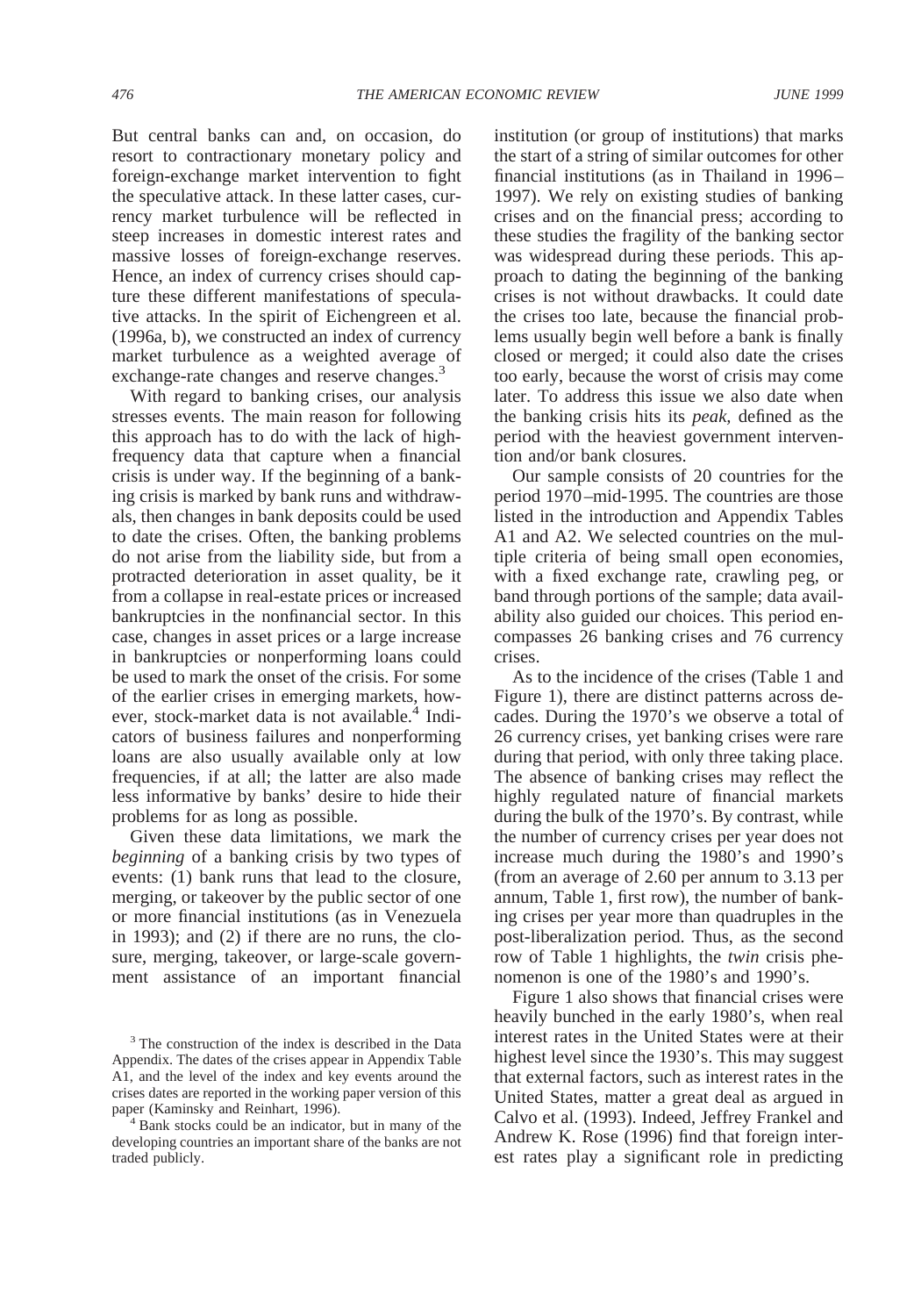|                             |           | Number of crises    |       |                     |           |                     |  |  |  |  |
|-----------------------------|-----------|---------------------|-------|---------------------|-----------|---------------------|--|--|--|--|
|                             | 1970-1995 |                     |       | 1970-1979           | 1980-1995 |                     |  |  |  |  |
| Type of crisis              | Total     | Average<br>per year | Total | Average<br>per year | Total     | Average<br>per year |  |  |  |  |
| Balance-of-payments<br>Twin | 76<br>19  | 2.92<br>0.73        | 26    | 2.60<br>0.10        | 50<br>18  | 3.13<br>1.13        |  |  |  |  |
| Single<br>Banking           | 57<br>26  | 2.19<br>1.00        | 25    | 2.50<br>0.30        | 32<br>23  | 2.00<br>1.44        |  |  |  |  |

TABLE 1—FREQUENCY OF CRISES OVER TIME

*Note:* Episodes in which the beginning of a banking crisis is followed by a balance-of-payments crisis within 48 months are classified as twin crises.



currency crashes. A second explanation why crises are bunched is that contagion effects may be present, creating a domino effect among those countries that have anything less than immaculate fundamentals. Sara Calvo and Reinhart (1996) present evidence of contagion in capital flows to Latin American countries while Eichengreen et al. (1996a) find evidence that knowing there is a crisis elsewhere increases the probability of a domestic currency crisis.

Table 2 provides the dates of financial liberalization, the beginning and peak of the banking crisis, and the date of the balance-of-payments

crisis that was nearest to the beginning of the banking crisis.<sup>5</sup> By selecting the nearest currency crisis, whether it predates or follows the beginning of the banking crisis, we allow the data to reveal what the temporal patterns are. The dates for the remaining crises are given in the Appendix tables.

*The Twin Crises.*—We next examine how the currency and banking crises are linked.

<sup>&</sup>lt;sup>5</sup> If the peak month for the banking crisis is not known, we list the midpoint of that year as the date.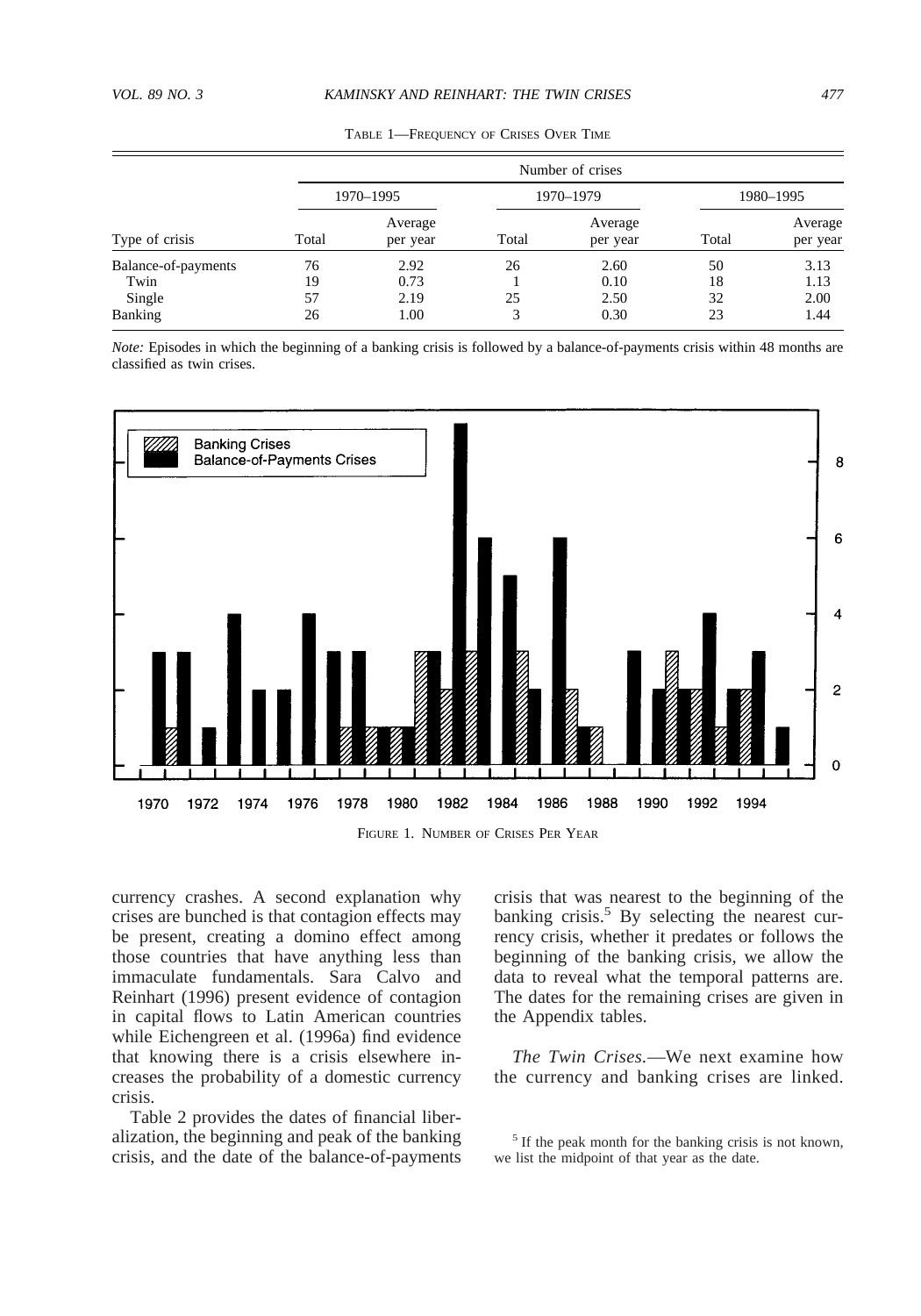|                                   |                             |                  | Banking crisis   | Closest balance-     |
|-----------------------------------|-----------------------------|------------------|------------------|----------------------|
| Country                           | Financial<br>liberalization | Beginning        | Peak             | of-payment<br>crisis |
| Argentina                         | 1977                        | March 1980       | <b>July 1982</b> | February 1981        |
|                                   |                             | May 1985         | June 1989        | September 1986       |
|                                   |                             | December 1994    | March 1995       | February 1990        |
| <b>Bolivia</b>                    | 1985                        | October 1987     | June 1988        | September 1985       |
| <b>Brazil</b>                     | 1975                        | November 1985    | November 1985    | November 1986        |
|                                   |                             | December 1994    | March 1996       | October 1991         |
| Chile                             | 1974                        | September 1981   | March 1983       | August 1982          |
| Colombia                          | 1980                        | <b>July 1982</b> | June 1985        | March 1983           |
| Denmark                           | Early 1980's                | March 1987       | June 1990        | August 1983          |
| Finland                           | 1982                        | September 1991   | June 1992        | November 1991        |
| Indonesia                         | 1983                        | November 1992    | November 1992    | September 1986       |
| Israel                            | 1985                        | October 1983     | June 1984        | October 1983         |
| Malaysia                          | 1978                        | July 1985        | August 1986      | July 1975            |
| Mexico                            | 1974                        | September 1982   | June 1984        | December 1982        |
|                                   | 1991                        | October 1992     | March 1996       | December 1994        |
| Norway                            | 1980                        | November 1988    | October 1991     | May 1986             |
| Peru                              | 1991                        | March 1983       | April 1983       | October 1987         |
| Philippines                       | 1980                        | January 1981     | June 1985        | October 1983         |
| Spain                             | 1974                        | November 1978    | January 1983     | July 1977            |
| Sweden                            | 1980                        | November 1991    | September 1992   | November 1992        |
| Thailand                          | 1989                        | March 1979       | March 1979       | November 1978        |
|                                   |                             | October 1983     | June 1985        | November 1984        |
| Turkey                            | 1980                        | January 1991     | March 1991       | March 1994           |
| Uruguay                           | 1976-1979                   | March 1971       | December 1971    | December 1971        |
|                                   |                             | March 1981       | June 1985        | October 1982         |
| Venezuela                         | 1981, 1989                  | October 1993     | August 1994      | May 1994             |
| Memorandum item:<br>Out of sample |                             |                  |                  |                      |
| Indonesia                         |                             | November 1992    | Ongoing          | August 1997          |
| Malaysia                          |                             | September 1997   | Ongoing          | August 1997          |
| Philippines                       |                             | July 1997        | Ongoing          | July 1997            |
| Thailand                          |                             | May 1996         | Ongoing          | July 1997            |

TABLE 2—THE TIMING OF THE TWIN CRISES AND FINANCIAL LIBERALIZATION

*Note:* Episodes in which the beginning of a banking crisis is followed by a balance-of-payment crisis within 48 months are classified as twin crises.

*Sources: American Banker,* various issues; Gerald Caprio, Jr. and Daniela Klingebiel (1996); *New York Times,* various issues; Sundararajan et al. (1991); *Wall Street Journal,* various issues.

We begin by calculating the unconditional probability of currency crises and banking crises in our sample. For instance, the probability that a currency crisis will occur in the next 24 months over the entire sample is simply 24 times 76 (the total number of currency crises in the sample) divided by the total number of monthly observations in the sample. These calculations yield unconditional probabilities for currency and banking crises, which are 29 percent and 10 percent, respectively (Table 3). The difference in the probabilities of the two kinds of crises highlights the relatively higher frequency of currency crises in the sample.

We next calculate a family of conditional

probabilities. For instance, if knowing that there is a banking crisis within the past 24 months helps predict a currency crisis then the probability of a currency crisis, conditioned on information that a banking crisis is under way, should be higher than the unconditional probability of a balance-of-payments crisis. In other words, a banking crisis increases the probability that a country will fall prey to a currency crisis. This is precisely what the results summarized in Table 3 show. The probability of a currency crisis conditioned on the beginning of bankingsector problems is 46 percent, well above the unconditional estimate of 29 percent. Hence, it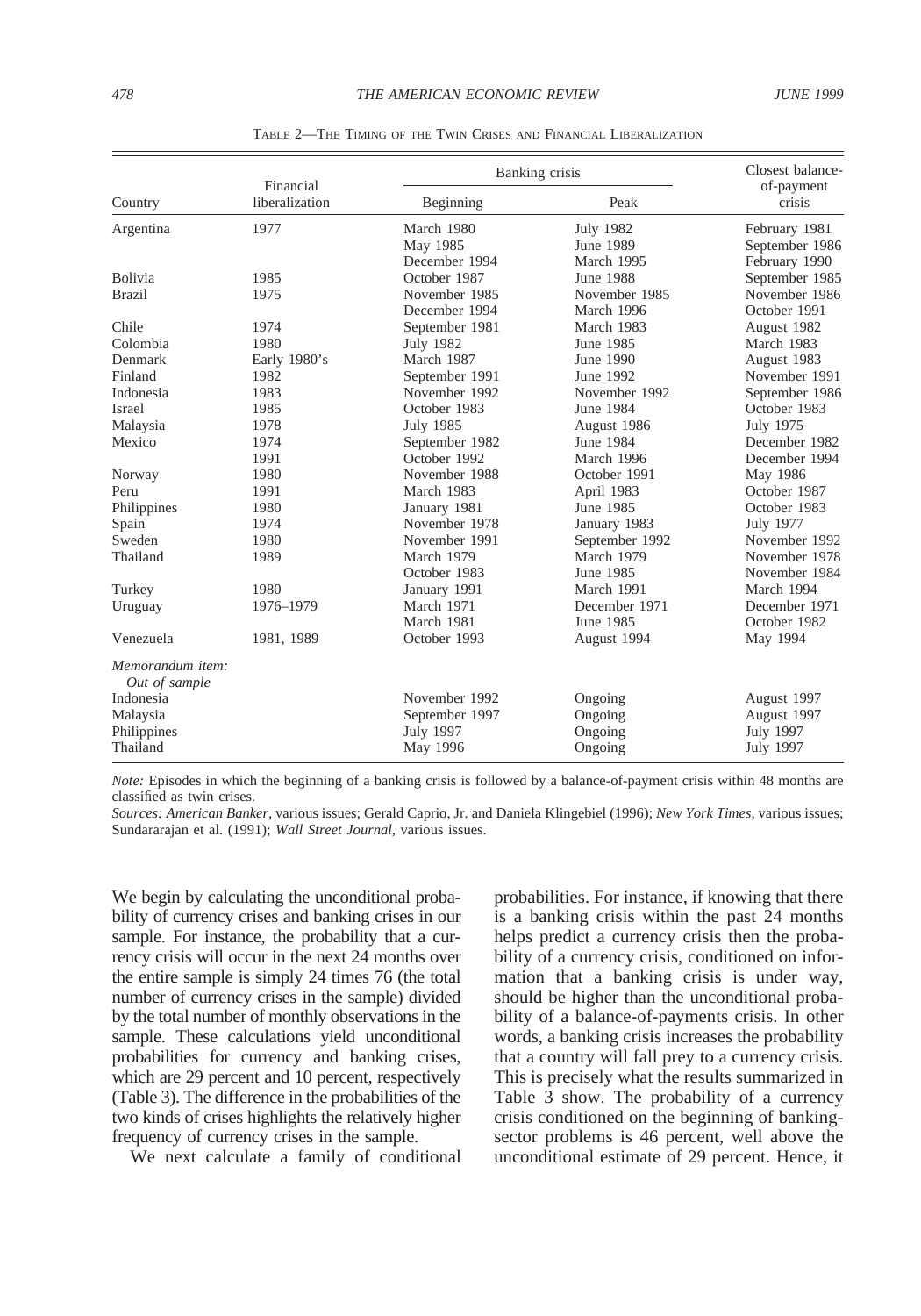TABLE 3—PROBABILITIES OF CRISES

| Probabilities of balance-of-payment crises          |                       |  |  |  |  |
|-----------------------------------------------------|-----------------------|--|--|--|--|
| Type                                                | Value<br>(in percent) |  |  |  |  |
| Unconditional                                       | 29                    |  |  |  |  |
| Conditional on the beginning of a<br>banking crisis | 46                    |  |  |  |  |
| Conditional on the peak of a banking<br>crisis      | 22                    |  |  |  |  |

Probabilities of banking crises

| Type                                                                         | Value<br>(in percent) |
|------------------------------------------------------------------------------|-----------------------|
| Unconditional                                                                | 10                    |
| Beginning of a banking crisis conditional<br>on a balance-of-payments crisis | 8                     |
| Beginning of a banking crisis conditional<br>on financial liberalization     | 14                    |
| Peak of a banking crisis conditional on a<br>balance-of-payments crisis      | 16                    |

*Notes:* The balance-of-payment crisis windows are defined as the 24 months preceding the crisis. The banking crisis windows are defined as the 12 months before and the 12 months after the beginning (or peak) of the crises. The unconditional probabilities of balance-of-payment and banking crises are calculated as the total number of months in the respective crisis windows divided by the total number of months in the sample. The balance-of-payment probabilities conditional on a banking crisis (beginning or peak) are calculated as the number of months in the balance-ofpayment crisis windows that occur within 24 months of the banking crises (beginning or peak) divided by the total number of months in the banking crisis windows. The probabilities of banking crises conditional on balance-ofpayment crises are calculated as the number of months in the banking crisis windows that occur within 24 months of a balance-of-payment crisis divided by the total number of months in the balance-of-payment crisis windows. The probability of a banking crisis conditional on financial liberalization is calculated as the total number of months in the banking crisis windows that occur during times of financial liberalization divided by the total number of months during which the banking sector was in a regime of financial liberalization. All probabilities were estimated using the data for the 20 countries in the 1970–mid-1995 period.

could be argued, as Díaz-Alejandro (1985) and Velasco (1987) did for the Chilean crisis in the early 1980's, that, in an important number of cases, the bailout of the banking system may have contributed to the acceleration in credit creation observed prior to the currency crises (see Herminio Blanco and Peter M. Garber, 1986; Sebastian Edwards, 1989; Eichengreen et al., 1996b; and this paper). Even in the absence of a large-scale bailout, a frail banking system is likely to tie the hands of the central bank in defending the currency—witness Indonesia in August 1997.

If, instead, the peak of the banking crisis is used as the conditioning piece of information, no valuable information is gained; indeed, the conditional probability is 22 percent and below the unconditional. This result follows from the fact that a more common pattern (see Table 2) appears to be that the peak of the banking crisis comes after the currency crisis. For instance, knowing that there is a currency crisis does not help predict the onset of a banking crisis, this conditional probability is 8 percent; knowing that there was a currency crisis does help to predict the probability that the banking crisis will worsen, this conditional probability is 16 percent.

Taken together, these results seem to point to the existence of vicious circles. Financial-sector problems undermine the currency. Devaluations, in turn, aggravate the existing bankingsector problems and create new ones. These adverse feedback mechanisms are in line with those suggested by Mishkin (1996) and can be amplified, as we have seen in several of the recent Asian crises, by banks' inadequate hedging of foreign-exchange risk. The presence of vicious circles would imply that, a priori, the twin crises are more severe than currency or banking crises that occur in isolation.

To measure the *severity* of a currency crisis, we focus on a composite measure that averages reserve losses and the real exchange-rate depreciation.6 For reserves, we use the six-month percent change prior to the crisis month, as reserve losses typically occur prior to the devaluation (if the attack is successful). For the real exchange rate, we use the six-month percent change following the crisis month, because large depreciations occur after, and only if, the central bank concedes by devaluing or floating the currency. This measure of severity is constructed for each currency crisis in our sample and the averages are reported in Table 4 separately for the 19 twin crises in our sample and for the others. In line with our results that the beginning of the banking crisis precedes the balance-of-payments crisis, we define the twin

<sup>&</sup>lt;sup>6</sup> The real exchange rate is used, as high inflation countries will typically have larger nominal devaluations.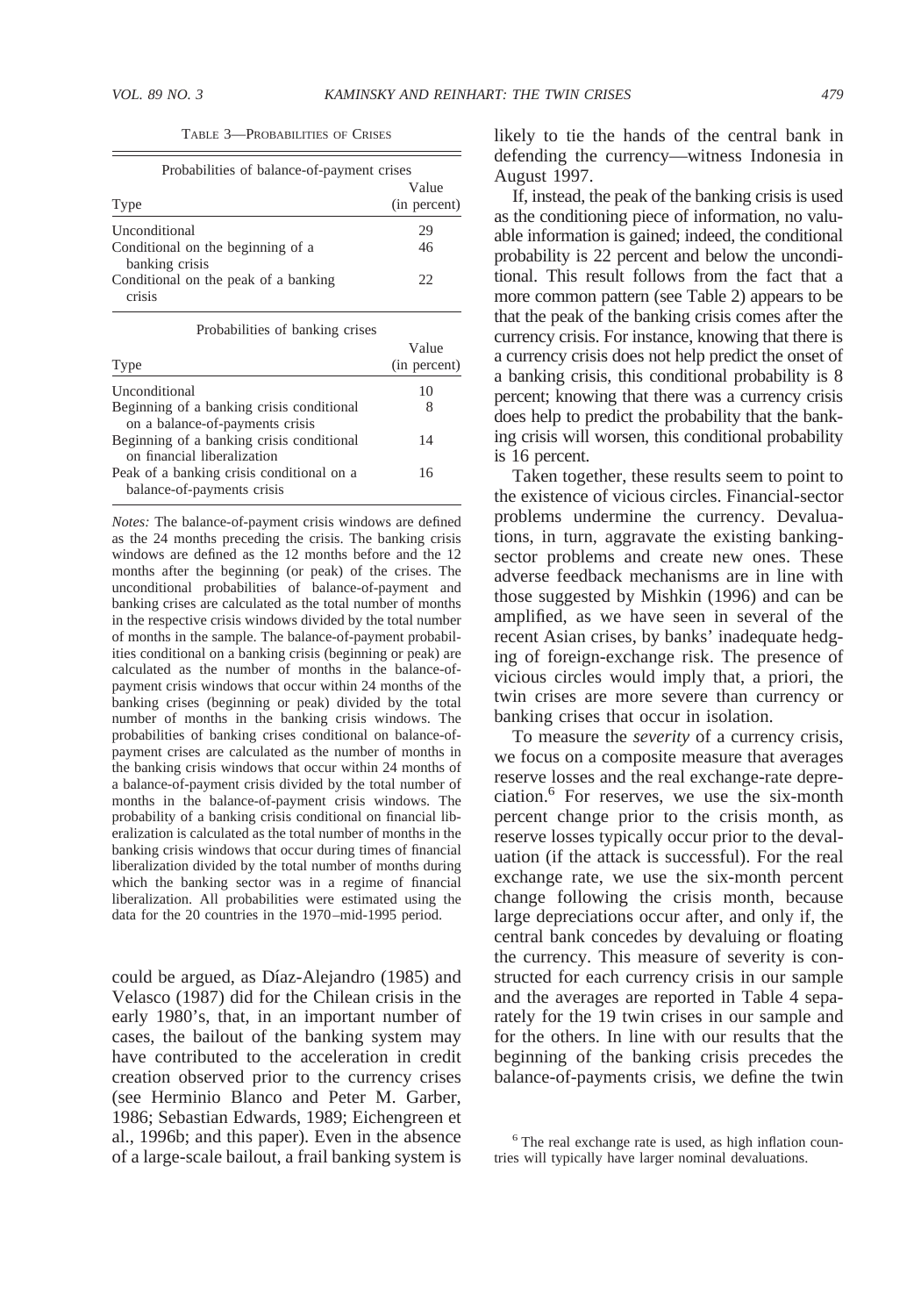TABLE 4—THE SEVERITY OF THE CRISES

|                                                         |           | Banking crises | Balance-of-<br>payments<br>crises |              |  |
|---------------------------------------------------------|-----------|----------------|-----------------------------------|--------------|--|
| Severity measure                                        | Twin      | Single         | Twin                              | Single       |  |
| Cost of bailout<br>(Percent of GDP)<br>Loss of reserves | 13.3      | $5.1*$         | NΑ                                | NΑ           |  |
| (Percent)<br>Real depreciation                          | <b>NA</b> | <b>NA</b>      | 25.4                              | $8.3*$       |  |
| (Percent)<br>Composite index                            | NΑ<br>NΑ  | N A<br>NΑ      | 25.7<br>25.6                      | 26.6<br>17.5 |  |

*Notes:* Loss of reserves is the percentage change in the level of reserves in the six months preceding the crises. Real depreciation is the percentage change in the real exchange rate (with respect to the dollar for the countries that peg to the dollar and with respect to the mark for the countries that peg to mark) in the six months following the crises. The composite index is the unweighted average of the loss of reserves and real depreciation. Episodes in which the beginning of a banking crisis is followed by a balance-of-payments crisis within 48 months are classified as twin crises.

\* Denotes that the measure of severity of single-crises episodes is statistically different from the twin-crises severity at the 5-percent level. An NA denotes not applicable.

crises as those episodes in which a currency crisis follows the beginning of the banking crisis within the next 48 months. For banking crises, we use the bailout costs, as a percent of GDP, as the measure of severity. As Table 4 highlights, bailout costs are significantly larger (more than double) in the twin crises than for banking crises which were not accompanied by a currency crisis. As to balance-of-payments crises, the results are mixed. Reserve losses sustained by the central bank are significantly bigger (Table 4) but the real depreciations are of comparable orders of magnitude.

Our results also yield an insight as to the links of crises with financial liberalization (Table 3). In 18 of the 26 banking crises studied here, the financial sector had been liberalized during the preceding five years, usually less. Only in a few cases in our sample countries, such as the early liberalization efforts of Brazil in 1975 and Mexico in 1974, was the liberalization not followed by financial-sector stress. In the 1980's and 1990's most liberalization episodes have been associated with financial crises of varying severity. Only in a handful of countries (for instance, Canada, which is not in the sample) did financial-sector liberalization proceed smoothly. Indeed, the probability of a banking crisis (beginning) conditional on financial liberalization having taken place is higher than the unconditional probability of a banking crisis. This suggests that the twin crises may have common origins in the deregulation of the financial system and the boom-bust cycles and asset bubbles that, all too often, accompany financial liberalization. The stylized evidence presented in Caprio and Klingebiel (1996) suggests that inadequate regulation and lack of supervision at the time of the liberalization may play a key role in explaining why deregulation and banking crises are so closely entwined.

## **II. The Macroeconomic Background of the Crises**

To shed light on whether both types of crises may have common roots, we analyze the evolution of 16 macroeconomic and financial variables around the time of the crises. The variables used in the analysis were chosen in light of theoretical considerations and subject to data availability. Monthly data was used to get a clearer view (than would otherwise be revealed by lower frequency data) of developments as the crisis approaches and by the desire to evaluate to what extent these indicators were giving an early signal of impending trouble—an issue that will be taken up in the next section.

The indicators associated with *financial liberalization* are the M2 multiplier, the ratio of domestic credit to nominal GDP, the real interest rate on deposits, and the ratio of lending-todeposit interest rates. *Other financial* indicators include: excess real M1 balances, real commercial-bank deposits, and the ratio of M2 (converted into U.S. dollars) divided by foreign-exchange reserves (in U.S. dollars).<sup>7</sup> The indicators linked to the *current account* include the percent deviation of the real exchange rate from trend, as a measure of misalignment, the value of exports and imports (in U.S. dollars), and the terms of trade. $8^{\circ}$  The

 $7$  M2 to reserves captures to what extent the liabilities of the banking system are backed by international reserves. In the event of a currency crisis, individuals may rush to convert their domestic currency deposits into foreign currency, so that this ratio captures the ability of the central bank to meet those demands (Calvo and Enrique Mendoza, 1996).<br><sup>8</sup> An increase in the real exchange-rate index denotes a

depreciation.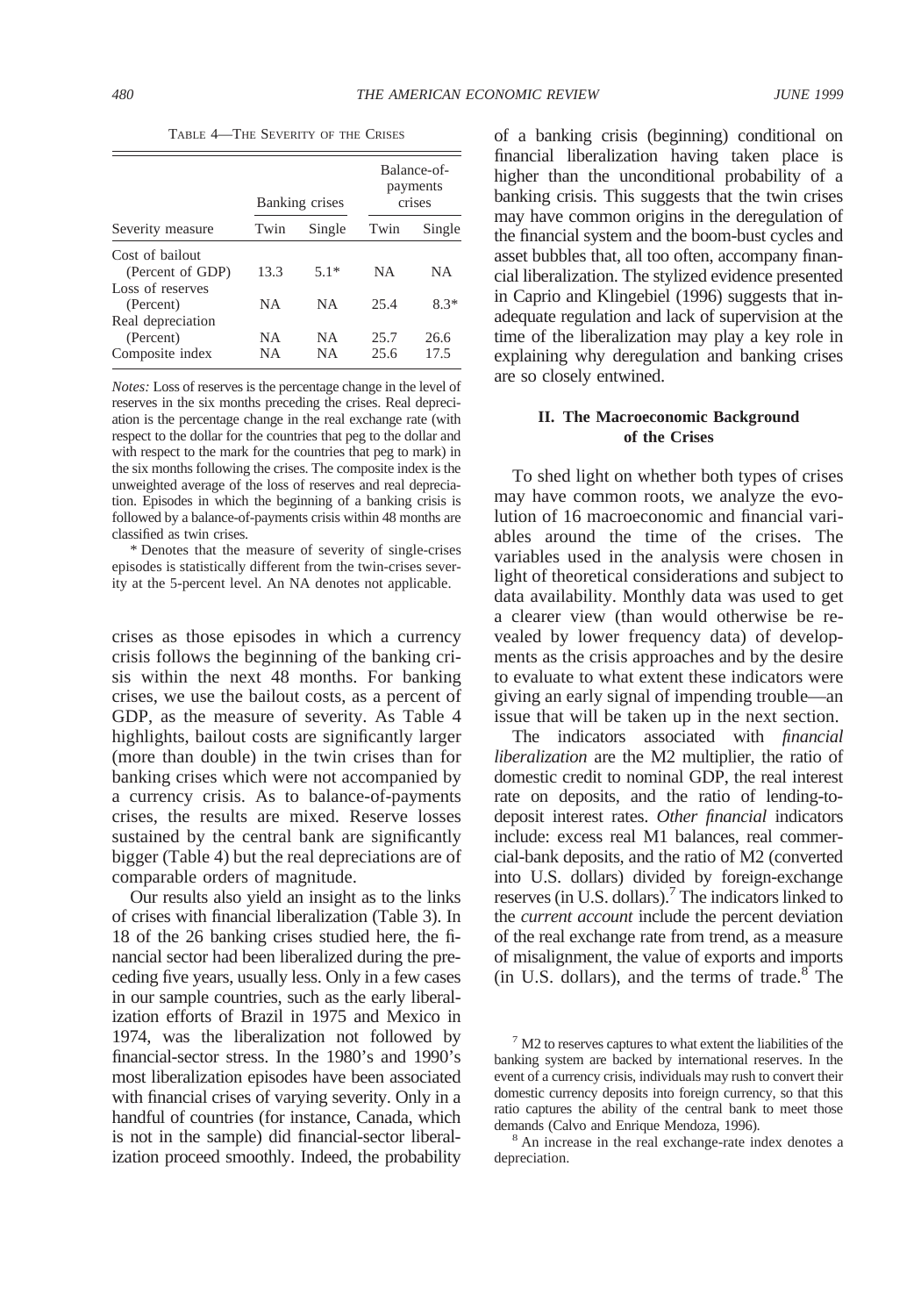

FIGURE 2. EMPIRICAL REGULARITIES DURING BALANCE-OF-PAYMENTS CRISES

*Notes:* The values of the variable relative to "tranquil" times are reported on the vertical axes. The horizontal axes represent the number of months before (with a negative sign) and after the crisis. The solid line represents the average for all the crises for which data was available. The dotted lines denote plus/minus one standard error around the average. Unless otherwise noted, all variables are reported as 12-month changes, in percent, relative to "tranquil" times. 1. Monthly rates, in percentage points, relative to "tranquil" times. 2. Actual less estimated money demand. Percent deviation relative to "tranquil" times. 3. Deviations from trend, in percent, relative to "tranquil" times.

indicators associated with the *capital account* are: foreign-exchange reserves (in U.S. dollars) and the domestic-foreign real interest-rate differential on deposits (monthly rates in percentage points). The indicators of the *real sector* are industrial production and an index of equity prices (in U.S. dollars).9 Lastly, the *fiscal* variable is the overall budget deficit as a percent of GDP.

Of course, this is not an exhaustive list of potential indicators. In particular, political variables, such as the timing of an election, can also be linked to the timing of these crises. Indeed, the evidence presented in Deepak Mishra (1997), who examines a subset of the currency crises in this study, suggests that devaluations, more often than

not, follow elections. Indeed, an election raises the probability of a future devaluation, even after controlling for economic fundamentals.

Except for the interest-rate variables, the deviations of the real exchange rate from trend, our proxy for excess real M1 balances, and the lending/deposit interest-rate ratio, which are in levels, we focus on the 12-month percent changes of the remaining 10 variables. The pre- and postcrises behavior of all variables is compared to the average behavior during tranquil periods, which are all the remaining observations in our sample and serves as our control group.

Figures 2, 3, and 4 illustrate the behavior of the variables around the time of the balanceof-payments crises, banking crises, and twin crises, respectively; each panel portrays a different variable. The horizontal axis records the number of months before and after the beginning of the crises; the vertical axis

<sup>9</sup> Detailed definitions of all the variables and their sources are provided in the Data Appendix.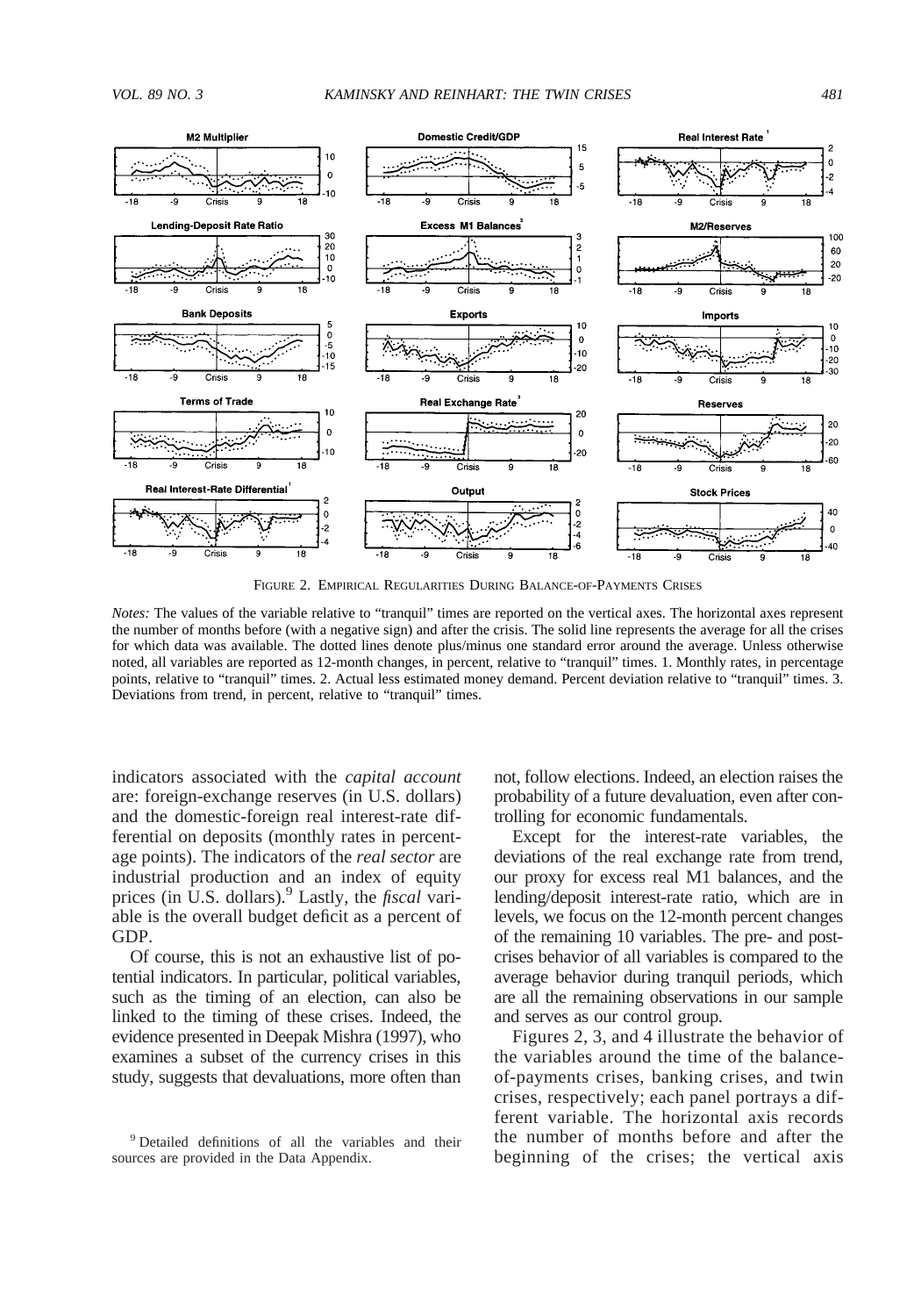

FIGURE 3. EMPIRICAL REGULARITIES DURING BANKING CRISES

*Notes:* The values of the variable relative to "tranquil" times are reported on the vertical axes. The horizontal axes represent the number of months before (with a negative sign) and after the crisis. The solid line represents the average for all the crises for which data was available. The dotted lines denote plus/minus one standard error around the average. Unless otherwise noted, all variables are reported as 12-month changes, in percent, relative to "tranquil" times. 1. Monthly rates, in percentage points, relative to "tranquil" times. 2. Actual less estimated money demand. Percent deviation relative to "tranquil" times. 3. Deviations from trend, in percent, relative to "tranquil" times.

records the percent difference (percentagepoint difference for interest rates) between tranquil and crisis periods. In all the figures the solid line represents the average for all the crises for which data was available.<sup>10</sup> Hence, if no data points are missing, the solid line represents the average behavior of that indicator during the months around 76 currency crises and 26 banking crises. For Figures 2 and 3, the dotted lines denote plus/minus one standard error around the average. For example, the top center panel of Figure 2 shows that, on average, the 12-month growth in the domestic credit/GDP ratio is about 15 percent higher than in tranquil times. In Figure 4 the

solid line shows the evolution of the indicators for the twin-crises episodes while the dashed line denotes the averages for the currency crises that were not accompanied by a banking crisis.

For currency crises we focus on the 18 month period before and after the crisis. Unlike balance-of-payments crises, in which reserves are lost abruptly and currency pegs abandoned, banking crises are protracted affairs which tend to come in waves and, hence, the depth of the crisis is seldom reached at the first sign of outbreak (see Table 2). For this reason, we widen the window and focus on the 18 months before the onset of the crisis, an 18-month arbitrarily chosen crisis period, and the 18-month post-crisis period. At any rate, because most of our analysis focuses on the causes leading up to the crises, our main results will not be affected whether the crises

<sup>&</sup>lt;sup>10</sup> See Appendix Tables A1 and A2 for a detailed indication of any missing data around crisis dates.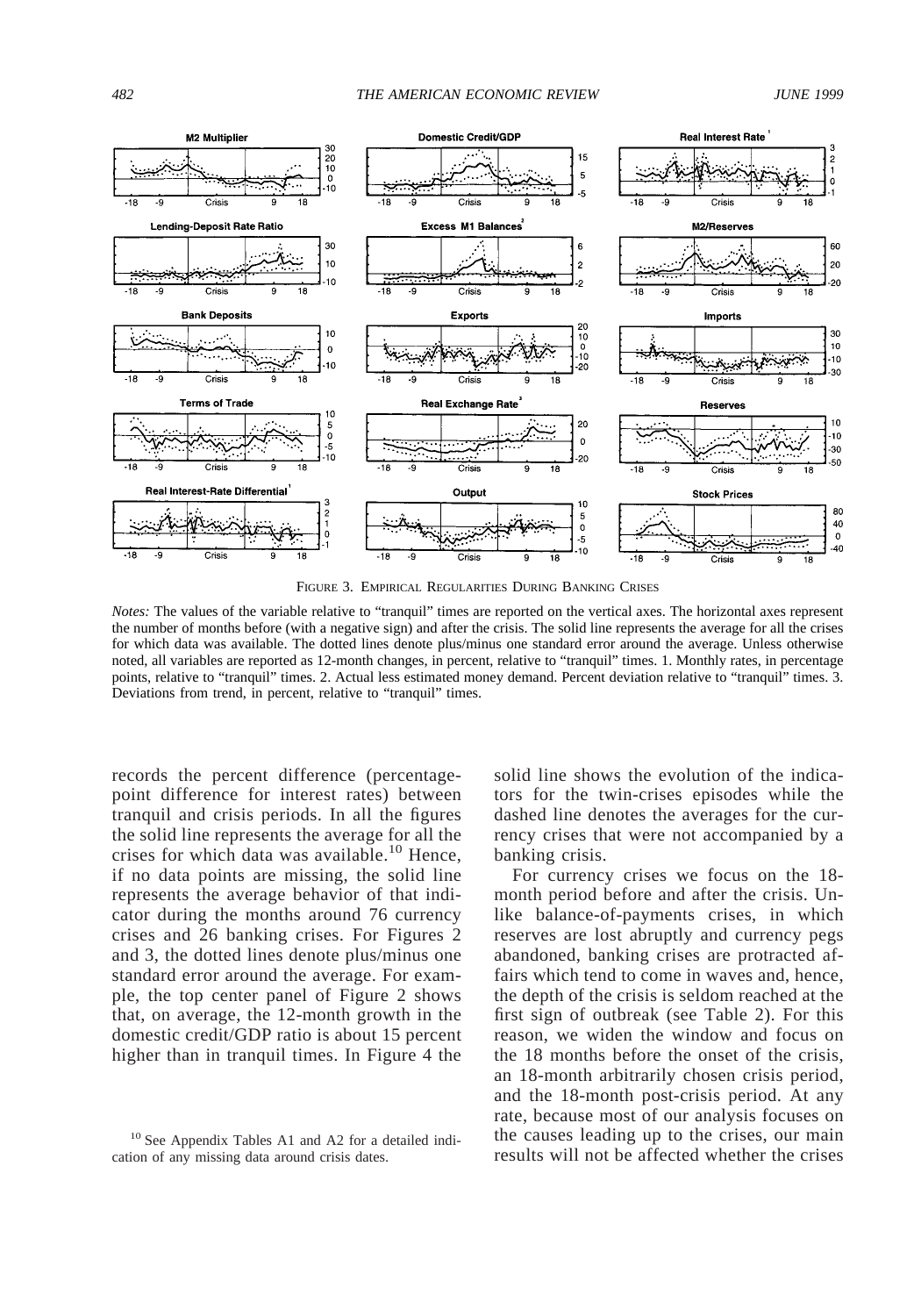

FIGURE 4. EMPIRICAL REGULARITIES DURING TWIN CRISES

*Notes:* The values of the variables relative to "tranquil" times are reported on the vertical axes. The horizontal axes represent the number of months before (with a negative sign) and after a crisis. The solid lines show the behavior during twin-crises episodes, and the dotted lines show the behavior during "single"-crises episodes. Unless otherwise noted, all variables are reported as 12-month changes, in percent, relative to "tranquil" times. 1. Monthly rates, in percentage points, relative to "tranquil" times. 2. Actual less estimated money demand. Percent deviation relative to "tranquil" times. 3. Deviations from trend, in percent, relative to "tranquil" times.

lasted less or more than a year. For the 19 episodes of the twin crises, we focus on the 18 months prior to the balance-of-payments crisis. Given that banking crises usually predate currency crises in our sample, this implies we are already looking at a period of heavy financial-sector stress.

# A. *The Financial Sector*

Until the 1970's, most financial markets were regulated with rationed credit and, often, negative real interest rates. The late 1970's and beginning of the 1980's, however, witnessed sweeping financial reforms both in developed and emerging markets, which led to, among other things, increases in real interest rates.<sup>11</sup> Because financial liberalization often precedes

banking crises—the indicators associated with financial liberalization presented in the first four panels of Figures 2, 3, and 4 (from left to right) merit scrutiny. The growth in the *M2 multiplier* rises steadily up to nine months prior to the currency crisis and the onset of the banking crisis; indeed, for banking crises the multiplier grows at above normal rate in the entire 18 months prior to the crisis. The draconian reductions in reserve requirements that often accompany financial liberalization play a role in explaining the large increases in the M2 multiplier. Yet the rise in the multiplier prior to currency crises is entirely accounted for by its evolution ahead of the twin crises, as shown in Figure 4.

The growth in *domestic credit/GDP* remains above normal as the balance-ofpayments crisis nears (Figure 2) but particularly accelerating markedly as the twin crises <sup>11</sup> See Vincente Galbis (1993). approaches; throughout this period it remains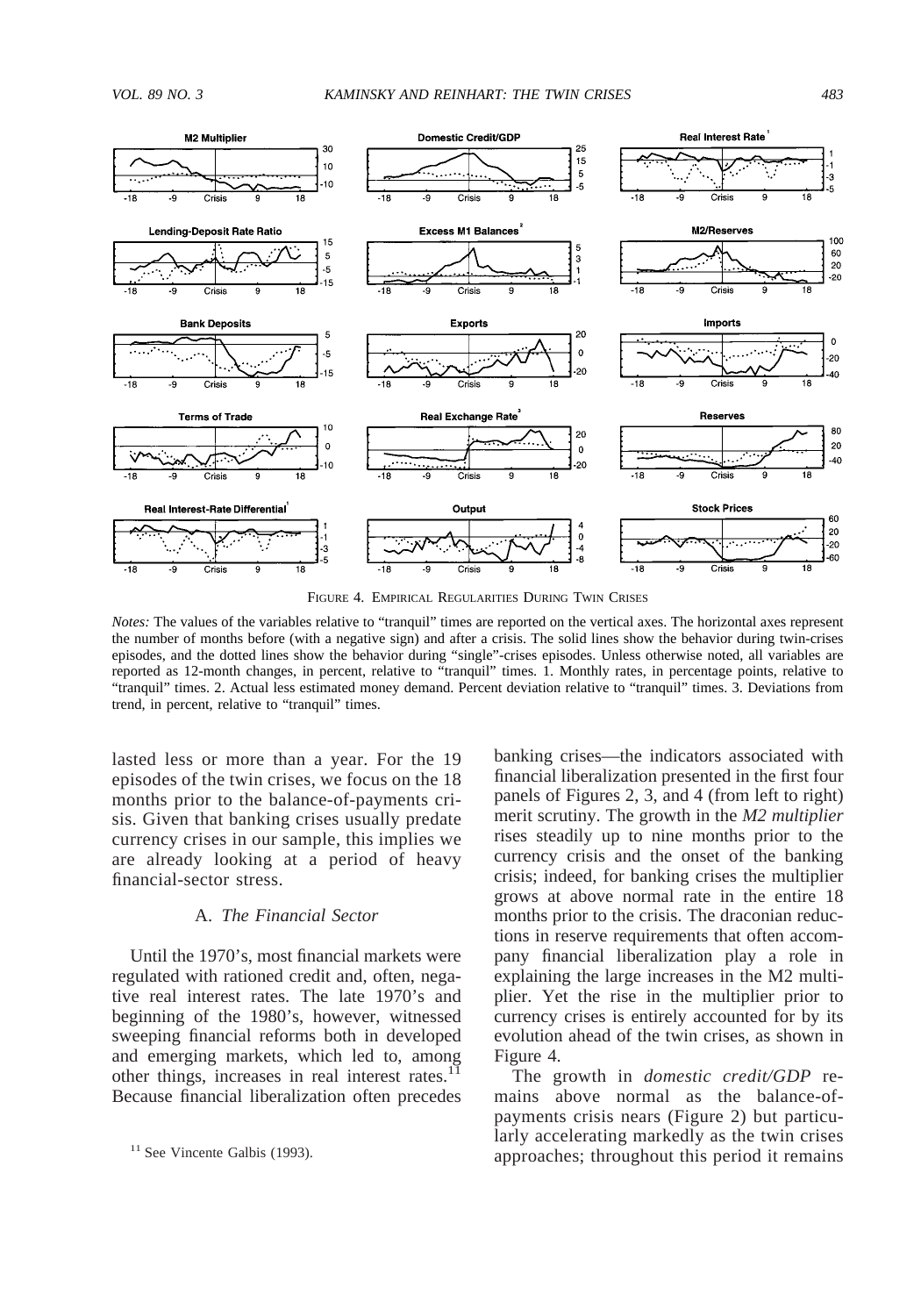well above the growth rates recorded for tranquil periods, consistent with a credit boom (and bust) story. This ratio also rises in the early phase of the banking crisis. It may be that, as the crisis unfolds, the central bank may be pumping money to the banks to alleviate their financial situation or the evolution of the denominator has changed. While credit is rapidly expanding 18 to 6 months before the crisis, the economy is still in a vigorous expansion phase (see below), with healthy GDP growth. The leveraging of households and business becomes evident as the economy slips into recession. The *real interest rate* evolves very differently ahead of balance-of-payments and banking crises. For currency crises, interest rates bounce around in the range of 0 to 2 percentage points per month below the average during periods of tranquility—this may reflect lax monetary policy ahead of the currency crisis or simply the fact that 26 of the currency crises are in the 1970's, when interest rates were regulated and not particularly informative. By contrast, prior to banking crises and, therefore, twin crises (which are almost exclusively in the post-liberalization part of the sample), real interest rates are 1 to 2 percentage points higher (at a monthly rate) than in tranquil times in the pre-crisis period. The above normal real interest rates may have a variety of causes: These could be the product of a recent financial liberalization; high real rates could also reflect increased risk taking by banks;<sup>12</sup> they could be the product of a tight monetary policy stance. Real interest rates do not return to their levels in tranquil times as the crisis deepens, perhaps reflecting that banks may respond to deposit withdrawals by keeping deposit interest rates high. The *lending-deposit rate ratio* hovers around its level in tranquil times up until about six months prior to the balance-ofpayments crises and then begins to climb; by the time of the crisis it is about 10 percent higher than in tranquil times, possibly reflecting a deterioration in credit risk. For banking crises, the lending/ deposit ratio remains close to normal levels in the pre-crisis period. Only at around the peak of the banking crises does the lending/deposit ratio increase above its level in tranquil times, as banks become increasingly unwilling to lend.

The next three panels show the evolution of the

monetary indicators. The middle panel in the second row of Figures 2 and 3 show the *excess M1 balances.* The periods prior to the currency and banking crises are characterized by an excess supply of real M1 balances; the excess liquidity is particularly pronounced for the twin-crises episodes, which nearly account for all the abovenormal behavior ahead of currency crises. Without overinterpreting this result, given the shortcomings of money-demand estimation, the picture that emerges is consistent with the deficit financing as in the Krugman (1979) framework or the excess liquidity may be created to ease conditions for troubled financial institutions. In any case, at some point the excess liquidity becomes incompatible with maintaining the exchange-rate commitment—and a currency crisis emerges. This would suggest that the high real interest rates prior to banking crises were due to factors other than monetary policy. The next panel shows the evolution of the 12-month change in *M2/reserves* of central banks. For both currency and banking crises, this ratio grows well above its norm prior to the crises. The increases are associated with both a vigorous expansion in M2 (witness the multiplier) and a sharp decline in foreign currency reserves (discussed below). As Calvo and Mendoza (1996) do for Mexico 1994, we find that the M2/reserves ratio over the 76 currency crises indicates an abrupt decrease in the backing ratio in the months preceding the crisis. Indeed, the growth rate is 70 percent in excess of the tranquil period average, highlighting vulnerability of the system. This observation is equally descriptive of both single-currency and twin-crises episodes. The growth rate of *bank deposits* remains close to normal during the 18 months prior to the financial crises, but the loss of deposits accelerates as the crises unfold. There may be multiple reasons for this sudden decline. Past financial-crises periods have often been characterized by massive and persistent capital flight. Deposits only start to recover a year and a half after the onset of the financial crises.

## B. *The External Sector*

The next four panels of Figures 2, 3, and 4 present indicators associated with the current account. The middle panel of the third row in each figure chronicles the abysmal performance <sup>12</sup> See V. Sundararajan and Tomas Baliño (1991). of the growth of *exports* in the year and a half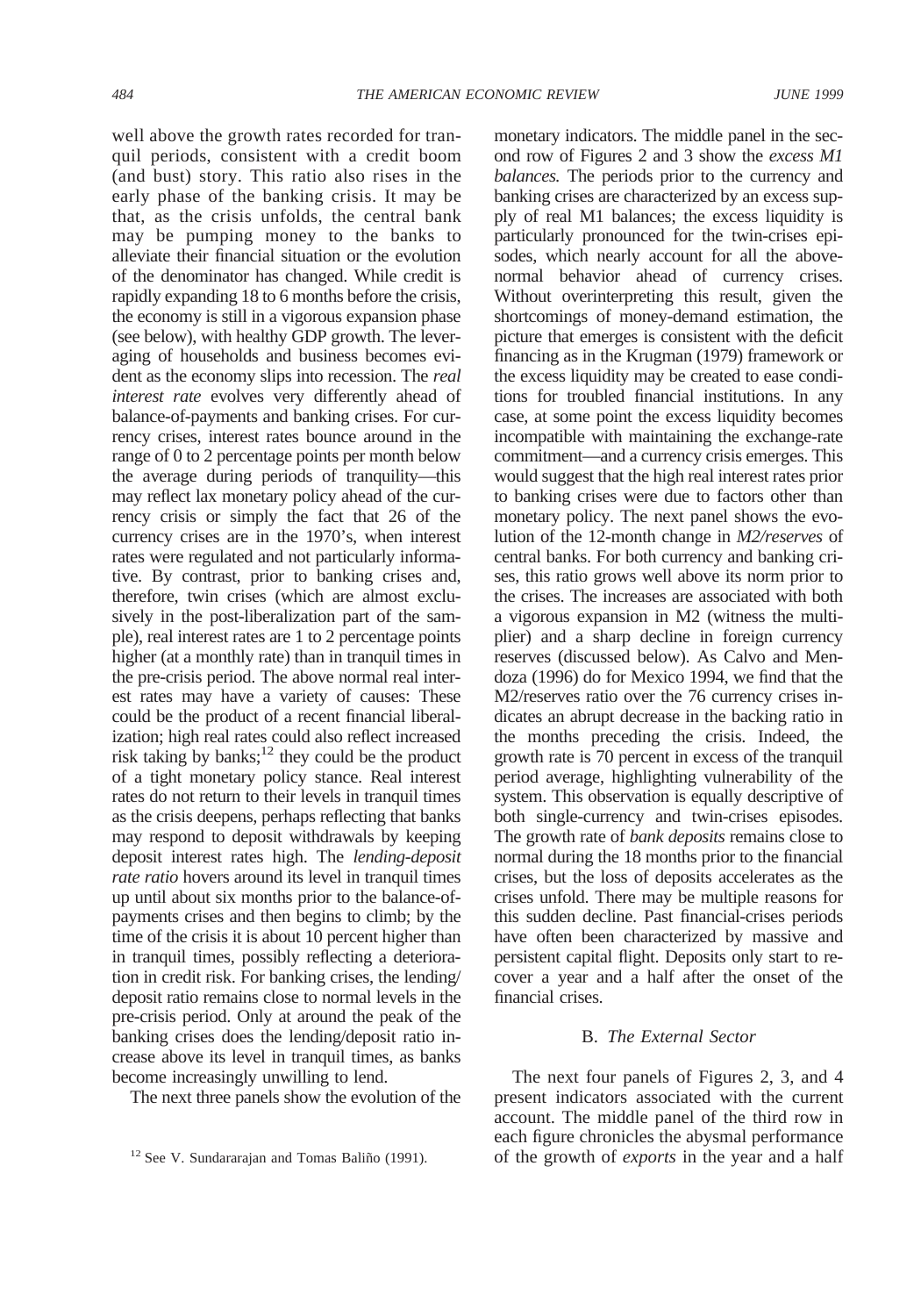preceding the currency and banking crises exports consistently underperform (relative to normal times) during this period. By the time a balance-of-payments crisis is under way, export growth is about 20 percent below (annual rate) the average growth observed in tranquil periods. Once the appreciation is reversed, export performance improves sharply, outdoing the performance observed during tranquil periods about nine months after the crisis began. Export performance is particularly poor during the twin-crises episodes. The behavior of *import growth* is more difficult to justify on the basis of relative price developments (see below). Import growth remains close to the norm during tranquil periods up to about nine months before a currency crisis and then declines; for banking crises, we see the tail end of the import boom and the subsequent slide prior to the crisis. During this pre-crisis period, income and relative price effects are moving in opposite directions, and the observed decline in import growth may well be accounted for by the slowdown in economic activity (see below) during that time. Import growth remains below that of normal periods throughout the post-crisis period.

The next panel provides evidence on the *terms of trade.* Crises are preceded, on average, by a deterioration of the terms of trade, with an annual decline that is about 10 percent deeper than those observed in tranquil times prior to a balance-of-payments crisis. This persistent adverse performance of the terms of trade erodes purchasing power and may also account for the weakness in imports in the months preceding the crisis. This weakness is equally evident in single- and twincrises episodes. For banking crises, up to about a year prior to the crisis, terms-of-trade shocks appear to have been positive—perhaps helping to explain the earlier boom (see below); as the crisis nears we see some evidence of adverse terms-of-trade shocks. The middle panel in the fourth row shows the evolution of *real exchange rates.* During the year before the balance-of-payments and banking crises (as stressed in Rudiger Dornbusch et al., 1996), the real exchange rate shows evidence of being overvalued, relative to its average level during tranquil times. In periods preceding the currency crash, it is appreciating relative to its trend (an overvaluation of about 20 percent relative to tranquil periods). The real exchange-rate appreciation does reverse itself rapidly with the devaluation, suggesting that productivity shocks or preference changes were unlikely to account for the initial appreciation. Exchange-rate-based inflation stabilization plans have often given rise to large cumulative real exchange-rate appreciations, as domestic inflation fails to converge to international levels. As noted in Reinhart and Végh (1996) and Kaminsky and Leonardo Leiderman (1998), many of those plans ended in a balance-of-payments crisis. Following the crash, the real exchange rate depreciates substantially (and is about 10 percent higher than in tranquil times). Over time, higher domestic inflation erodes in part the improvement in competitiveness.

In the absence of monthly data on capital flows for most of the period and most of the countries in our sample, we extract information about capital account developments by focusing on the indicators shown in the next two panels. As expected, the 12-month percentage change in foreign-exchange *reserves* of the central banks falls substantially in the months prior to both banking and balance-of-payments crises. The loss of reserves is particularly steep and longer lived following the crises for the 19 twin-crises episodes. As early as 12 months prior to the balance-of-payments crisis, reserve growth is about 20 percent below that observed during tranquil periods; although we report 12 month changes, which introduce positive serial correlation in the data, reserves do not decrease continuously. There are modest short-lived reversals in the path followed by reserves, which suggest that the central banks may have had spells in which they fought the reserve loss with contractionary monetary policy (note that there are brief spells where real interest rates rise prior to the crisis—see the third panel) before finally conceding defeat and devaluing. Following the devaluation (or flotation), foreign-exchange reserves of central banks start to increase again.

Finally, the first panel in the bottom row shows the evolution of the domestic-foreign *real interest-rate differential on deposits.* Interest differentials do not reflect increasing expectations of a devaluation as the currency crisis nears. Turning to banking crises, the picture that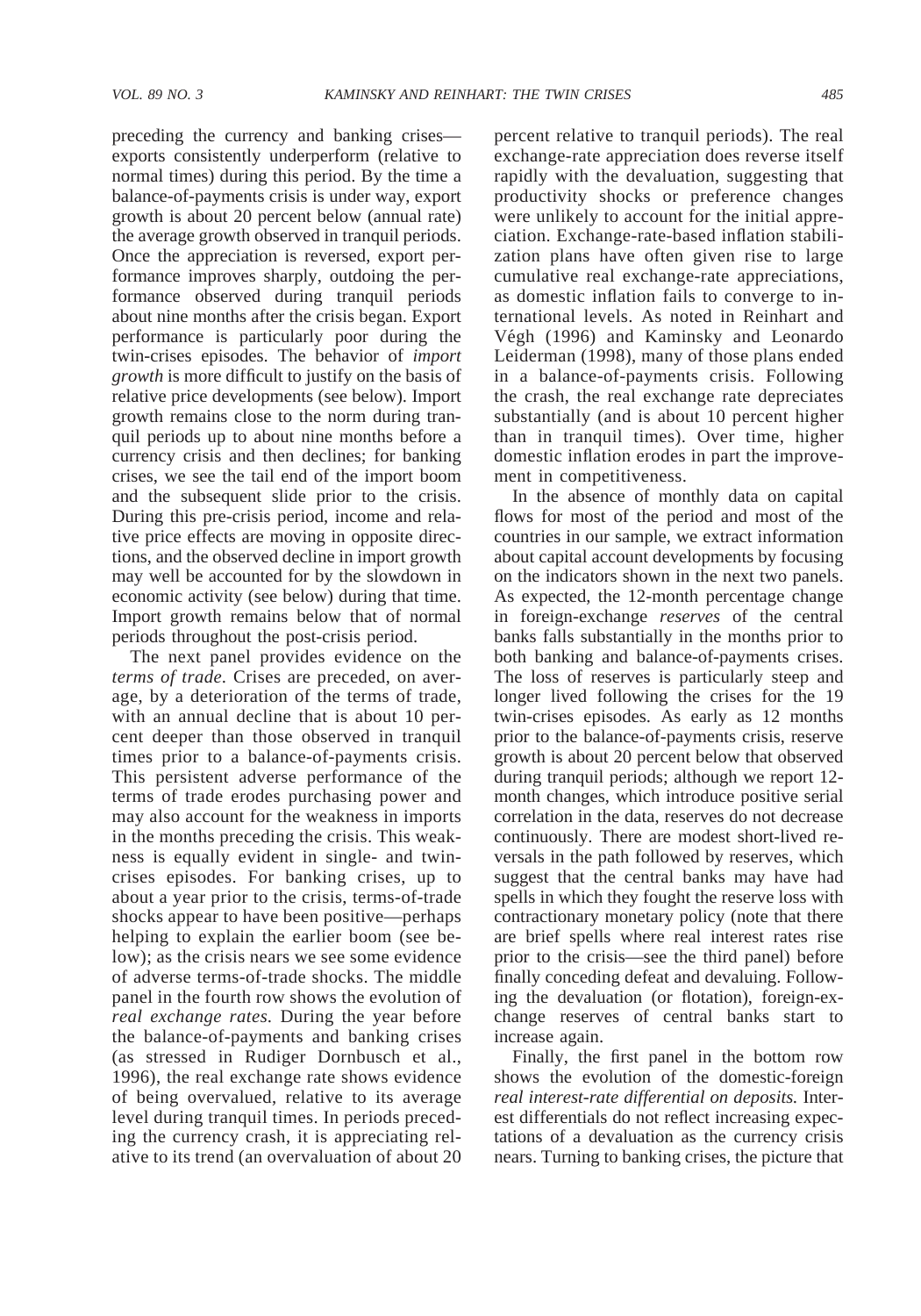emerges is quite distinct from its counterpart in Figure 2; while in balance-of-payments crises interest-rate differentials were not appreciably different from tranquil periods prior to crises, differentials in the case of banking crises remain above those observed in periods of tranquility. One explanation for this difference among the two crises has to do with the bunching of the banking crises in the post-financial liberalization period.

# C. *The Real Sector*

The last two panels in the figures show the evolution of *output* growth and changes in *stock prices.* The deterioration of the terms of trade, the overvaluation of the currency, and the weakening export performance are reflected in a marked slowing in economic activity and a decline in output prior to both crises. For balanceof-payments crises, the 12-month growth in output bounces in a range of 2 to 6 percent below the comparable growth rates during tranquil periods—with a tendency for the recession to deepen as the crisis nears. Interestingly, and in line with the greater severity of the twin crises, the combination of currency and banking problems appears to take a more devastating toll on the real economy as the recession is far deeper and longer than the recessions associated with currency crashes alone. At growth rates which are 8 percent below those observed in tranquil periods, the twin-crisis recession is twice as severe. As Kindelberger (1978) observes: "Financial crises are associated with the peaks in business cycles ... the financial crisis is a culmination of a period of economic expansion that leads to downturn." While in the 18 months prior to a balance-of-payments crisis there is no evidence of a residual economic boom, that is not the case in the pre-bankingcrisis period. As Figure 3 shows, up to about 8 months before the banking crises the economy was recording growth rates above those observed during tranquil periods. Yet, the real exchange-rate appreciation that characterizes pre-crisis periods is often cited as a key factor behind the squeeze in profit margins that eventually leads to increased bankruptcies, a rise in nonperforming loans, a deepening in the economic contraction, and banking-sector problems.

The last panel shows the evolution of stock prices. During the 18 months prior to a balanceof-payments crisis, the equity market steadily underperforms (relative to tranquil times)—at first, not by much, but as the crisis nears, changes in stock prices (that is, stock returns [in dollars]) are about 40 percent below those observed in noncrisis periods. The weakening in equity prices is, most likely, reflecting both the deteriorating cyclical position of the economy, reduced foreign demand as capital inflows are reversed, and the worsening balance sheets of firms, as the overvaluation takes its toll. The crash is particularly severe when currency and banking crises nearly coincide (Figure 4). Unlike the onset of a banking crisis (see below), the equity market was already past it cyclical peak well before the crisis begins. On the eve of banking crises, the return on equity prices up to about nine months prior to the crises suggests a boom (relative to tranquil periods) which may (or may not) be an asset-price bubble. During the boom phase, returns exceed those of noncrises periods by about 40 percent on an annual basis. The beginning of the recession is also reflected in the stock market, which collapses the year before the crisis; this collapse is also apparent in other asset markets, most notably real estate.<sup>13</sup>

Finally, although not shown in the figures, the *fiscal deficit/GDP* ratio is higher in the two years prior to the currency crisis and one year prior to the banking crisis. While the bigger deficit could stem from higher government spending, the weakness in output prior to crises could lead to a shortfall in revenues.

#### **III. The Anatomy of Crises**

In what follows, we offer an alternative approach to examine the evolving nature of the

<sup>&</sup>lt;sup>13</sup> For example, in the boom period leading up to the 1981 Argentine banking crisis, stock returns (in U.S. dollars) were as high as 813 percent during the 12 months ending May 1979; by May 1981, the 12-month capital loss was 60 percent. The crash in asset values is cited in most case studies as an important factor contributing to the problems of the banks. Also, due to either mismanagement or outright fraud, in many of the crises in our sample a substantial portion of banks and finance companies were considerably overexposed to real estate.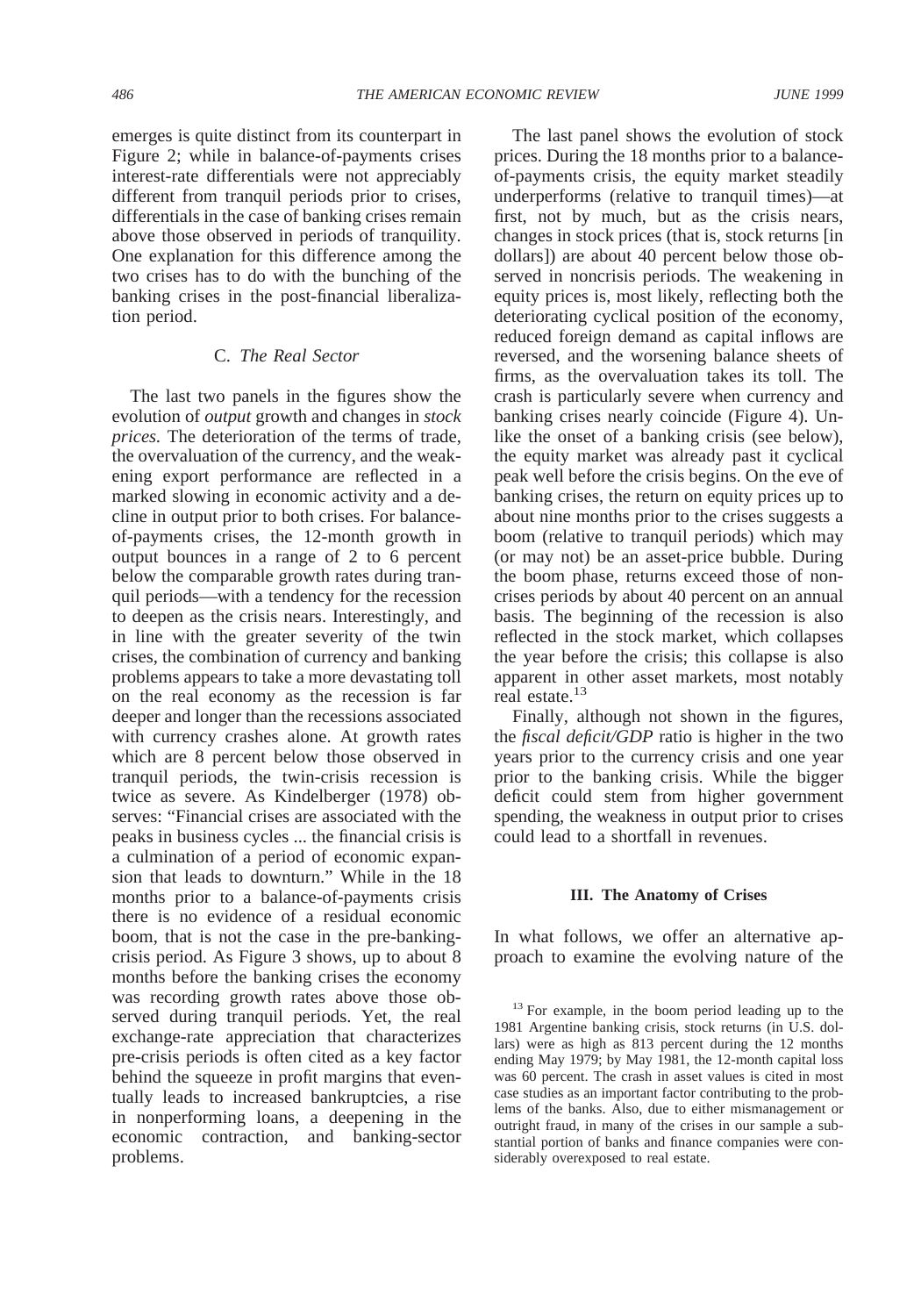crises, pinpoint their origin, and gauge their probability conditioned on signals from one or more indicators. The methodology used, while not previously applied to analyze currency and banking crises, has a long history in the rich literature that evaluates the ability of macroeconomic and financial time series to predict business-cycle turning points.<sup>14</sup> The remainder of this section is divided into two parts, the first describes the statistical methodology used, while the second applies that methodology to the 102 currency and banking crises that make up our sample.

## A. *Methodology*

To examine the causes of crises, gauge the vulnerability of the economy on the eve of crisis, and assess whether the crisis itself could be forecasted by anomalous economic developments, we need to make four sets of judgments: First, we must have a well-defined notion of what is classified as a crisis. Second, we must agree on a list of variables that are potential leading indicators. Third, we need to decide upon a criteria that allows us to classify the behavior of an indicator as either a *signal* of a crisis or normal (no signal). Last, if an indicator is giving a signal, we have to determine if a crisis happens within a reasonable period of time or if the signal was a *false alarm.* Hence, we also need to define what is considered to be a reasonable period of time. Section I deals with the definition and dating of banking and currency crises, while the previous section and the Data Appendix discuss the indicators. In this subsection, we describe the approach used to define what is a signal and what is a reasonable period of time.

*The Interval Between Signals and Crisis: Defining a Reasonable Period of Time.*—In what follows, the maximum interval of time between the signal and the crisis was decided a priori as 24 months in the case of balance-of-payments crises.15 Hence, any signal given within the 24-month period before the beginning of the

crisis is labeled a good signal; any other signal outside that 24-month window is labeled a false alarm or noise. For banking crises, any signal given within the 12-month period before the beginning of the crisis or within 12 months following the beginning of the crisis is labeled a good signal. The two different signaling windows for currency and banking crises have to do with the different timing of the peaks of both crises, as previously discussed. In addition, the events that mark the beginning of a banking crisis are often not seen as systemic at the time and are not treated by policy makers as harbingers of a crisis. Since symptoms of a crisis are sometimes evident well before the crises erupt, the narrower windows (say, 12-month) were thought to penalize indicators (such as M2/reserves) that tend to give an early warning.

*The Threshold: Defining a Signal.*—In Section II we noted that the crises were preceded by marked declines in equity returns. Yet, surely, not every decline in equity returns presages a crisis. Hence, we need to select an appropriate threshold or cutoff that separates when a decline in equity returns is considered a signal of a crisis and when it is not. As is the case of selecting the size of the rejection region in hypothesis testing, choosing the optimal threshold involves a trade-off. Suppose that our null hypothesis is that we are in a tranquil state of nature and (for a particular country) we are weighing whether to arbitrarily set the threshold for annual equity returns at minus 15 percent or at minus 40 percent. Suppose further, that for this country 10 percent of the observations posted annual equity returns below minus 15 percent, but only 3 percent of the observations showed equity returns below minus 40 percent. Our aim is to use the readings for this indicator to test the null hypothesis that we are in a tranquil state of nature. If we choose the minus 15 percent threshold, the size of  $\alpha$  (the rejection region) is 10 percent—this is the probability of rejecting the null hypothesis when it is true (Type I error). In this case, the threshold may be too lax—it is likely to catch all the crises but it is also likely to generate a lot of false alarms. Instead, we could adopt the minus 40 percent threshold, which cuts the size of  $\alpha$  to 3 percent; this reduces the probability of Type I error at the expense of increasing the probability of Type II

<sup>&</sup>lt;sup>14</sup> See, for instance, Francis Diebold and Glen Rudebusch (1989), James H. Stock and Mark W. Watson (1989),

 $15$  An 18- and 12-month window were also used; the results are available from the authors.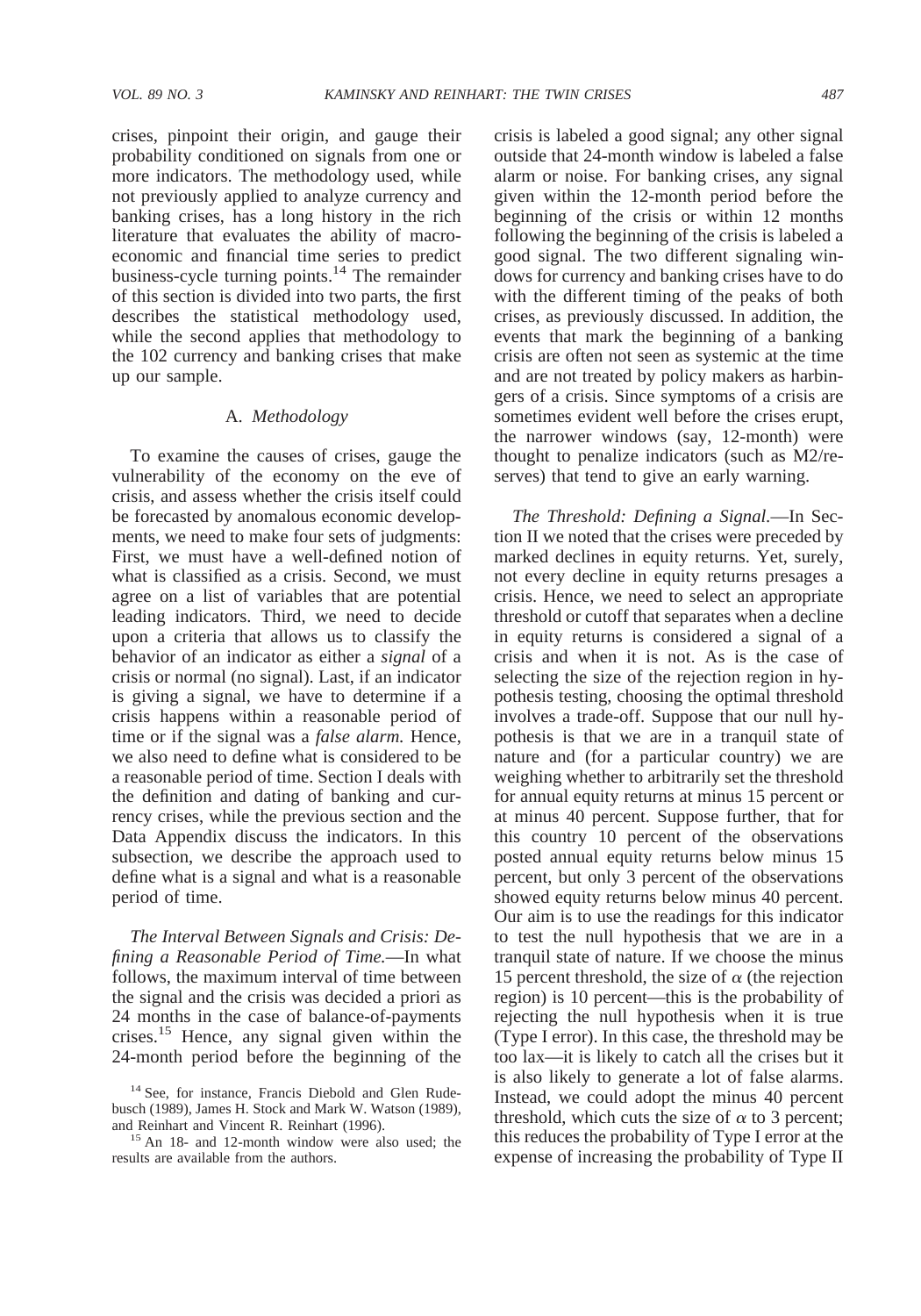error (not rejecting the null hypothesis when it is false). With this tight threshold we may miss all but the most severe of the crises—the price of reducing the number of false alarms is accurately calling a lower proportion of crises.

We select the threshold value on an indicatorby-indicator basis, by performing a fine grid search over a broad range of critical regions up to a maximum of 30 percent. For each threshold value in our grid search we compute the noiseto-signal ratio.<sup>16</sup> We then select the threshold value that minimizes the noise-to-signal ratio. As to the location of the rejection region, whether it is the upper or lower tail of the frequency distribution for each indicator, we rely on the theory as a guide. The threshold values for the 16 indicators, as well as the location of the rejection region and its theoretical justification, are given in Table 5. For example, for currency and banking crises large output declines signal a crisis, so  $a <$  sign in Table 5 denotes that the rejection region is located at the bottom tail of the distribution.

This criterion does have drawbacks which are worth mentioning. First, if an indicator gives an early signal and policy makers heed the signal and preempt a crisis, that signal is labeled as false and the indicator is penalized with an unduly high noise-tosignal ratio. In addition, a signal within the window is treated the same irrespective of whether it was

<sup>16</sup> The definition of noise-to-signal ratio used throughout is best illustrated by considering the following two-by-two matrix:

|                                      | Crisis occurs<br>in the<br>following 24<br>months | No crisis occurs<br>in the following<br>24 months |
|--------------------------------------|---------------------------------------------------|---------------------------------------------------|
| Indicator issues a<br>signal         |                                                   |                                                   |
| Indicator does not<br>issue a signal |                                                   |                                                   |

If a variable signals and a crisis occurs in the following 24 months (counted in cell *A*) the signal is considered accurate. If a variable signals and no crisis occurs in that time frame (counted in cell *B*), the signal is said to be a false alarm or noise. Hence, a perfect indicator would only have entries in cells *A* and *D*. More generally, the noise-to-signal ratio for any indicator is given by the number of entries in  $\frac{B}{B}$  +  $D$ )]/[ $A/(A + C)$ ]. Hence, it is the ratio of false signals to all possible bad signals divided by the ratio of good signals to all possible good signals. An extremely noisy indicator would have few entries in *A* and *D*, many in *B* and *C*.

given 12 months before the crisis erupts or only the month before. Naturally, from the vantage point of the policy maker the earlier signal is the more valuable one.

## B. *The Anatomy of Crises*

The methodology just described was applied to the 16 indicators and 102 crises in the sample and the four recent Asian crises out of sample.

Appendix Tables A1 and A2 show the results on a crisis-by-crisis and indicator-by-indicator basis. An NA denotes some or all the observations were missing during the pre-crisis 24-month window; a 1 denotes at least one signal was given during the 24-month window, and a zero indicates no signals were issued. Hence, for example, column (12) in Appendix Table A1 scores the performance of foreign-exchange reserves; there are four NA entries, hence we have full data for this indicator for 72 balance-of-payments crises. In 75 percent of the crises [row (1) Summary Statistics, bottom of the table] there were one or more signals during the 24 months prior to the crisis. The last column (17) lists what proportion (in percent) of the indicators were sending signals. Data availability permitting, the tables also show the evolution of the indicators out of sample for the Asian crises of 1997.

*About the Origins of Crises.*—Table 6 summarizes the results in Appendix Tables A1 and A2. The indicators are shown individually and are also grouped into sectors along the lines described in the previous section: financial liberalization, other financial, current account, capital account, realside, and fiscal. For balance-of-payments crises, we also examine subsamples before financial liberalization, which encompasses the 1970's, and after financial liberalization, as well as those currency crises which occurred alongside a banking crises. The latter appear under the column labelled Twin. As nearly all banking crises fall in the post-liberalization period, no subsamples for these are reported. Table 6 presents the percentage of crises accurately called by each indicator. As to the various groups we also report the simple arithmetic average of the proportion of crises accurately called by all the indicators in that subgroup. Capital account indicators accurately called the highest proportion of balance-of-payments crises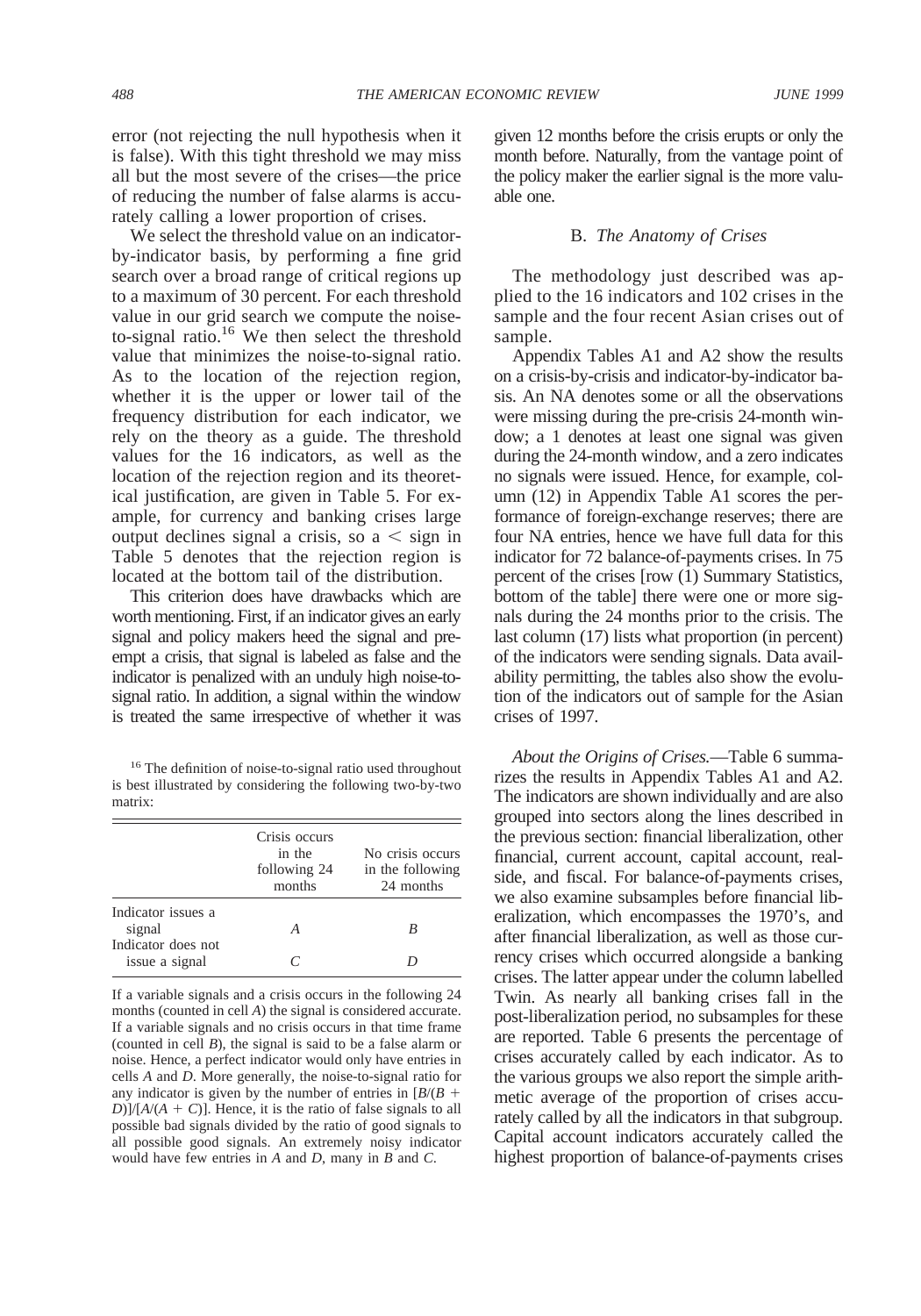|                                                     | Threshold values and<br>the location of the<br>critical region |                   |                                                                                                                                                                                                                                                                                                                                                                                                                                                                                                                                                                                                                                                |
|-----------------------------------------------------|----------------------------------------------------------------|-------------------|------------------------------------------------------------------------------------------------------------------------------------------------------------------------------------------------------------------------------------------------------------------------------------------------------------------------------------------------------------------------------------------------------------------------------------------------------------------------------------------------------------------------------------------------------------------------------------------------------------------------------------------------|
| Indicators                                          | Balance-of-<br>payment<br>crises                               | Banking<br>crises | Comments                                                                                                                                                                                                                                                                                                                                                                                                                                                                                                                                                                                                                                       |
| Financial sector                                    |                                                                |                   |                                                                                                                                                                                                                                                                                                                                                                                                                                                                                                                                                                                                                                                |
| Financial liberalization                            |                                                                |                   |                                                                                                                                                                                                                                                                                                                                                                                                                                                                                                                                                                                                                                                |
| M2 multiplier                                       | > 0.86                                                         | > 0.90            | Both banking and currency crises have been linked to rapid growth                                                                                                                                                                                                                                                                                                                                                                                                                                                                                                                                                                              |
| Domestic credit/GDP                                 | > 0.90                                                         | > 0.95            | (boom-bust) in credit and the monetary aggregates (see McKinnon<br>and Pill, 1996).                                                                                                                                                                                                                                                                                                                                                                                                                                                                                                                                                            |
| Real interest rate<br>Lending-deposit rate<br>ratio | > 0.88<br>> 0.80                                               | > 0.80<br>> 0.87  | For banking crises, the choice is unambiguous since financial<br>deregulation is associated with high interest rates (which could reflect<br>increased risk taking [see Galbis, 1993]). A liquidity crunch (say to<br>defend a peg) will also hurt banks. For balance-of-payments crises it<br>is less clear-cut; higher real interest rates could reflect a higher risk<br>premia and fears of devaluation. Yet, using the lower interest rates<br>for signals could be justified for balance-of-payments crises on the<br>basis of loose monetary policy. An increase in the lending/deposit<br>ratio can capture a decline in loan quality. |
| <i>Other</i>                                        |                                                                |                   |                                                                                                                                                                                                                                                                                                                                                                                                                                                                                                                                                                                                                                                |
| Excess M1 balances                                  | > 0.94                                                         | > 0.91            | This is a "loose" monetary policy story (see Krugman, 1979).                                                                                                                                                                                                                                                                                                                                                                                                                                                                                                                                                                                   |
| M2/reserves<br>Bank deposits                        | > 0.87<br>< 0.10                                               | > 0.90<br>< 0.16  | For the motivation on M2/reserves, see Calvo and Mendoza (1996).<br>Capital flight and a run against the domestic banks may precede<br>both currency and banking crises (see Goldfajn and Valdes, 1995).                                                                                                                                                                                                                                                                                                                                                                                                                                       |
| External sector                                     |                                                                |                   |                                                                                                                                                                                                                                                                                                                                                                                                                                                                                                                                                                                                                                                |
| Current account                                     |                                                                |                   |                                                                                                                                                                                                                                                                                                                                                                                                                                                                                                                                                                                                                                                |
| <b>Exports</b>                                      | < 0.10                                                         | < 0.10            | Real exchange-rate overvaluations and a weak external sector are a                                                                                                                                                                                                                                                                                                                                                                                                                                                                                                                                                                             |
| Terms of trade                                      | < 0.16                                                         | < 0.19            | part of a currency crisis. It adds vulnerability of the banking                                                                                                                                                                                                                                                                                                                                                                                                                                                                                                                                                                                |
| Real exchange rate                                  | < 0.10                                                         | < 0.10            | sector, since a loss of competitiveness and external markets could<br>lead to recession, business failures, and a decline in the quality of<br>loans. Thus, large negative shocks to exports, the terms of trade,<br>and the real exchange rate are associated with signals (see<br>Dornbush et al., 1995).                                                                                                                                                                                                                                                                                                                                    |
| <b>Imports</b>                                      | > 0.90                                                         | > 0.80            | Theory is ambiguous as to where we should locate the rejection<br>region. Rapid import growth could be the sign of a buoyant<br>economy (this would argue for a negative shock to imports); it<br>could also be the sign of overvaluation. Hence a positive shock to<br>imports could be a signal. Both possibilities were explored.                                                                                                                                                                                                                                                                                                           |
| Capital account                                     |                                                                |                   |                                                                                                                                                                                                                                                                                                                                                                                                                                                                                                                                                                                                                                                |
| Reserves                                            | < 0.15                                                         | < 0.28            | See discussion under bank deposits and real interest rates.                                                                                                                                                                                                                                                                                                                                                                                                                                                                                                                                                                                    |
| Real interest-rate<br>differential<br>Real sector   | < 0.89                                                         | > 0.81            |                                                                                                                                                                                                                                                                                                                                                                                                                                                                                                                                                                                                                                                |
| Output                                              | < 0.11                                                         | < 0.14            | Recessions and the burst of asset price bubbles precede financial                                                                                                                                                                                                                                                                                                                                                                                                                                                                                                                                                                              |
| Stock prices                                        | < 0.11                                                         | < 0.10            | crises (see Gary Gorton, 1988; Charles W. Calomiris and Gorton,<br>1991).                                                                                                                                                                                                                                                                                                                                                                                                                                                                                                                                                                      |
| Fiscal sector                                       |                                                                |                   |                                                                                                                                                                                                                                                                                                                                                                                                                                                                                                                                                                                                                                                |
| Deficit/GDP                                         | > 0.86                                                         | > 0.86            | Loose fiscal policy financed by credit from the central bank (see<br>Krugman, 1979).                                                                                                                                                                                                                                                                                                                                                                                                                                                                                                                                                           |

TABLE 5—THRESHOLD VALUES FOR SIGNALING CRISES

*Note:* The definitions and sources of the indicators are described in the Data Appendix.

(about 81 percent). Financial liberalization indicators were next in line, accurately signaling 74 percent of the currency crises before they occurred; for the twin crises their performance is

even better. Among the capital account and financial indicators that fared the worst are bank deposits, the lending-deposit ratio, and excess M1 balances. Current account indicators followed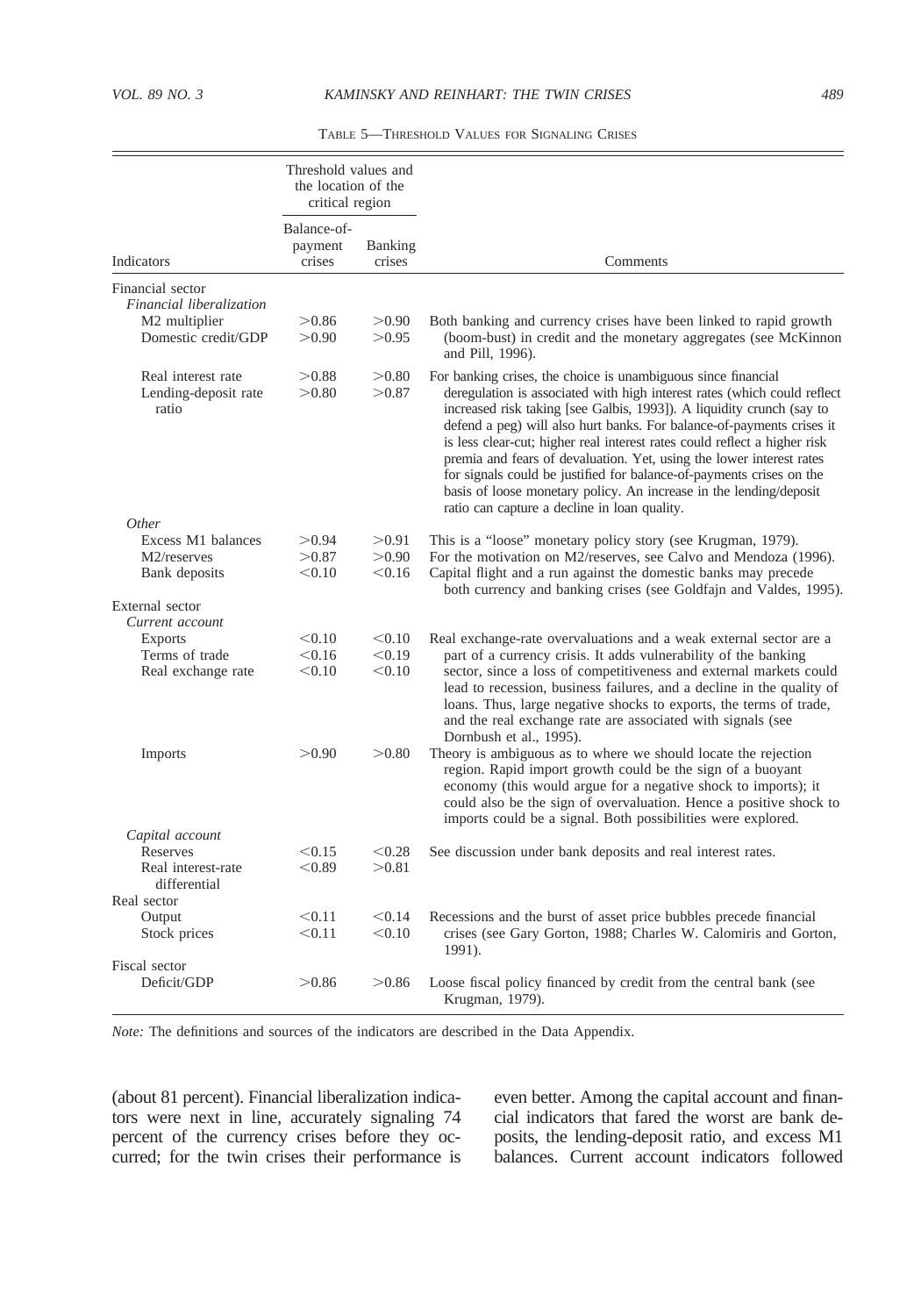|                                 |       |                           |      | Percent of crises accurately called          |                                      |                   |  |  |
|---------------------------------|-------|---------------------------|------|----------------------------------------------|--------------------------------------|-------------------|--|--|
|                                 |       | Balance-of-payment crises |      |                                              |                                      |                   |  |  |
| Indicators                      | Total | Single                    | Twin | <b>Before</b><br>financial<br>liberalization | After<br>financial<br>liberalization | Banking<br>crises |  |  |
| Financial sector                | 67    | 67                        | 67   | 67                                           | 68                                   | 65                |  |  |
| Financial liberalization        | 74    | 72                        | 78   | 64                                           | 77                                   | 71                |  |  |
| M2 multiplier                   | 76    | 75                        | 78   | 74                                           | 77                                   | 73                |  |  |
| Domestic credit/GDP             | 61    | 59                        | 67   | 56                                           | 65                                   | 50                |  |  |
| Real interest rate              | 89    | 86                        | 94   | 78                                           | 91                                   | 100               |  |  |
| Lending-deposit rate ratio      | 71    | 70                        | 73   | 50                                           | 73                                   | 57                |  |  |
| Other                           | 57    | 58                        | 53   | 57                                           | 56                                   | 57                |  |  |
| Excess M1 balances              | 37    | 43                        | 22   | 52                                           | 26                                   | 32                |  |  |
| M2/reserves                     | 81    | 79                        | 89   | 74                                           | 86                                   | 75                |  |  |
| Bank deposits                   | 51    | 52                        | 47   | 44                                           | 56                                   | 67                |  |  |
| External sector                 | 72    | 71                        | 74   | 72                                           | 72                                   | 82                |  |  |
| Current account                 | 68    | 67                        | 70   | 70                                           | 66                                   | 75                |  |  |
| <b>Exports</b>                  | 85    | 83                        | 89   | 78                                           | 89                                   | 88                |  |  |
| Terms of trade                  | 75    | 72                        | 83   | 73                                           | 77                                   | 96                |  |  |
| Real exchange rate              | 59    | 57                        | 67   | 58                                           | 60                                   | 58                |  |  |
| <b>Imports</b>                  | 52    | 57                        | 39   | 73                                           | 40                                   | 60                |  |  |
| Capital account                 | 81    | 80                        | 83   | 74                                           | 83                                   | 96                |  |  |
| Reserves                        | 75    | 74                        | 79   | 70                                           | 78                                   | 92                |  |  |
| Real interest-rate differential | 86    | 86                        | 88   | 78                                           | 89                                   | 100               |  |  |
| Real sector                     | 69    | 69                        | 70   | 61                                           | 72                                   | 85                |  |  |
| Output                          | 74    | 73                        | 77   | 68                                           | 76                                   | 89                |  |  |
| Stock prices                    | 64    | 65                        | 63   | 53                                           | 68                                   | 81                |  |  |
| Fiscal sector                   | 28    | 27                        | 29   | 21                                           | 31                                   | 44                |  |  |

TABLE 6—THE ONSET OF FINANCIAL CRISES: EARLY SIGNALS

*Notes:* Episodes in which the beginning of a banking crisis is followed by a balance-of-payments crisis within 48 months are classified as twin crises. An indicator is said to have accurately called a crisis if it issues at least one signal in the crisis window on the basis of the criterion shown in Table 5. For each indicator, each cell in the table represents the number of times that indicator correctly calls a crisis as a percentage of the total number of crises. For the different sectors, each cell represents the simple average of the percentage of crises accurately called by all the individual variables in that group.

next (68 percent accurately called) but this is largely owing to the weak performance of imports in accurately calling crises; exports, the terms of trade, and the real exchange rate do much better. The fiscal variable fared the worst, accurately calling only slightly over a quarter of the currency crises.

One key difference between banking and currency crises, highlighted in Table 6, is the role of the real sector, which appears to be considerably more important for banking crises—giving early signals in 85 percent of the crises.<sup>17</sup> Indeed, output and stock prices signaled in 89 and 81 percent, respectively, of the banking crises for which data for these indicators

was available. As much of the literature on banking crises stresses, particularly asymmetric information models (see Calomiris and Gorton, 1991), the evidence presented here suggests that the bursting of asset-price bubbles and increased bankruptcies associated with an economic downturn appear to be closely linked to domestic financial problems.

Yet another feature that is revealed in Table 6 is that the proportion of crises accurately called rises for 13 out of the 16 indicators when singlecurrency crises are compared to their twin counterparts. The improved performance of most of the indicators is not entirely surprising, in light of the greater severity of the twin-crises episodes.

*Fragility on the Eve of Crises.*—Table 7 presents strong evidence that, for both banking and currency crises, multiple economic problems

 $17$  For a discussion of the evolving nature of crises see the working paper, Kaminsky and Reinhart (1996).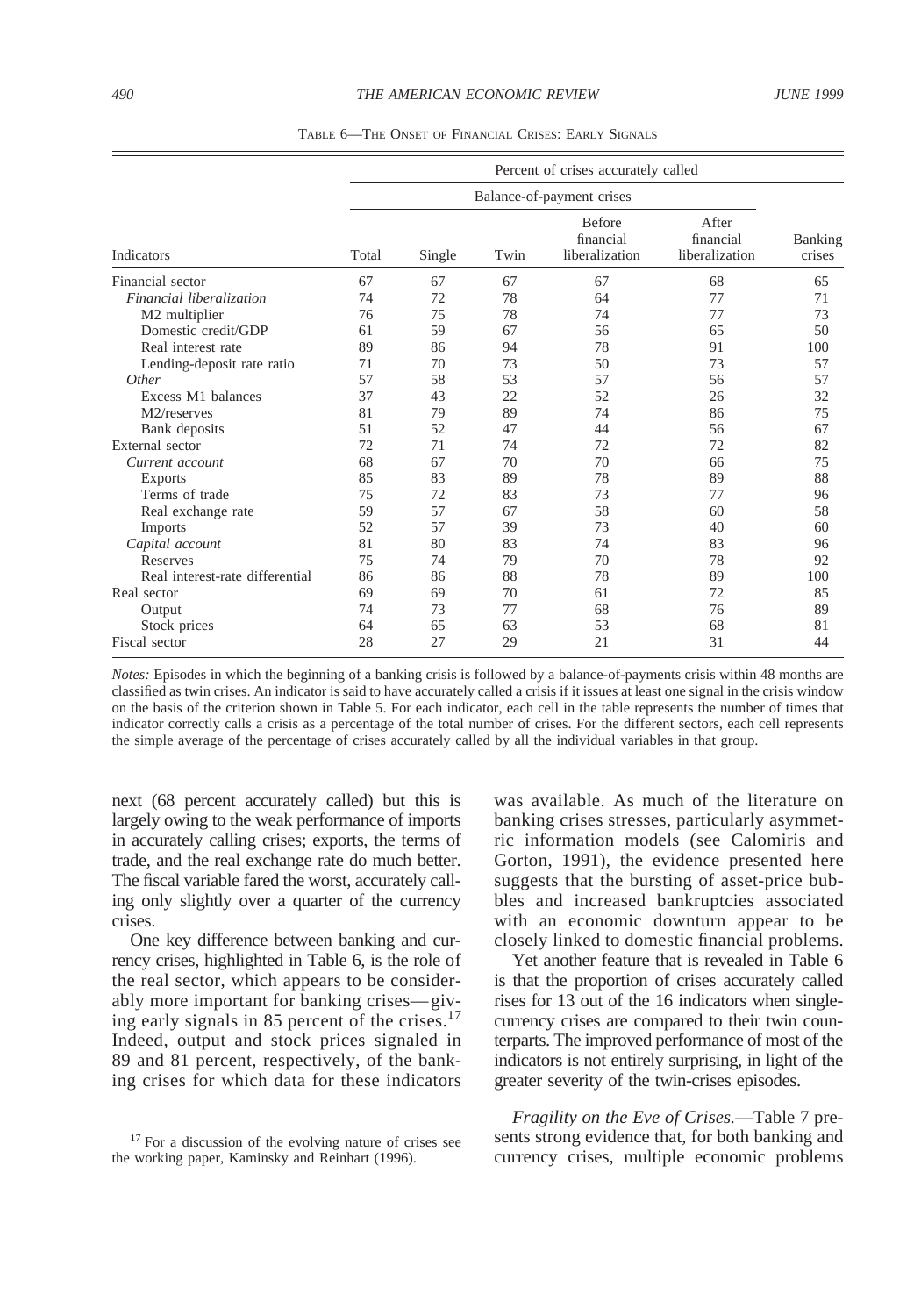|                                                            |       | Number of crises (in percent) |      |                                              |                                      |                   |  |  |  |
|------------------------------------------------------------|-------|-------------------------------|------|----------------------------------------------|--------------------------------------|-------------------|--|--|--|
|                                                            |       | Balance-of-payments crises    |      |                                              |                                      |                   |  |  |  |
| Number of indicators<br>signaling a crisis<br>(in percent) | Total | Single                        | Twin | <b>Before</b><br>financial<br>liberalization | After<br>financial<br>liberalization | Banking<br>crises |  |  |  |
| $80 - 100$                                                 | 26.7  | 28.6                          | 21.1 | 40.0                                         | 17.8                                 | 30.8              |  |  |  |
| $60 - 79$                                                  | 45.3  | 41.1                          | 57.9 | 23.3                                         | 60.0                                 | 53.8              |  |  |  |
| $40 - 59$                                                  | 20.0  | 21.4                          | 15.8 | 20.0                                         | 20.0                                 | 11.5              |  |  |  |
| $20 - 39$                                                  | 6.7   | 8.9                           | 0.0  | 13.3                                         | 2.2                                  | 3.9               |  |  |  |
| Less than 20                                               | 1.3   | 0.0                           | 5.3  | 3.3                                          | 0.0                                  | 0.0               |  |  |  |

TABLE 7—ECONOMIC FRAGILITY ON THE EVE OF CRISES

*Notes:* This table captures the state of distress of the economy in different crisis episodes. Each cell represents the proportion of crises with a given proportion of signals. For example, 21.1 percent of the twin balance-of-payment crises had 80–100 percent of indicators signaling a crisis. Episodes in which the beginning of a banking crisis is followed by a balance-ofpayments crisis within 48 months are classified as twin crises.

were simultaneously building. We construct a measure of the fragility of the economy in the 24 months preceding the crisis by tallying on a crisis-by-crisis basis what proportion of the indicators were signaling during that period.<sup>18</sup> Hence, if 14 of the 16 indicators are sending a signal prior to the crisis, this crisis would be counted in the first row of Table 7, labeled 80 percent to 100 percent. It appears that crises are not simply a story of an overvalued exchange rate or too rapid a monetary expansion. In about 30 percent of the currency crises, 80 percent or more of the indicators were sending signals. The economies appear to be particularly frail on the eve of twin crises, with a higher proportion of the indicators signaling. Indeed, in about 80 percent of the twin crises, at least 60 percent of the indicators were sending a signal. There were basically no banking crises with less than 20 percent of the indicators signaling. For further evidence of the diversity of the economic problems on the eve of crises on a crisis-by-crisis basis, see Appendix Tables A1 and A2. The finding that when the balance-of-payments crises occur jointly with a banking crisis (under the heading Twin, Table 7) economies appear to have more widespread problems perhaps is not entirely surprising, given the earlier results which suggest the twin crises tend to be more severe.

These results would appear to suggest that the

overwhelming majority of crises, external or domestic, have a multitude of weak economic fundamentals at their core. While speculative attacks do occur as market sentiment shifts and, possibly, herding behavior takes over, such self-fulfilling crises appear to be quite rare. Indeed, in the context of the Exchange Rate Mechanism crises this issue has been the subject of much debate.19 Not only are the signals many, but their sources are multiple, as shown in Table 7—with the financial sector external (capital account) and domestic playing a key role.

# **IV. Final Remarks**

We have examined the empirical regularities and the sources and scope of problems in the onset of 76 currency crises and 26 banking crises. We find that banking and currency crises are closely linked in the aftermath of financial liberalization, with banking crises, in general, beginning before the currency collapse. We also find evidence of vicious cycles, in which the currency collapse further undermines an already ailing banking sector. When currency and banking crises occur jointly, they are far more severe than when they occur in isolation. In both types of crises, a financial shock, possibly financial liberalization or increased access to international capital markets, appears to activate a boom-bust cycle by providing easy access to financing. Finally, in both crises we find a

<sup>&</sup>lt;sup>18</sup> These are reported for each crisis in column (17) of the Appendix tables. 19 See Eichengreen et al. (1996a).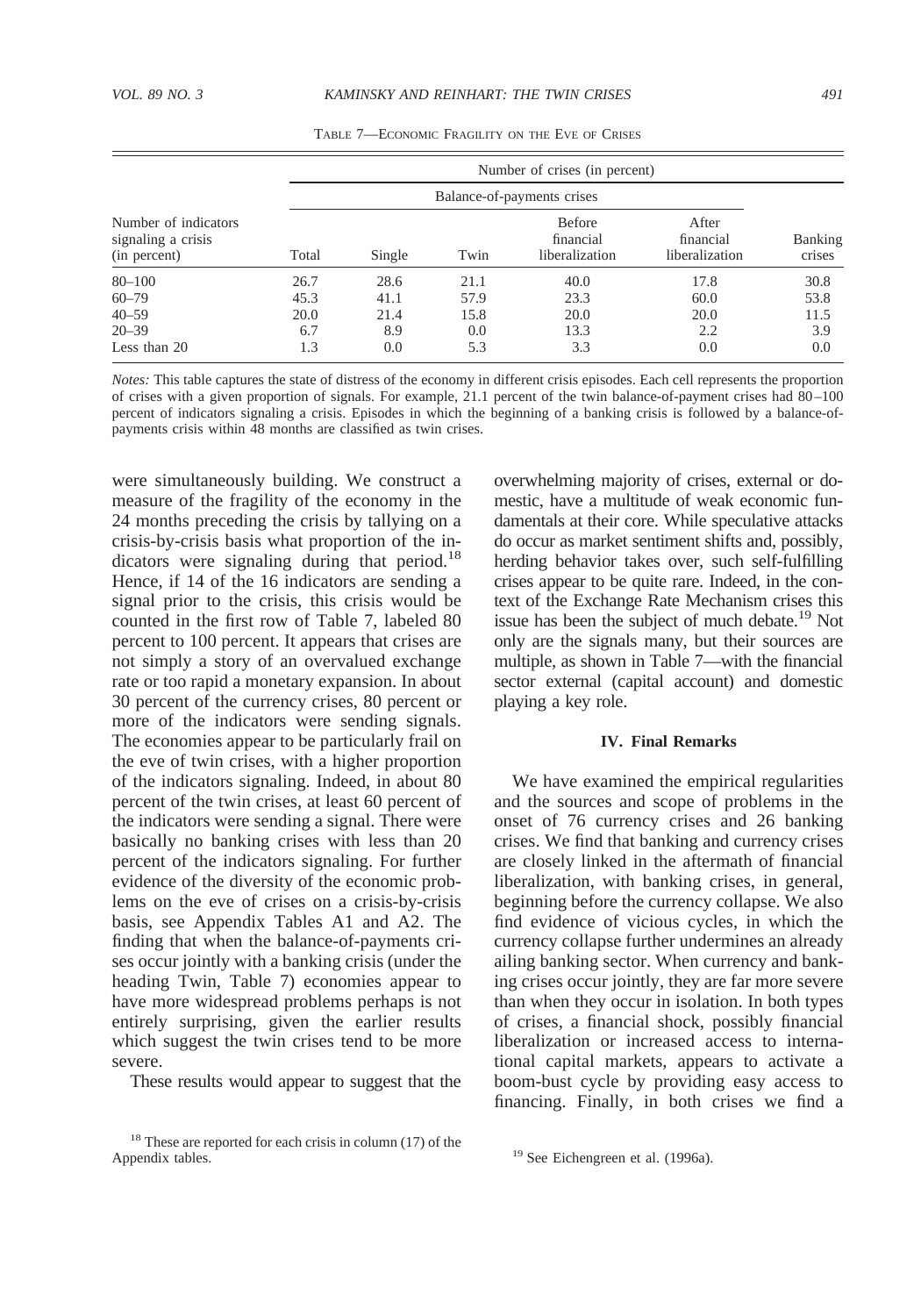| Country        | Crisis   | M <sub>2</sub><br>multiplier<br>(1) | Domestic<br>credit/GDP<br>(2) | Real<br>interest<br>rate<br>(3) | Lending-<br>deposit<br>rate ratio<br>(4) | Excess<br>M1<br>balances<br>(5) | M2/<br>reserves<br>(6) | Bank<br>deposits<br>(7) |
|----------------|----------|-------------------------------------|-------------------------------|---------------------------------|------------------------------------------|---------------------------------|------------------------|-------------------------|
| Argentina      | June 70  | NA                                  | NA                            | <b>NA</b>                       | <b>NA</b>                                | $\mathbf{1}$                    | NA                     | NA                      |
|                | June 75  | 0                                   | 1                             | <b>NA</b>                       | NA                                       | 1                               | 1                      | $\mathbf{0}$            |
|                | Feb. 81  | $\mathbf{1}$                        | $\boldsymbol{0}$              | $\mathbf{1}$                    | <b>NA</b>                                | $\overline{0}$                  | $\mathbf{1}$           | $\boldsymbol{0}$        |
|                | July 82  | $\mathbf{1}$                        | $\mathbf{1}$                  | $\mathbf{1}$                    | 1                                        | $\overline{0}$                  | $\mathbf{1}$           | $\boldsymbol{0}$        |
|                | Sept. 86 | $\mathbf{1}$                        | NA                            | $\mathbf{1}$                    | $\mathbf{1}$                             | $\overline{0}$                  | $\mathbf{1}$           | $\overline{0}$          |
|                | April 89 | $\mathbf{1}$                        | NA                            | $\mathbf{1}$                    | $\mathbf{1}$                             | $\overline{0}$                  | $\mathbf{1}$           | $\boldsymbol{0}$        |
|                | Feb. 90  | $\overline{0}$                      | NA                            | $\mathbf{1}$                    | $\mathbf{1}$                             | 1                               | $\mathbf{1}$           | 1                       |
| <b>Bolivia</b> | Nov. 82  | $\overline{0}$                      | 1                             | $\mathbf{1}$                    | <b>NA</b>                                | $\overline{0}$                  | $\mathbf{1}$           | $\mathbf{1}$            |
|                | Nov. 83  | $\overline{0}$                      | $\mathbf{1}$                  | $\mathbf{1}$                    | $\overline{0}$                           | $\overline{0}$                  | $\mathbf{1}$           | $\mathbf{1}$            |
|                | Sept. 85 | $\overline{0}$                      | $\boldsymbol{0}$              | $\mathbf{1}$                    | $\mathbf{1}$                             | 1                               | $\mathbf{1}$           | $\mathbf{1}$            |
| <b>Brazil</b>  | Feb. 83  | $\overline{0}$                      | $\boldsymbol{0}$              | <b>NA</b>                       | <b>NA</b>                                | $\overline{0}$                  | $\mathbf{1}$           | $\mathbf{1}$            |
|                | Nov. 86  | $\mathbf{1}$                        | $\mathbf{1}$                  | 1                               | 1                                        | 1                               | $\mathbf{1}$           | $\boldsymbol{0}$        |
|                |          | $\mathbf{1}$                        | $\mathbf{1}$                  | $\mathbf{1}$                    | $\mathbf{1}$                             | 1                               | $\mathbf{1}$           | $\mathbf{1}$            |
|                | July 89  | $\mathbf{1}$                        | $\mathbf{1}$                  | $\mathbf{1}$                    | $\mathbf{1}$                             | $\overline{0}$                  | $\mathbf{1}$           | $\mathbf{1}$            |
|                | Nov. 90  |                                     |                               |                                 |                                          |                                 |                        |                         |
|                | Oct. 91  | $\mathbf{1}$                        | $\boldsymbol{0}$              | $\mathbf{1}$                    | $\mathbf{1}$                             | $\overline{0}$                  | $\overline{0}$         | $\mathbf{1}$            |
| Chile          | Dec. 71  | $\mathbf{1}$                        | $\mathbf{1}$                  | <b>NA</b>                       | <b>NA</b>                                | <b>NA</b>                       | $\mathbf{1}$           | NA                      |
|                | Aug. 72  | $\mathbf{1}$                        | $\mathbf{1}$                  | NA                              | <b>NA</b>                                | $\mathbf{1}$                    | $\mathbf{1}$           | NA                      |
|                | Oct. 73  | $\mathbf{1}$                        | $\mathbf{1}$                  | <b>NA</b>                       | <b>NA</b>                                | 1                               | $\mathbf{1}$           | 1                       |
|                | Dec. 74  | $\overline{0}$                      | $\boldsymbol{0}$              | <b>NA</b>                       | <b>NA</b>                                | 1                               | $\mathbf{1}$           | 1                       |
|                | Jan. 76  | $\mathbf{1}$                        | $\mathbf{1}$                  | NA                              | NA                                       | $\overline{0}$                  | $\mathbf{1}$           | $\mathbf{1}$            |
|                | Aug. 82  | $\mathbf{1}$                        | $\mathbf{1}$                  | $\mathbf{1}$                    | $\mathbf{1}$                             | $\overline{0}$                  | $\overline{0}$         | $\overline{0}$          |
|                | Sept. 84 | $\overline{0}$                      | $\mathbf{1}$                  | $\mathbf{1}$                    | $\mathbf{1}$                             | $\mathbf{1}$                    | $\overline{0}$         | $\mathbf{1}$            |
| Colombia       | March 83 | $\mathbf{1}$                        | $\mathbf{1}$                  | $\mathbf{1}$                    | <b>NA</b>                                | $\overline{0}$                  | NA                     | 1                       |
|                | Feb. 85  | $\mathbf{1}$                        | $\mathbf{1}$                  | $\mathbf{1}$                    | NA                                       | <b>NA</b>                       | $\mathbf{1}$           | $\mathbf{1}$            |
| Denmark        | May $71$ | $\mathbf{1}$                        | NA                            | <b>NA</b>                       | <b>NA</b>                                | $\mathbf{1}$                    | NA                     | $\mathbf{1}$            |
|                | June 73  | $\mathbf{1}$                        | $\mathbf{0}$                  | <b>NA</b>                       | <b>NA</b>                                | $\mathbf{1}$                    | $\boldsymbol{0}$       | $\boldsymbol{0}$        |
|                | Nov. 79  | $\mathbf{1}$                        | $\boldsymbol{0}$              | <b>NA</b>                       | <b>NA</b>                                | $\overline{0}$                  | $\boldsymbol{0}$       | $\mathbf{1}$            |
|                | Aug. 93  | $\mathbf{1}$                        | $\boldsymbol{0}$              | 1                               | 1                                        | 1                               | $\mathbf{1}$           | $\boldsymbol{0}$        |
| Finland        | June 73  | $\overline{0}$                      | $\boldsymbol{0}$              | <b>NA</b>                       | <b>NA</b>                                | 1                               | $\mathbf{1}$           | $\overline{0}$          |
|                | Oct. 82  | $\mathbf{1}$                        | $\boldsymbol{0}$              | NA                              | NA                                       | $\overline{0}$                  | $\mathbf{1}$           | $\boldsymbol{0}$        |
|                | Nov. 91  | $\mathbf{1}$                        | $\boldsymbol{0}$              | $\mathbf{1}$                    | $\overline{0}$                           | $\overline{0}$                  | $\mathbf{1}$           | 1                       |
|                | Sept. 92 | $\mathbf{1}$                        | $\mathbf{1}$                  | $\mathbf{1}$                    | $\overline{0}$                           | $\overline{0}$                  | $\mathbf{1}$           | $\mathbf{1}$            |
| Indonesia      | Nov. 78  | $\mathbf{1}$                        | $\mathbf{1}$                  | $\mathbf{1}$                    | <b>NA</b>                                | $\overline{0}$                  | $\boldsymbol{0}$       | $\mathbf{1}$            |
|                | April 83 | $\mathbf{1}$                        | $\mathbf{1}$                  | $\overline{0}$                  | NA                                       | 1                               | $\mathbf{1}$           | $\mathbf{1}$            |
|                | Sept. 86 | $\mathbf{1}$                        | $\mathbf{1}$                  | $\mathbf{1}$                    | $\mathbf{1}$                             | $\overline{0}$                  | $\boldsymbol{0}$       | $\overline{0}$          |
| Israel         | Nov. 74  | $\mathbf{1}$                        | $\mathbf{1}$                  | <b>NA</b>                       | NA                                       | 1                               | $\mathbf{1}$           | $\mathbf{1}$            |
|                | Nov. 77  | $\mathbf{1}$                        | $\mathbf{1}$                  | NA                              | <b>NA</b>                                | $\overline{0}$                  | $\mathbf{1}$           | $\overline{0}$          |
|                | Oct. 83  | $\overline{0}$                      | $\boldsymbol{0}$              | <b>NA</b>                       | <b>NA</b>                                | $\boldsymbol{0}$                | $\boldsymbol{0}$       | $\boldsymbol{0}$        |
|                | July 84  | $\overline{0}$                      | $\boldsymbol{0}$              | NA                              | <b>NA</b>                                | 1                               | $\boldsymbol{0}$       | $\boldsymbol{0}$        |
| Malaysia       | July 75  | $\mathbf{1}$                        | $\boldsymbol{0}$              | NA                              | <b>NA</b>                                | $\boldsymbol{0}$                | $\mathbf{1}$           | $\mathbf{1}$            |
| Mexico         | Sept. 76 | $\mathbf{1}$                        | $\mathbf{1}$                  | NA                              | <b>NA</b>                                | $\boldsymbol{0}$                | $\mathbf{1}$           | $\boldsymbol{0}$        |
|                | Feb. 82  | 0                                   | $\boldsymbol{0}$              | 0                               | $\mathbf{0}$                             | $\boldsymbol{0}$                | $\mathbf{0}$           | $\boldsymbol{0}$        |
|                | Dec. 82  | 0                                   | $\mathbf{1}$                  | $\boldsymbol{0}$                | $\boldsymbol{0}$                         | $\mathbf{1}$                    | $\mathbf{1}$           | 1                       |
|                | Dec. 94  | $\mathbf{0}$                        | $\mathbf{1}$                  | 1                               | 1                                        | $\mathbf{1}$                    | $\mathbf{1}$           | $\boldsymbol{0}$        |
| Norway         | June 73  | 1                                   | $\boldsymbol{0}$              | $\rm NA$                        | <b>NA</b>                                | $\boldsymbol{0}$                | $\boldsymbol{0}$       | $\boldsymbol{0}$        |
|                | Feb. 78  | $\,1$                               | $\mathbf{1}$                  | $\rm NA$                        | NA                                       | $\mathbf{1}$                    | $\,1$                  | $\boldsymbol{0}$        |
|                | May 86   | $\mathbf{1}$                        | 1                             | $\rm NA$                        | NA                                       | $\boldsymbol{0}$                | $\,1$                  | $\boldsymbol{0}$        |
|                | Dec. 92  | $\mathbf{1}$                        | $\boldsymbol{0}$              | $\rm NA$                        | $\mathbf{1}$                             | $\boldsymbol{0}$                | $\,1$                  | $\mathbf{1}$            |
| Peru           | June 76  | $\mathbf{1}$                        | $\boldsymbol{0}$              | NA                              | NA                                       | 1                               | $\mathbf{1}$           | $\boldsymbol{0}$        |
|                | Oct. 87  | $\mathbf{1}$                        | $\mathbf{1}$                  |                                 |                                          |                                 | $\,1$                  | $\boldsymbol{0}$        |
|                | Feb. 70  |                                     |                               | $\rm NA$                        | NA                                       | $\boldsymbol{0}$                |                        |                         |
| Philippines    |          | $_{\rm NA}$                         | $\rm NA$                      | $\rm NA$                        | <b>NA</b>                                | $\rm NA$                        | $_{\rm NA}$            | $\rm NA$                |
|                | Oct. 83  | $\mathbf{1}$                        | $\mathbf{1}$                  | $\mathbf{1}$                    | $\boldsymbol{0}$                         | $\boldsymbol{0}$                | $\mathbf{1}$           | $\rm NA$                |
|                | June 84  | $\mathbf{1}$                        | $\mathbf{1}$                  | $\mathbf{1}$                    | $\mathbf{1}$                             | NA                              | $\,1\,$                | <b>NA</b>               |

TABLE A1—ANATOMY OF BALANCE-OF-PAYMENTS CRISES<sup>a</sup>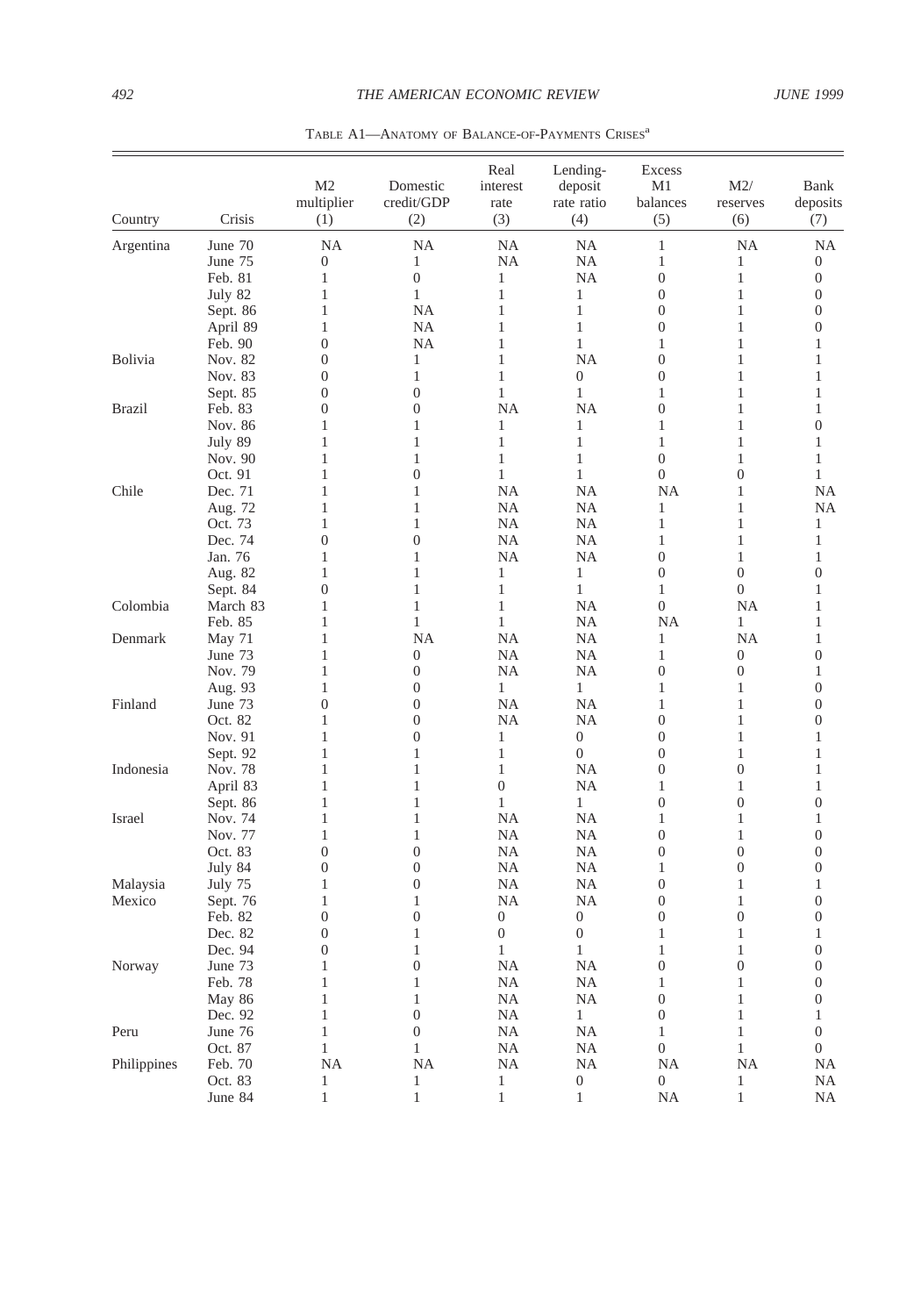| <b>Exports</b><br>(8) | Imports<br>(9)                   | Terms of<br>trade<br>(10)    | Real<br>exchange<br>rate<br>(11) | Reserves<br>(12)                 | Real<br>interest-rate<br>differential<br>(13) | Output<br>(14)               | Stock<br>prices<br>(15) | Deficit/<br><b>GDP</b><br>(16)   | Total<br>number of<br>signalsb<br>(17) |
|-----------------------|----------------------------------|------------------------------|----------------------------------|----------------------------------|-----------------------------------------------|------------------------------|-------------------------|----------------------------------|----------------------------------------|
|                       |                                  |                              |                                  |                                  |                                               |                              |                         |                                  |                                        |
| NA<br>1               | $\rm NA$<br>$\mathbf{1}$         | $\rm NA$<br>$\mathbf{1}$     | NA<br>1                          | NA<br>1                          | NA<br>$\rm NA$                                | NA<br>NA                     | NA<br>NA                | NA<br>NA                         | $100\,$<br>80                          |
| $\mathbf{1}$          | $\mathbf{1}$                     | $\boldsymbol{0}$             | $\mathbf{1}$                     | $\boldsymbol{0}$                 | $\mathbf{1}$                                  | NA                           | $\boldsymbol{0}$        | NA                               | 54                                     |
| 1                     | $\mathbf{1}$                     | NA                           | $\mathbf{1}$                     | 1                                | $\mathbf{1}$                                  | $\mathbf{1}$                 | $\mathbf{1}$            | $\boldsymbol{0}$                 | 80                                     |
| 1                     | $\boldsymbol{0}$                 | $\mathbf{1}$                 | $\boldsymbol{0}$                 | $\boldsymbol{0}$                 | $\mathbf{1}$                                  | $\mathbf{1}$                 | $\mathbf{1}$            | $\boldsymbol{0}$                 | 60                                     |
| 1                     | $\boldsymbol{0}$                 | $\boldsymbol{0}$             | $\boldsymbol{0}$                 | 1                                | $\mathbf{1}$                                  | $\boldsymbol{0}$             | $\boldsymbol{0}$        | $\boldsymbol{0}$                 | 47                                     |
| 1                     | $\boldsymbol{0}$                 | $\boldsymbol{0}$             | $\boldsymbol{0}$                 | $\mathbf{1}$                     | $\mathbf{1}$                                  | $\mathbf{1}$                 | $\boldsymbol{0}$        | $\mathbf{1}$                     | 67                                     |
| $\overline{0}$        | $\mathbf{1}$                     | $\mathbf{0}$                 | 1                                | $\mathbf{1}$                     | $\mathbf{1}$                                  | $\overline{0}$               | <b>NA</b>               | NA                               | 62                                     |
| 1                     | $\mathbf{1}$                     | $\boldsymbol{0}$             | $\mathbf{1}$                     | $\mathbf{1}$                     | $\mathbf{1}$                                  | $\mathbf{1}$                 | NA                      | NA                               | 71                                     |
| 1                     | 1                                | NA                           | 1                                | $\mathbf{1}$                     | $\mathbf{1}$                                  | $\boldsymbol{0}$             | NA                      | NA                               | 77                                     |
| 1                     | $\boldsymbol{0}$                 | 1                            | $\boldsymbol{0}$                 | $\mathbf{1}$                     | $\rm NA$                                      | NA                           | 0                       | $\boldsymbol{0}$                 | 42                                     |
| 1                     | $\boldsymbol{0}$                 | $\mathbf{1}$                 | $\boldsymbol{0}$                 | $\mathbf{1}$                     | $\mathbf{1}$                                  | NA                           | $\boldsymbol{0}$        | $\boldsymbol{0}$                 | 67                                     |
| 1                     | $\boldsymbol{0}$                 | $\mathbf{1}$                 | $\boldsymbol{0}$                 | $\mathbf{1}$                     | $\mathbf{1}$                                  | $\mathbf{1}$                 | $\mathbf{1}$            | $\boldsymbol{0}$                 | $81\,$                                 |
| 1                     | $\boldsymbol{0}$                 | 1                            | 1                                | $\mathbf{1}$                     | $\mathbf{1}$                                  | $\mathbf{1}$                 | $\mathbf{1}$            | $\boldsymbol{0}$                 | 81                                     |
| 1                     | $\boldsymbol{0}$                 | $\mathbf{1}$                 | $\mathbf{1}$                     | $\mathbf{1}$                     | $\mathbf{1}$                                  | $\mathbf{1}$                 | $1\,$                   | $\mathbf{1}$                     | 75                                     |
| 1                     | 1                                | 1                            | NA                               | $\mathbf{1}$                     | NA                                            | NA                           | NA                      | $\boldsymbol{0}$                 | 88                                     |
| 1                     | $\mathbf{1}$                     | $\mathbf{1}$                 | $\boldsymbol{0}$                 | $\mathbf{1}$                     | $\rm NA$                                      | NA                           | <b>NA</b>               | $\boldsymbol{0}$                 | $80\,$                                 |
| 1                     | 1                                | $\boldsymbol{0}$             | $\mathbf{1}$                     | $\mathbf{1}$                     | NA                                            | $\mathbf{1}$                 | <b>NA</b>               | $\boldsymbol{0}$                 | 83                                     |
| 1                     | $\mathbf{1}$                     | $\mathbf{1}$                 | $\mathbf{1}$                     | $\mathbf{1}$                     | NA                                            | $\mathbf{1}$                 | <b>NA</b>               | $\boldsymbol{0}$                 | $75\,$                                 |
| 1                     | 1                                | 1                            | $\boldsymbol{0}$                 | 1                                | NA                                            | $\mathbf{1}$                 | <b>NA</b>               | $\boldsymbol{0}$                 | 75                                     |
| 1                     | $\mathbf{1}$                     | $\mathbf{1}$                 | $\mathbf{1}$                     | $\boldsymbol{0}$                 | 1                                             | $\mathbf{1}$                 | $\mathbf{1}$            | $\mathbf{1}$                     | $75\,$                                 |
| 1                     | $\boldsymbol{0}$                 | $\mathbf{1}$                 | $\boldsymbol{0}$                 | 1                                | $\mathbf{1}$                                  | $\mathbf{1}$                 | $\mathbf{1}$            | $\boldsymbol{0}$                 | 69                                     |
| 1                     | $\mathbf{1}$                     | $\mathbf{1}$                 | $\mathbf{1}$                     | $\mathbf{1}$                     | NA                                            | $\mathbf{1}$                 | $\mathbf{1}$            | $\boldsymbol{0}$                 | 85                                     |
| 1                     | $\boldsymbol{0}$                 | $\boldsymbol{0}$             | $\mathbf{1}$                     | $\mathbf{1}$                     | $\mathbf{1}$                                  | $\mathbf{1}$                 | $\mathbf{1}$            | $\boldsymbol{0}$                 | 79                                     |
| <b>NA</b>             | NA                               | $\rm NA$                     | NA                               | NA                               | $\rm NA$                                      | NA                           | $\mathbf{1}$            | $\boldsymbol{0}$                 | $80\,$                                 |
| $\boldsymbol{0}$      | $\mathbf{1}$                     | NA                           | $\boldsymbol{0}$                 | $\boldsymbol{0}$                 | NA                                            | $\mathbf{0}$                 | $\boldsymbol{0}$        | $\mathbf{1}$                     | 33                                     |
| $\boldsymbol{0}$      | $\mathbf{1}$                     | $\mathbf{1}$                 | $\mathbf{1}$                     | $\boldsymbol{0}$                 | NA                                            | $\mathbf{1}$                 | $\boldsymbol{0}$        | $\boldsymbol{0}$                 | 46                                     |
| 1                     | $\boldsymbol{0}$                 | NA                           | $\boldsymbol{0}$                 | $\mathbf{1}$                     | $\mathbf{1}$                                  | $\mathbf{1}$                 | $\mathbf{1}$            | $\boldsymbol{0}$                 | 67                                     |
| $\boldsymbol{0}$      | $\boldsymbol{0}$                 | NA                           | $\boldsymbol{0}$                 | $\mathbf{1}$                     | $\rm NA$                                      | $\boldsymbol{0}$             | $\boldsymbol{0}$        | NA                               | 27                                     |
| 1                     | $\boldsymbol{0}$                 | NA                           | $\boldsymbol{0}$                 | $\mathbf{1}$                     | NA                                            | $\mathbf{1}$                 | $\boldsymbol{0}$        | $\boldsymbol{0}$                 | 42                                     |
| 1                     | $\boldsymbol{0}$                 | $\mathbf{1}$                 | $\mathbf{1}$                     | $\mathbf{1}$                     | $\mathbf{1}$                                  | $\mathbf{1}$                 | $\mathbf{1}$            | $\mathbf{1}$                     | 75                                     |
| 1                     | $\boldsymbol{0}$                 | $\mathbf{1}$                 | 1                                | $\mathbf{1}$                     | $\mathbf{1}$                                  | $\mathbf{1}$                 | $\mathbf{1}$            | $\mathbf{1}$                     | 81                                     |
| 1                     | $\mathbf{1}$                     | $\mathbf{1}$<br>NA           | $\boldsymbol{0}$                 | $\boldsymbol{0}$                 | $\mathbf{1}$<br>$\boldsymbol{0}$              | $\boldsymbol{0}$             | NA                      | $\boldsymbol{0}$                 | 57                                     |
| 1                     | 1                                |                              | 1                                | $\mathbf{1}$                     | $\mathbf{1}$                                  | $\mathbf{1}$                 | <b>NA</b>               | $\boldsymbol{0}$                 | 77                                     |
| 1<br>1                | $\boldsymbol{0}$<br>$\mathbf{1}$ | $\mathbf{1}$<br>$\mathbf{1}$ | $\mathbf{1}$<br>$\mathbf{1}$     | $\boldsymbol{0}$<br>$\mathbf{1}$ | NA                                            | $\mathbf{1}$<br>$\mathbf{1}$ | <b>NA</b><br>NA         | $\mathbf{1}$<br>$\boldsymbol{0}$ | 67<br>92                               |
| $\boldsymbol{0}$      | $\mathbf{0}$                     | $\boldsymbol{0}$             | $\mathbf{1}$                     | $\mathbf{1}$                     | $\rm NA$                                      | $\mathbf{1}$                 | <b>NA</b>               | $\boldsymbol{0}$                 | 50                                     |
| 1                     | $\boldsymbol{0}$                 | $\boldsymbol{0}$             | $\boldsymbol{0}$                 | $\boldsymbol{0}$                 | NA                                            | 1                            | <b>NA</b>               | $\boldsymbol{0}$                 | 17                                     |
| 1                     | $\mathbf{0}$                     | $\boldsymbol{0}$             | $\boldsymbol{0}$                 | $\boldsymbol{0}$                 | $\rm NA$                                      | $\mathbf{1}$                 | $\mathbf{1}$            | $\boldsymbol{0}$                 | 31                                     |
| 1                     | $\mathbf{1}$                     | 1                            | $\boldsymbol{0}$                 | $\boldsymbol{0}$                 | NA                                            | $\mathbf{1}$                 | NA                      | $\boldsymbol{0}$                 | 58                                     |
| 1                     | $\mathbf{1}$                     | $\boldsymbol{0}$             | $\boldsymbol{0}$                 | $\boldsymbol{0}$                 | NA                                            | $\boldsymbol{0}$             | NA                      | $\boldsymbol{0}$                 | 42                                     |
| 1                     | $\mathbf{1}$                     | $\boldsymbol{0}$             | 1                                | $\boldsymbol{0}$                 | $\boldsymbol{0}$                              | $\boldsymbol{0}$             | $\mathbf{1}$            | $\boldsymbol{0}$                 | 25                                     |
| 1                     | $\mathbf{1}$                     | 1                            | $\mathbf{1}$                     | $\mathbf{1}$                     | $\boldsymbol{0}$                              | $\mathbf{1}$                 | $\mathbf{1}$            | $\boldsymbol{0}$                 | 69                                     |
| $\boldsymbol{0}$      | $\boldsymbol{0}$                 | 1                            | $\mathbf{1}$                     | $\mathbf{1}$                     | $\mathbf{1}$                                  | $\overline{0}$               | $\boldsymbol{0}$        | NA                               | 60                                     |
| 0                     | 1                                | NA                           | $\overline{\phantom{0}}$         | $\overline{\phantom{0}}$         | $\rm NA$                                      | $\mathbf{1}$                 | $\frac{1}{2}$           | $\mathbf{U}$                     | 33                                     |
| $\mathbf{1}$          | $\mathbf{1}$                     | $\mathbf{1}$                 | $\mathbf{1}$                     | $\mathbf{1}$                     | NA                                            | $\mathbf{1}$                 | $\overline{1}$          | $\boldsymbol{0}$                 | 85                                     |
| $\mathbf{1}$          | $\mathbf{1}$                     | 1                            | $\overline{0}$                   | $\overline{0}$                   | NA                                            | $\mathbf{1}$                 | $\overline{0}$          | $\mathbf{0}$                     | 54                                     |
| 1                     | $\boldsymbol{0}$                 | $\mathbf{1}$                 | $\overline{0}$                   | $\mathbf{1}$                     | 1                                             | $\mathbf{1}$                 | $\mathbf{1}$            | $\mathbf{1}$                     | 73                                     |
| $\mathbf{1}$          | $\mathbf{1}$                     | NA                           | $\mathbf{1}$                     | $\mathbf{1}$                     | $\rm NA$                                      | NA                           | NA                      | $\mathbf{1}$                     | $80\,$                                 |
| $\mathbf{1}$          | $\mathbf{1}$                     | $\mathbf{1}$                 | $\boldsymbol{0}$                 | $\mathbf{1}$                     | NA                                            | $\overline{0}$               | NA                      | $\boldsymbol{0}$                 | 58                                     |
| $\rm NA$              | NA                               | $_{\rm NA}$                  | $\mathbf{1}$                     | NA                               | NA                                            | $\rm NA$                     | NA                      | NA                               | 100                                    |
| $\mathbf{1}$          | $\boldsymbol{0}$                 | $\mathbf{1}$                 | $\mathbf{1}$                     | $\mathbf{1}$                     | $\overline{0}$                                | NA                           | $\overline{0}$          | $\boldsymbol{0}$                 | 50                                     |
| $\mathbf{1}$          | $\overline{0}$                   | $\mathbf{1}$                 | $\mathbf{1}$                     | $\,1$                            | $\overline{0}$                                | $_{\rm NA}$                  | $\mathbf{1}$            | $\boldsymbol{0}$                 | $71\,$                                 |

TABLE A1—*Continued*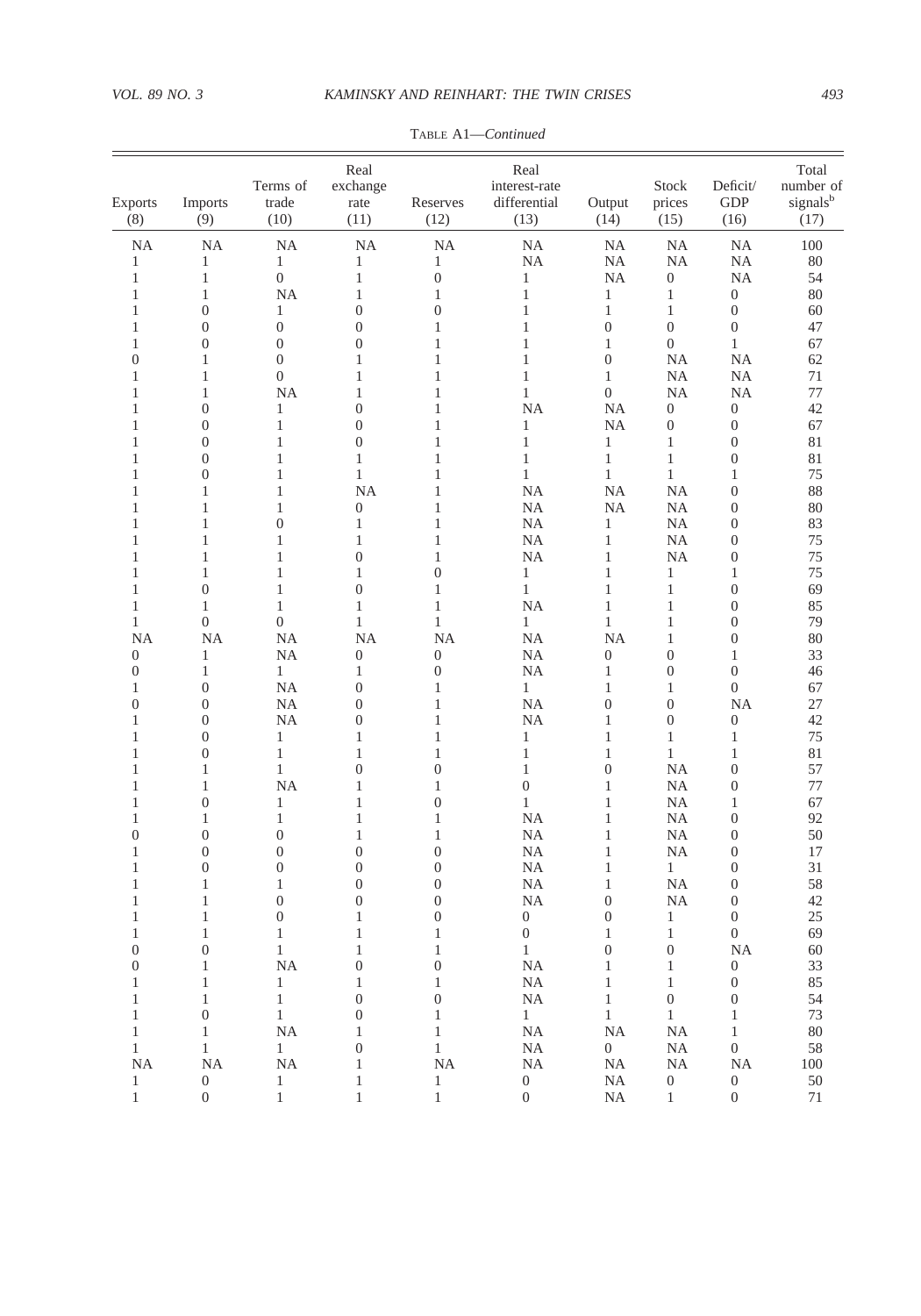| Country                               | Crisis                                | M <sub>2</sub><br>multiplier<br>(1) | Domestic<br>credit/GDP<br>(2) | Real<br>interest<br>rate<br>(3) | Lending-<br>deposit<br>rate ratio<br>(4) | Excess<br>M1<br>balances<br>(5) | M2/<br>reserves<br>(6) | Bank<br>deposits<br>(7) |
|---------------------------------------|---------------------------------------|-------------------------------------|-------------------------------|---------------------------------|------------------------------------------|---------------------------------|------------------------|-------------------------|
| Spain                                 | Feb. 86                               | <b>NA</b>                           | NA                            | 1                               | 1                                        | NA                              | NA                     | 1                       |
|                                       | Feb. 76                               | 1                                   | 1                             | <b>NA</b>                       | <b>NA</b>                                | 1                               | 1                      | 1                       |
|                                       | July 77                               | $\overline{0}$                      | 1                             | <b>NA</b>                       | NA                                       | $\overline{0}$                  | 1                      | 1                       |
|                                       | Dec. 82                               | $\theta$                            | 1                             | 1                               | <b>NA</b>                                | $\overline{0}$                  | 1                      | $\overline{0}$          |
|                                       | Sept. 92                              | 1                                   | $\overline{0}$                | 1                               | $\theta$                                 | $\overline{0}$                  | $\mathbf{0}$           | $\theta$                |
|                                       | May 93                                | 1                                   | $\overline{0}$                | 1                               | 1                                        | $\overline{0}$                  | 1                      | $\theta$                |
| Sweden                                | Aug. 77                               | 1                                   | $\theta$                      | $\mathbf{0}$                    | 1                                        | <b>NA</b>                       | 1                      | 1                       |
|                                       | Sept. 81                              | 1                                   | 1                             | $\overline{0}$                  | $\theta$                                 | <b>NA</b>                       | 1                      | $\overline{0}$          |
|                                       | Oct. 82                               | 1                                   | 1                             | 1                               | $\Omega$                                 | <b>NA</b>                       | 1                      | $\overline{0}$          |
|                                       | Nov. 92                               | 1                                   | $\overline{0}$                | 1                               | 1                                        | <b>NA</b>                       | 1                      | 1                       |
| Thailand                              | Nov. 78                               | 1                                   | $\theta$                      | 1                               | NA                                       | $\Omega$                        | $\mathbf{0}$           | $\overline{0}$          |
|                                       | July 81                               | 1                                   | $\overline{0}$                | 1                               | NA                                       | $\overline{0}$                  | 1                      | 1                       |
|                                       | Nov. 84                               | $\mathbf{1}$                        | $\mathbf{1}$                  | $\mathbf{1}$                    | <b>NA</b>                                | $\overline{0}$                  | 1                      | $\overline{0}$          |
| Turkey                                | Aug. 70                               | <b>NA</b>                           | <b>NA</b>                     | <b>NA</b>                       | <b>NA</b>                                | <b>NA</b>                       | <b>NA</b>              | <b>NA</b>               |
|                                       | Jan. 80                               | $\theta$                            | <b>NA</b>                     | <b>NA</b>                       | NA                                       | <b>NA</b>                       | $\mathbf{1}$           | $\mathbf{1}$            |
|                                       | March 94                              | 1                                   | 1                             | 1                               | 1                                        | $\theta$                        | 1                      | $\mathbf{1}$            |
| Uruguay                               | Dec. 71                               | <b>NA</b>                           | 1                             | NA                              | NA                                       | 1                               | 1                      | NA                      |
|                                       | Oct. 82                               | 1                                   | 1                             | $\mathbf{1}$                    | <b>NA</b>                                | $\overline{0}$                  | $\mathbf{1}$           | $\overline{0}$          |
| Venezuela                             | Feb. 84                               | 1                                   | 1                             | NA                              | NA                                       | $\overline{0}$                  | 1                      | $\overline{0}$          |
|                                       | Dec. 86                               | 1                                   | $\Omega$                      | 1                               | 1                                        | 1                               | 1                      | $\boldsymbol{0}$        |
|                                       | March 89                              | 1                                   | $\overline{0}$                | 1                               | $\theta$                                 | $\overline{0}$                  | 1                      | 1                       |
|                                       | May 94                                | 1                                   | 1                             | 1                               | 1                                        | $\overline{0}$                  | 1                      | 1                       |
|                                       | Dec. 95                               | 1                                   | 1                             | 1                               | 1                                        | $\overline{0}$                  | $\mathbf{1}$           | $\mathbf{1}$            |
|                                       |                                       |                                     |                               | <b>OUT-OF-SAMPLE CRISES</b>     |                                          |                                 |                        |                         |
| Indonesia                             | Aug. 97                               | $\mathbf{0}$                        | NA                            | 1                               | $\overline{0}$                           | $\boldsymbol{0}$                | $\boldsymbol{0}$       | $\theta$                |
| Malaysia                              | Aug. 97                               | <b>NA</b>                           | <b>NA</b>                     | $\mathbf{1}$                    | <b>NA</b>                                | $\mathbf{1}$                    | 1                      | <b>NA</b>               |
| Philippines                           | July 97                               | 1                                   | $\mathbf{1}$                  | 1                               | $\mathbf{1}$                             | 1                               | $\boldsymbol{0}$       | $\mathbf{0}$            |
| Thailand                              | July 97                               | $\overline{0}$                      | <b>NA</b>                     | NA                              | <b>NA</b>                                | $\theta$                        | 1                      | 1                       |
|                                       |                                       |                                     |                               | <b>SUMMARY STATISTICS</b>       |                                          |                                 |                        |                         |
| Percent of crises called <sup>c</sup> |                                       | 76                                  | 61                            | 89                              | 71                                       | 37                              | 81                     | 51                      |
|                                       | Percent called before FL <sup>d</sup> | 74                                  | 56                            | 78                              | 50                                       | 52                              | 74                     | 44                      |
|                                       | Percent called after FL <sup>d</sup>  | 77                                  | 65                            | 91                              | 73                                       | 26                              | 86                     | 56                      |
| Noise-to-signal ratio <sup>e</sup>    |                                       | 0.67                                | 0.64                          | 0.75                            | 1.52                                     | 0.56                            | 0.52                   | 0.67                    |

TABLE A1—*Continued*

multitude of weak and deteriorating economic fundamentals suggesting that it would be difficult to characterize them as self-fulfilling crises.

During much of 1997 and 1998, the financial press has frequently stressed that the crises in Asia are a new breed, as they supposedly occurred against a backdrop of immaculate fiscal and economic fundamentals. Yet our analysis of earlier episodes reveals that many of the features and antecedents of the crises in Asia were common to a substantial number of crisis episodes in Latin America, Europe, and elsewhere. Consider an economy that had successfully stabilized inflation, enjoyed an economic boom,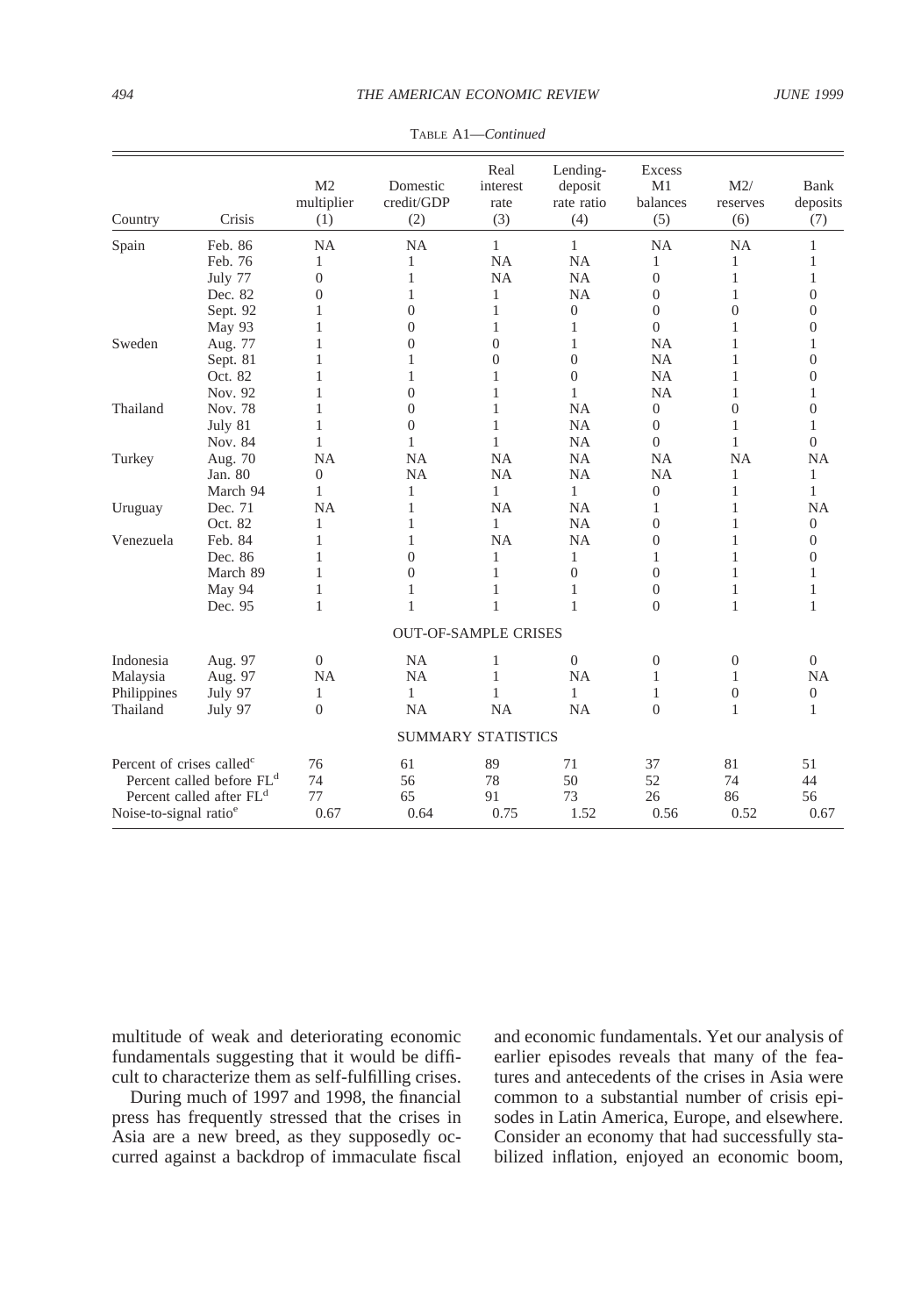| <b>Exports</b><br>(8) | Imports<br>(9)   | Terms of<br>trade<br>(10) | Real<br>exchange<br>rate<br>(11) | Reserves<br>(12) | Real<br>interest-rate<br>differential<br>(13) | Output<br>(14)   | Stock<br>prices<br>(15) | Deficit/<br><b>GDP</b><br>(16) | Total<br>number of<br>signalsb<br>(17) |
|-----------------------|------------------|---------------------------|----------------------------------|------------------|-----------------------------------------------|------------------|-------------------------|--------------------------------|----------------------------------------|
| $\mathbf{1}$          | $\overline{0}$   | $\mathbf{1}$              | 1                                | $\mathbf{1}$     | $\mathbf{1}$                                  | <b>NA</b>        | 1                       | $\overline{0}$                 | 82                                     |
| 1                     | 1                | $\mathbf{1}$              | $\boldsymbol{0}$                 | $\overline{0}$   | NA                                            | 1                | $\mathbf{1}$            | 1                              | 85                                     |
| 1                     | 1                | $\mathbf{1}$              | $\overline{0}$                   | 1                | <b>NA</b>                                     | $\mathbf{1}$     | 1                       | 1                              | 77                                     |
| $\mathbf{1}$          | $\overline{0}$   | $\mathbf{1}$              | $\overline{0}$                   | 1                | $\mathbf{1}$                                  | $\mathbf{1}$     | 1                       | $\Omega$                       | 60                                     |
| $\overline{0}$        | $\Omega$         | $\overline{0}$            | $\mathbf{1}$                     | $\Omega$         | $\mathbf{1}$                                  | $\mathbf{1}$     | 1                       | 1                              | 44                                     |
| 1                     | $\overline{0}$   | $\overline{0}$            | 1                                | 1                | $\mathbf{1}$                                  | $\mathbf{1}$     | 1                       | $\theta$                       | 63                                     |
| 1                     | 1                | 1                         | 1                                | 1                | $\overline{0}$                                | $\mathbf{1}$     | 1                       | $\Omega$                       | 73                                     |
| 1                     | 1                | 1                         | $\mathbf{1}$                     | 1                | 1                                             | $\mathbf{1}$     | $\overline{0}$          | $\overline{0}$                 | 67                                     |
| 1                     | $\overline{0}$   | $\mathbf{1}$              | $\mathbf{1}$                     | 1                | 1                                             | $\mathbf{1}$     | $\overline{0}$          | $\overline{0}$                 | 67                                     |
| 1                     | $\overline{0}$   | $\mathbf{1}$              | $\mathbf{1}$                     | 1                | 1                                             | $\mathbf{1}$     | $\mathbf{1}$            | 1                              | 87                                     |
| 1                     | $\overline{0}$   | $\mathbf{1}$              | $\overline{0}$                   | $\overline{0}$   | 1                                             | NA               | NA                      | 1                              | 46                                     |
| 1                     | 1                | $\mathbf{1}$              | $\mathbf{1}$                     | 1                | 1                                             | <b>NA</b>        | $\mathbf{1}$            | 1                              | 86                                     |
| 1                     | 1                | $\mathbf{1}$              | $\mathbf{1}$                     | $\mathbf{1}$     | 1                                             | NA               | $\overline{0}$          | $\theta$                       | 71                                     |
| NA                    | <b>NA</b>        | NA                        | <b>NA</b>                        | <b>NA</b>        | NA                                            | <b>NA</b>        | <b>NA</b>               | NA                             | NA                                     |
| 1                     | 1                | NA                        | $\mathbf{1}$                     | $\overline{0}$   | <b>NA</b>                                     | <b>NA</b>        | <b>NA</b>               | $\mathbf{1}$                   | 78                                     |
| $\overline{0}$        | $\Omega$         | $\Omega$                  | $\mathbf{1}$                     | 1                | $\mathbf{1}$                                  | $\overline{0}$   | $\Omega$                | $\Omega$                       | 56                                     |
| 1                     | <b>NA</b>        | NA                        | <b>NA</b>                        | 1                | <b>NA</b>                                     | <b>NA</b>        | NA                      | $\Omega$                       | 83                                     |
| 1                     | 1                | $\mathbf{1}$              | 1                                | 1                | 1                                             | $\mathbf{1}$     | NA                      | $\Omega$                       | 79                                     |
| 1                     | $\overline{0}$   | $\mathbf{1}$              | 1                                | 1                | <b>NA</b>                                     | 1                | $\overline{0}$          | $\theta$                       | 62                                     |
| 1                     | $\overline{0}$   | $\mathbf{1}$              | $\overline{0}$                   | 1                | $\mathbf{1}$                                  | $\overline{0}$   | $\overline{0}$          | 1                              | 63                                     |
| $\overline{0}$        | 1                | $\mathbf{1}$              | $\mathbf{0}$                     | 1                | $\mathbf{1}$                                  | $\overline{0}$   | $\mathbf{1}$            | $\mathbf{1}$                   | 63                                     |
| 1                     | $\boldsymbol{0}$ | $\mathbf{1}$              | $\boldsymbol{0}$                 | 1                | 1                                             | $\boldsymbol{0}$ | $\mathbf{1}$            | $\overline{0}$                 | 69                                     |
| $\overline{0}$        | 1                | $\mathbf{1}$              | $\mathbf{1}$                     | 1                | 1                                             | $\overline{0}$   | $\mathbf{1}$            | $\theta$                       | 75                                     |
|                       |                  |                           |                                  |                  | <b>OUT-OF-SAMPLE CRISES</b>                   |                  |                         |                                |                                        |
| $\theta$              | $\overline{0}$   | <b>NA</b>                 | <b>NA</b>                        | $\Omega$         | 1                                             | 1                | $\theta$                | <b>NA</b>                      | 25                                     |
| $\overline{0}$        | $\overline{0}$   | NA                        | 1                                | $\mathbf{1}$     | 1                                             | $\overline{0}$   | $\overline{0}$          | <b>NA</b>                      | 60                                     |
| $\mathbf{0}$          | $\mathbf{1}$     | NA                        | $\mathbf{1}$                     | $\overline{0}$   | 1                                             | NA               | $\boldsymbol{0}$        | <b>NA</b>                      | 62                                     |
| $\mathbf{1}$          | $\overline{0}$   | NA                        | $\mathbf{1}$                     | 1                | NA                                            | $\mathbf{1}$     | $\mathbf{1}$            | NA                             | 70                                     |
|                       |                  |                           |                                  |                  |                                               |                  |                         |                                |                                        |
|                       |                  |                           |                                  |                  | SUMMARY STATISTICS                            |                  |                         |                                |                                        |
| 85                    | 52               | 75                        | 59                               | 75               | 86                                            | 74               | 64                      | 27                             |                                        |
| 78                    | 73               | 73                        | 58                               | 70               | 78                                            | 68               | 54                      | 21                             |                                        |
| 89                    | 40               | 77                        | 60                               | 78               | 89                                            | 76               | 68                      | 31                             |                                        |
| 0.40                  | 1.10             | 0.70                      | 0.14                             | 0.55             | 0.90                                          | 0.46             | 0.38                    | 0.49                           |                                        |

TABLE A1—*Continued*

<sup>a</sup> A 1 indicates that there was at least one signal in the 24 months preceding a crisis. NA indicates that some or all of the data were missing for the 24-month period.

<sup>b</sup> Number of variables signalling a crisis as a proportion of the number of indicators for which data are available (in

percent).<br><sup>c</sup> Number of crises accurately called divided by the number of crises for which data are available for that indicator. For example, for the M2 multiplier, the indicator correctly identified crises 76 percent of the time (54 out of 71).<br><sup>d</sup> FL: Financial liberalization.

<sup>e</sup> The noise-to-signal ratio is the number of bad signals as a proportion of the number of months outside the crisis window divided by the number of good signals as a proportion of the number of months in the crisis window.

and was running fiscal surpluses. However, this economy had liberalized its capital account and its domestic financial sector amidst an environment of weak regulation and poor banking supervision. Banking-sector problems emerged and intensified, eventually undermining the ability of the central bank to maintain its

exchange-rate committment. While this profile fits Asia rather well, this was Díaz-Alejandro's description of the antecedents to the fierce Chilean crisis of 1982. At the roots of the meltdown of the Thai baht, Korean won, and Indonesian rupiah lay systemic banking problems. Thus, it would appear that we can only consider these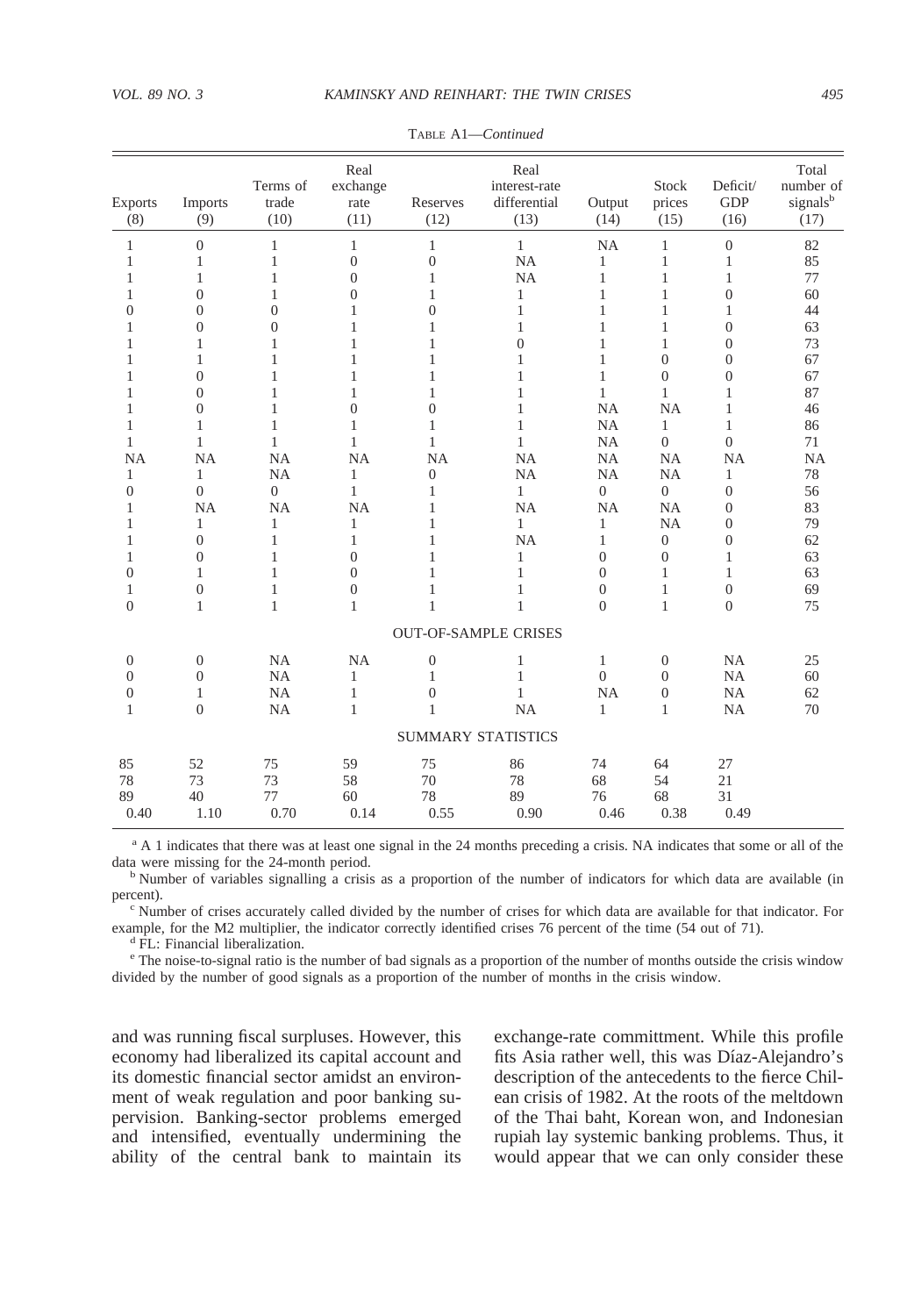| Country                               | Crisis   | M <sub>2</sub><br>multiplier<br>(1) | Domestic<br>credit/GDP<br>(2) | Real<br>interest<br>rate<br>(3) | Lending-<br>deposit<br>rate ratio<br>(4) | Excess<br>M1<br>balances<br>(5) | M2/<br>reserves<br>(6) | Bank<br>deposits<br>(7) |
|---------------------------------------|----------|-------------------------------------|-------------------------------|---------------------------------|------------------------------------------|---------------------------------|------------------------|-------------------------|
| Argentina                             | March 80 | 1                                   | $\theta$                      | 1                               | $\overline{0}$                           | $\theta$                        | 1                      | $\theta$                |
|                                       | May 85   | $\mathbf{1}$                        | <b>NA</b>                     | 1                               | $\mathbf{1}$                             | $\theta$                        | $\mathbf{1}$           | $\theta$                |
|                                       | Dec. 94  | NA                                  | <b>NA</b>                     | 1                               | 1                                        | <b>NA</b>                       | <b>NA</b>              | <b>NA</b>               |
| Bolivia                               | Oct. 87  | 1                                   | 1                             | 1                               | $\overline{0}$                           | <b>NA</b>                       | 1                      | $\mathbf{0}$            |
| <b>Brazil</b>                         | Nov. 85  | $\mathbf{1}$                        | 1                             | 1                               | $\mathbf{1}$                             | 1                               | 1                      | $\theta$                |
|                                       | Dec. 94  | NA                                  | <b>NA</b>                     | 1                               | 1                                        | <b>NA</b>                       | 1                      | 1                       |
| Chile                                 | Sept. 81 | 1                                   | 1                             | 1                               | $\overline{0}$                           | 1                               | $\overline{0}$         | $\overline{0}$          |
| Colombia                              | July 82  | 1                                   | <b>NA</b>                     | 1                               | <b>NA</b>                                | $\overline{0}$                  | <b>NA</b>              | 1                       |
| Denmark                               | March 87 | <b>NA</b>                           | 1                             | 1                               | $\Omega$                                 | $\overline{0}$                  | 1                      | 1                       |
| Finland                               | Sept. 91 | 1                                   | 1                             | 1                               | $\Omega$                                 | $\overline{0}$                  | 1                      | 1                       |
| Indonesia                             | Nov. 92  | 1                                   | $\theta$                      | 1                               | $\mathbf{1}$                             | $\overline{0}$                  | $\overline{0}$         | 1                       |
| Israel                                | Oct. 83  | $\theta$                            | $\Omega$                      | $\mathbf{1}$                    | NA                                       | $\mathbf{1}$                    | 1                      | 1                       |
| Malaysia                              | July 85  | $\mathbf{1}$                        | $\overline{0}$                | $\mathbf{1}$                    | $\Omega$                                 | $\mathbf{0}$                    | $\mathbf{1}$           | 1                       |
| Mexico                                | Sept. 82 | $\overline{0}$                      | 1                             | 1                               | <b>NA</b>                                | $\mathbf{1}$                    | 1                      | 1                       |
|                                       | Oct. 92  | $\theta$                            | $\overline{0}$                | 1                               | $\mathbf{1}$                             | 1                               | $\mathbf{0}$           | $\boldsymbol{0}$        |
| Norway                                | Nov. 88  | 1                                   | 1                             | 1                               | <b>NA</b>                                | $\overline{0}$                  | 1                      | 1                       |
| Peru                                  | March 83 | $\Omega$                            | 1                             | NA                              | NA                                       | $\Omega$                        | $\overline{0}$         | 1                       |
| Philippines                           | Jan. 81  | 1                                   | $\overline{0}$                | <b>NA</b>                       | NA                                       | $\overline{0}$                  | 1                      | 1                       |
| Spain                                 | Nov. 78  | $\overline{0}$                      | $\theta$                      | <b>NA</b>                       | NA                                       | $\overline{0}$                  | $\overline{0}$         | 1                       |
| Sweden                                | Nov. 91  | 1                                   | $\Omega$                      | 1                               | 1                                        | <b>NA</b>                       | 1                      | 1                       |
| Thailand                              | March 79 | $\Omega$                            | $\theta$                      | 1                               | NA                                       | $\overline{0}$                  | 1                      | 1                       |
|                                       | Oct. 83  | $\mathbf{1}$                        | 1                             | 1                               | <b>NA</b>                                | $\overline{0}$                  | 1                      | $\overline{0}$          |
| Turkey                                | Jan. 91  | $\mathbf{1}$                        | $\overline{0}$                | 1                               | 1                                        | $\mathbf{1}$                    | $\overline{0}$         | $\mathbf{1}$            |
| Uruguay                               | March 71 | <b>NA</b>                           | 1                             | <b>NA</b>                       | NA                                       | $\mathbf{1}$                    | $\mathbf{1}$           | <b>NA</b>               |
|                                       | March 81 | 1                                   | $\overline{0}$                | 1                               | <b>NA</b>                                | $\overline{0}$                  | 1                      | $\theta$                |
| Venezuela                             | Oct. 93  | $\mathbf{1}$                        | 1                             | 1                               | 1                                        | $\overline{0}$                  | 1                      | 1                       |
|                                       |          |                                     |                               | <b>OUT-OF-SAMPLE CRISES</b>     |                                          |                                 |                        |                         |
| Malaysia                              | Sept. 97 | <b>NA</b>                           | <b>NA</b>                     | 1                               | <b>NA</b>                                | 1                               | <b>NA</b>              | <b>NA</b>               |
| Philippines                           | July 97  | <b>NA</b>                           | 1                             | 1                               | $\mathbf{1}$                             | 1                               | NA                     | <b>NA</b>               |
| Thailand                              | May 96   | <b>NA</b>                           | NA                            | 1                               | <b>NA</b>                                | 1                               | 1                      | 1                       |
|                                       |          |                                     |                               | <b>SUMMARY STATISTICS</b>       |                                          |                                 |                        |                         |
| Percent of crises called <sup>c</sup> |          | 73                                  | 50                            | 100                             | 57                                       | 32                              | 75                     | 67                      |
| Noise-to-signal ratio <sup>d</sup>    |          | 0.50                                | 0.59                          | 0.45                            | 1.93                                     | 0.82                            | 0.71                   | 1.03                    |

TABLE A2-ANATOMY OF BANKING CRISES<sup>a</sup>

crises as a new breed if we ignore the numerous lessons history offers. Thus, among the lessons that emerge from this analysis is the obvious case for strong banking regulation and supervision to allow countries to sail smoothly through the perilous waters of financial liberalization. Yet, the Asian episodes of 1997–1998, like many of their earlier Latin American counter-

parts, also remind us that capital inflows can on occasion be too much of a good thing.

The results presented in this paper are a first step in evaluating the complex linkages between currency and domestic financial crises. Analyzing how the authorities deal with the banking problems and how the problems affect exchange-rate expectations will help determine whether a bank-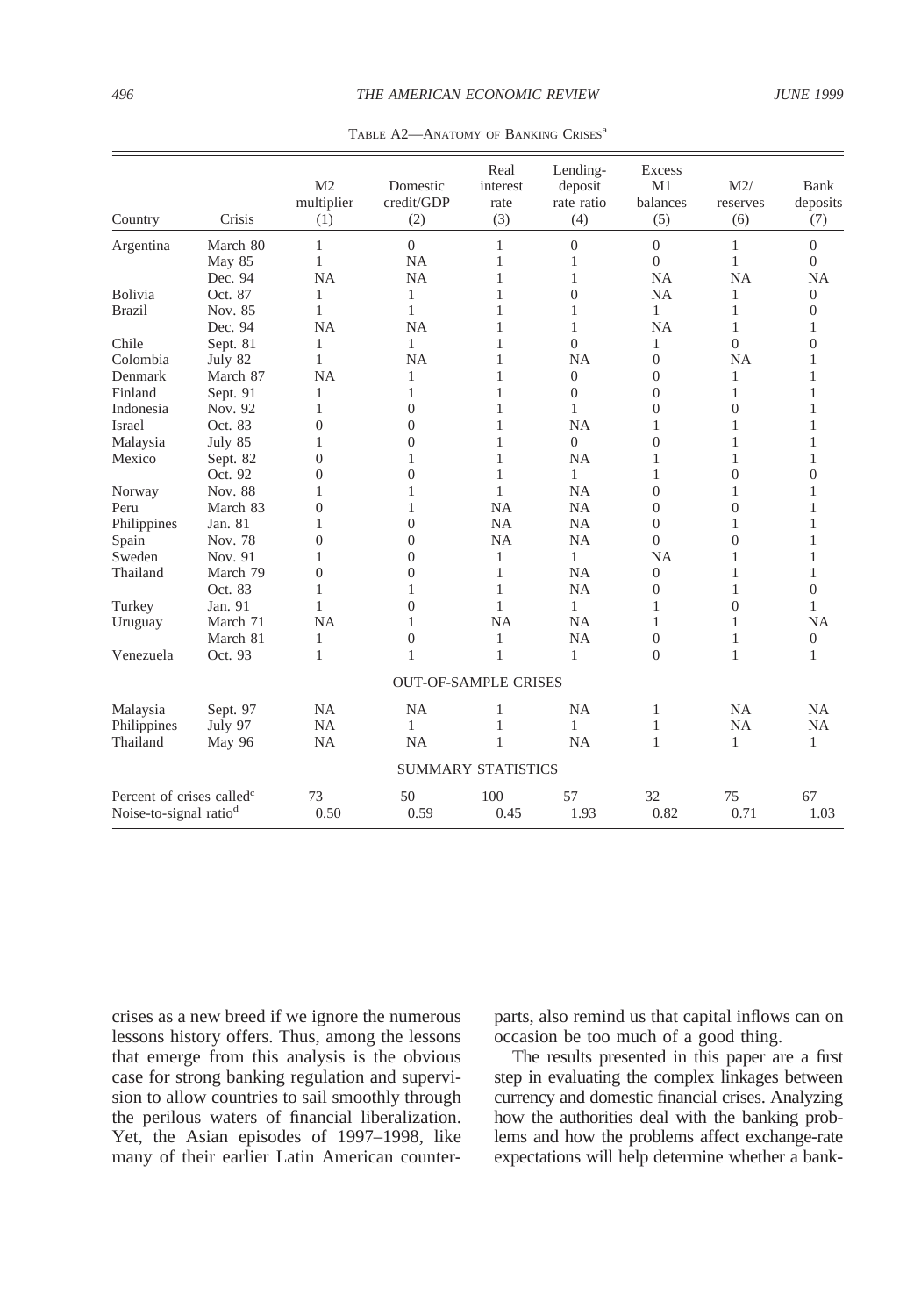| Exports<br>(8) | Imports<br>(9) | Terms of<br>trade<br>(10) | Real<br>exchange<br>rate<br>(11) | Reserves<br>(12) | Real<br>interest-rate<br>differential<br>(13) | Output<br>(14) | Stock<br>prices<br>(15) | Deficit/<br><b>GDP</b><br>(16) | Total<br>number of<br>signalsb<br>(17) |
|----------------|----------------|---------------------------|----------------------------------|------------------|-----------------------------------------------|----------------|-------------------------|--------------------------------|----------------------------------------|
| $\mathbf{1}$   | $\mathbf{1}$   | $\mathbf{1}$              | $\mathbf{1}$                     | $\mathbf{1}$     | $\mathbf{1}$                                  | NA             | $\Omega$                | <b>NA</b>                      | 64                                     |
| 1              | $\overline{0}$ | $\mathbf{1}$              | $\mathbf{0}$                     | 1                | $\mathbf{1}$                                  | 1              | 1                       | $\theta$                       | 67                                     |
| NA             | 1              | <b>NA</b>                 | $\mathbf{1}$                     | 1                | $\mathbf{1}$                                  | $\mathbf{1}$   | <b>NA</b>               | <b>NA</b>                      | 100                                    |
| $\mathbf{1}$   | $\mathbf{1}$   | $\mathbf{1}$              | $\boldsymbol{0}$                 | 1                | $\mathbf{1}$                                  | NA             | <b>NA</b>               | $\mathbf{1}$                   | 77                                     |
| $\mathbf{1}$   | $\overline{0}$ | $\mathbf{1}$              | $\mathbf{0}$                     | 1                | $\mathbf{1}$                                  | <b>NA</b>      | $\theta$                | $\Omega$                       | 67                                     |
| NA             | 1              | 1                         | $\mathbf{1}$                     | 1                | $\mathbf{1}$                                  | $\mathbf{1}$   | $\mathbf{1}$            | NA                             | 100                                    |
| $\mathbf{1}$   | 1              | $\mathbf{1}$              | 1                                | 1                | $\mathbf{1}$                                  | $\mathbf{1}$   | $\mathbf{1}$            | $\mathbf{1}$                   | 81                                     |
| 1              | $\overline{0}$ | $\mathbf{1}$              | 1                                | 1                | $\mathbf{1}$                                  | 1              | 1                       | $\theta$                       | 77                                     |
| $\overline{0}$ | 1              | <b>NA</b>                 | $\mathbf{0}$                     | 1                | $\mathbf{1}$                                  | $\mathbf{1}$   | 1                       | 1                              | 71                                     |
| 1              | $\overline{0}$ | $\mathbf{1}$              | $\mathbf{1}$                     | 1                | $\mathbf{1}$                                  | $\mathbf{1}$   | $\mathbf{1}$            | $\mathbf{1}$                   | 81                                     |
| 1              | $\overline{0}$ | $\mathbf{1}$              | $\mathbf{0}$                     | 1                | $\mathbf{1}$                                  | $\mathbf{1}$   | 1                       | 1                              | 69                                     |
| 1              | $\Omega$       | $\overline{0}$            | $\mathbf{0}$                     | 1                | NA                                            | $\mathbf{1}$   | $\mathbf{1}$            | $\theta$                       | 57                                     |
| 1              | $\Omega$       | $\mathbf{1}$              | 1                                | 1                | $\mathbf{1}$                                  | 1              | $\mathbf{1}$            | $\Omega$                       | 69                                     |
| 1              | $\overline{0}$ | 1                         | 1                                | 1                | NA                                            | $\mathbf{1}$   | 1                       | $\mathbf{1}$                   | 86                                     |
| 1              | 1              | $\mathbf{1}$              | $\mathbf{1}$                     | $\boldsymbol{0}$ | $\mathbf{1}$                                  | 1              | $\theta$                | NA                             | 60                                     |
| 1              | 1              | 1                         | 1                                | 1                | $\mathbf{1}$                                  | $\mathbf{1}$   | $\mathbf{1}$            | $\theta$                       | 87                                     |
| 1              | $\Omega$       | $\mathbf{1}$              | $\overline{0}$                   | 1                | NA                                            | $\mathbf{1}$   | <b>NA</b>               | $\overline{0}$                 | 50                                     |
| 1              | 1              | 1                         | 1                                | 1                | NA                                            | NA             | $\mathbf{1}$            | $\Omega$                       | 75                                     |
| $\Omega$       | $\mathbf{1}$   | 1                         | 1                                | $\overline{0}$   | NA                                            | $\overline{0}$ | $\mathbf{1}$            | $\theta$                       | 38                                     |
| 1              | 1              | $\mathbf{1}$              | 1                                | 1                | $\mathbf{1}$                                  | $\mathbf{1}$   | $\mathbf{1}$            | $\mathbf{1}$                   | 93                                     |
| $\overline{0}$ | 1              | $\mathbf{1}$              | $\mathbf{0}$                     | 1                | $\mathbf{1}$                                  | NA             | 1                       | $\theta$                       | 57                                     |
| 1              | $\mathbf{1}$   | $\mathbf{1}$              | 1                                | 1                | $\mathbf{1}$                                  | NA             | $\theta$                | <b>NA</b>                      | 77                                     |
| 1              | 1              | $\mathbf{1}$              | $\mathbf{0}$                     | 1                | $\mathbf{1}$                                  | NA             | $\mathbf{1}$            | 1                              | 80                                     |
| 1              | NA             | <b>NA</b>                 | $\boldsymbol{0}$                 | 1                | NA                                            | <b>NA</b>      | <b>NA</b>               | $\Omega$                       | 71                                     |
| 1              | $\mathbf{1}$   | $\mathbf{1}$              | $\mathbf{1}$                     | 1                | $\mathbf{1}$                                  | 1              | <b>NA</b>               | $\overline{0}$                 | 71                                     |
| 1              | $\overline{0}$ | $\mathbf{1}$              | $\overline{0}$                   | 1                | $\mathbf{1}$                                  | $\overline{0}$ | $\mathbf{1}$            | $\mathbf{1}$                   | 75                                     |
|                |                |                           |                                  |                  | <b>OUT-OF-SAMPLE CRISES</b>                   |                |                         |                                |                                        |
| NA             | NA             | <b>NA</b>                 | $\mathbf{1}$                     | <b>NA</b>        | $\mathbf{1}$                                  | NA             | <b>NA</b>               | <b>NA</b>                      | 100                                    |
| NA             | NA             | <b>NA</b>                 | $\mathbf{1}$                     | <b>NA</b>        | $\mathbf{1}$                                  | NA             | <b>NA</b>               | NA                             | 100                                    |
| $\mathbf{1}$   | NA             | <b>NA</b>                 | $\mathbf{1}$                     | 1                | NA                                            | NA             | $\mathbf{1}$            | NA                             | 100                                    |
|                |                |                           |                                  |                  | <b>SUMMARY STATISTICS</b>                     |                |                         |                                |                                        |
|                |                |                           |                                  |                  |                                               |                |                         |                                |                                        |
| 88<br>0.61     | 60<br>1.60     | 96<br>0.79                | 58<br>0.28                       | 92<br>0.71       | 100<br>0.52                                   | 89<br>0.48     | 81<br>0.28              | 43<br>0.44                     |                                        |

TABLE A2—*Continued*

<sup>a</sup> A 1 indicates that there was at least one signal in the 24-month window around the crisis. NA indicates that some or all of the data were missing for the 24-month period.

<sup>b</sup> Number of variables signalling a crisis as a proportion of the number of indicators for which data are available (in

percent).<br><sup>c</sup> Number of crises accurately called divided by the number of crises for which data are available for that indicator. For<br>example, for the M2 multiplier, the indicator correctly identified crises 73 percent of

<sup>d</sup> The noise-to-signal ratio is the number of bad signals as a proportion of the number of months outside the crisis window divided by the number of good signals as a proportion of the number of months in the crisis window.

ing crises will lead to a balance-of-payments crisis. We have only considered macroeconomic data in our list of indicators, but data of the health of bank balance sheets would be a logical complement to the macro data. Future analysis could provide a more detailed evaluation of the univariate and multivariate signaling properties of various macroeconomic time series and composite indices along the lines of Diebold and Rudebusch (1989) and Stock and Watson (1989). Indeed, that would appear to be a logical first step in the design of an early-warning system designed to help detect when a crisis is coming.

While this paper has focused on the similarities and common patterns across crises, it would also be useful to investigate whether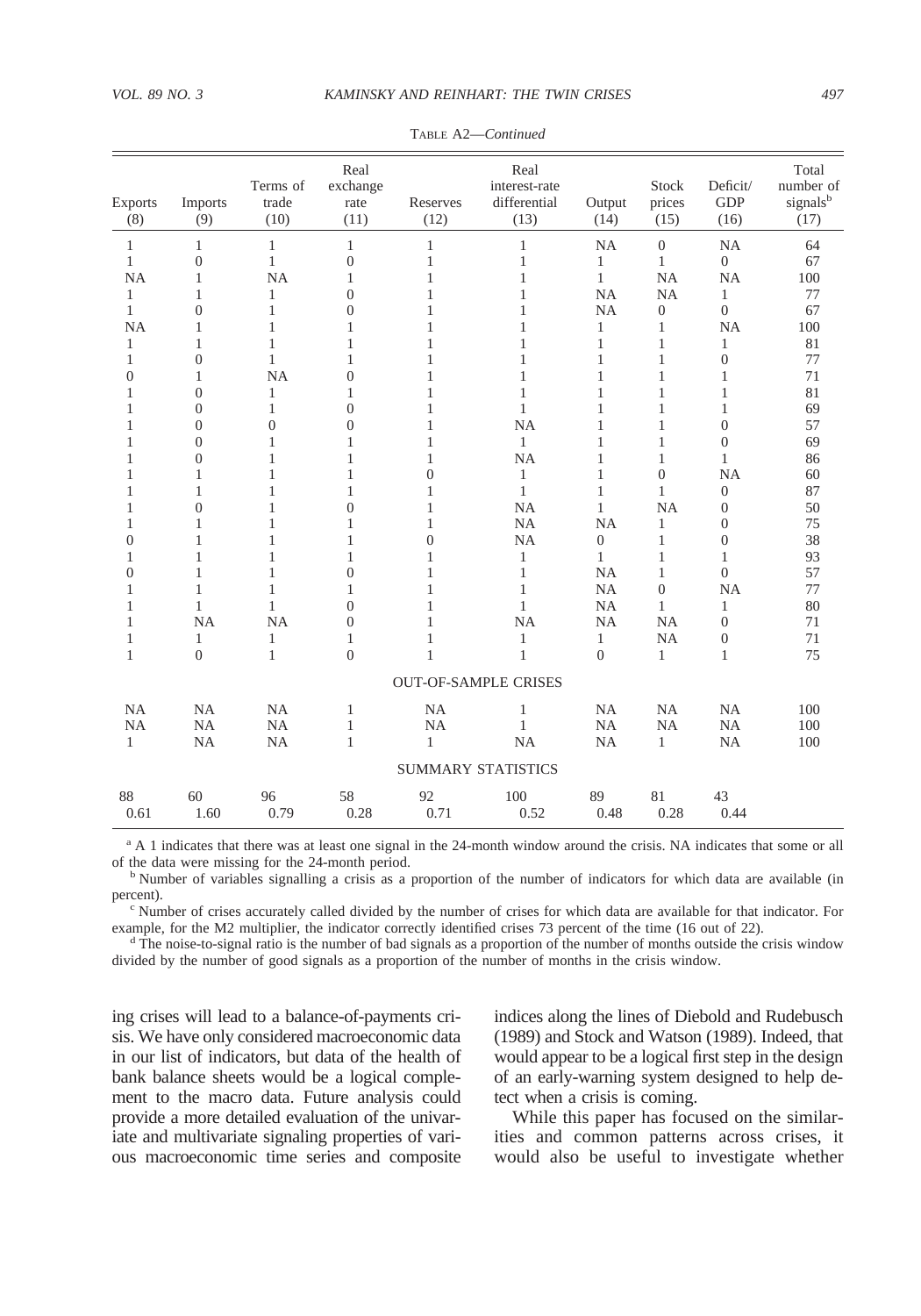there is evidence of distinct regional patterns. Why is it that in some countries currency crises and banking crises are not associated with deep and protracted recessions, while in others, notably in Latin America, the aftermath is so severe? Lastly, events (such as a balance-ofpayments crises in a neighboring country) may also help assess whether a crisis is brewing in the home front; hence, the role of contagion effects may warrant further scrutiny.

## DATA APPENDIX

#### *Index of Currency Market Turbulence*

The index, *I*, is a weighted average of the rate of change of the exchange rate,  $\Delta_e/e$ , and of reserves,  $\Delta_R/R$ , with weights such that the two components of the index have equal sample volatilities.

$$
I = \frac{\Delta_e}{e} - \frac{\sigma_e}{\sigma_R} \cdot \frac{\Delta_R}{R}
$$

where  $\sigma_e$  is the standard deviation of the rate of change of the exchange rate and  $\sigma_R$  is the standard deviation of the rate of change of reserves. Since changes in the exchange rate enter with a positive weight and changes in reserves have a negative weight attached, readings of this index that were three standard deviations or more above the mean were cataloged as crises. For countries in the sample that had hyperinflation, the construction of the index was modified. While a 100-percent devaluation may be traumatic for a country with low-to-moderate inflation, a devaluation of that magnitude is commonplace during hyperinflations. A single index for the countries that had hyperinflation episodes would miss sizable devaluations and reserve losses in the moderate inflation periods, since the historic mean is distorted by the highinflation episode. To avoid this, we divided the sample according to whether inflation in the previous six months was higher than 150 percent and then constructed an index for each subsample. Our cataloging of crises for the countries coincides fairly highly with our chronology of currency market disruptions. Eichengreen et al. (1996b) also include interest rates in this index; however, our data on market-determined interest rates on developing countries does not span the entire sample.

## *The Indicators*

*Sources: International Financial Statistics* (IFS), International Monetary Fund (IMF), various issues; *Emerging Market Indicators,* International Finance Corporation (IFC), various issues; *World Development Indicators,* World Bank (WB), various issues. When data was missing from these sources, central-bank bulletins and other country-specific sources were used as supplements. Unless otherwise noted, we used 12-month percent changes.

1. *M2 multiplier:* The ratio of M2 (IFS lines 34 plus 35) to base money (IFS line 14).

2. *Domestic credit/GDP:* IFS line 52 divided by IFS line 64 to obtain domestic credit in real terms, which was then divided by IFS line 99b.p. (interpolated) to obtain the domestic credit/GDP ratio. Monthly real GDP was interpolated from annual data.

3. *Real interest rate:* Deposit rate (IFS line 60) deflated using consumer prices (IFS line 64). Monthly rates expressed in percentage points. In levels.

4. *Lending-deposit rate ratio:* IFS line 60p divided by IFS line 60 was used in lieu of differential to ameliorate the distortions caused by the large percentage point spreads observed during high inflation. In levels.

5. *Excess M1 balances:* M1 (IFS line 34) deflated by consumer prices (IFS line 64) less an estimated demand for money. The demand for real balances is determined by real GDP (interpolated IFS line 99b.p), domestic consumer price inflation, and a time trend. Domestic inflation was used in lieu of nominal interest rates, as market-determined interest rates were not available during the entire sample for a number of countries; the time trend (which can enter log-linearly, linearly, or exponentially) is motivated by its role as a proxy for financial innovation and/or currency substitution. In levels.

6. *M2/reserves:* IFS lines 34 plus 35 converted into dollars (using IFS line ae) divided by IFS line 1L.d.

7. *Bank deposits:* IFS line 24 plus 25 deflated by consumer prices (IFS line 64).

8. *Exports:* IFS line 70.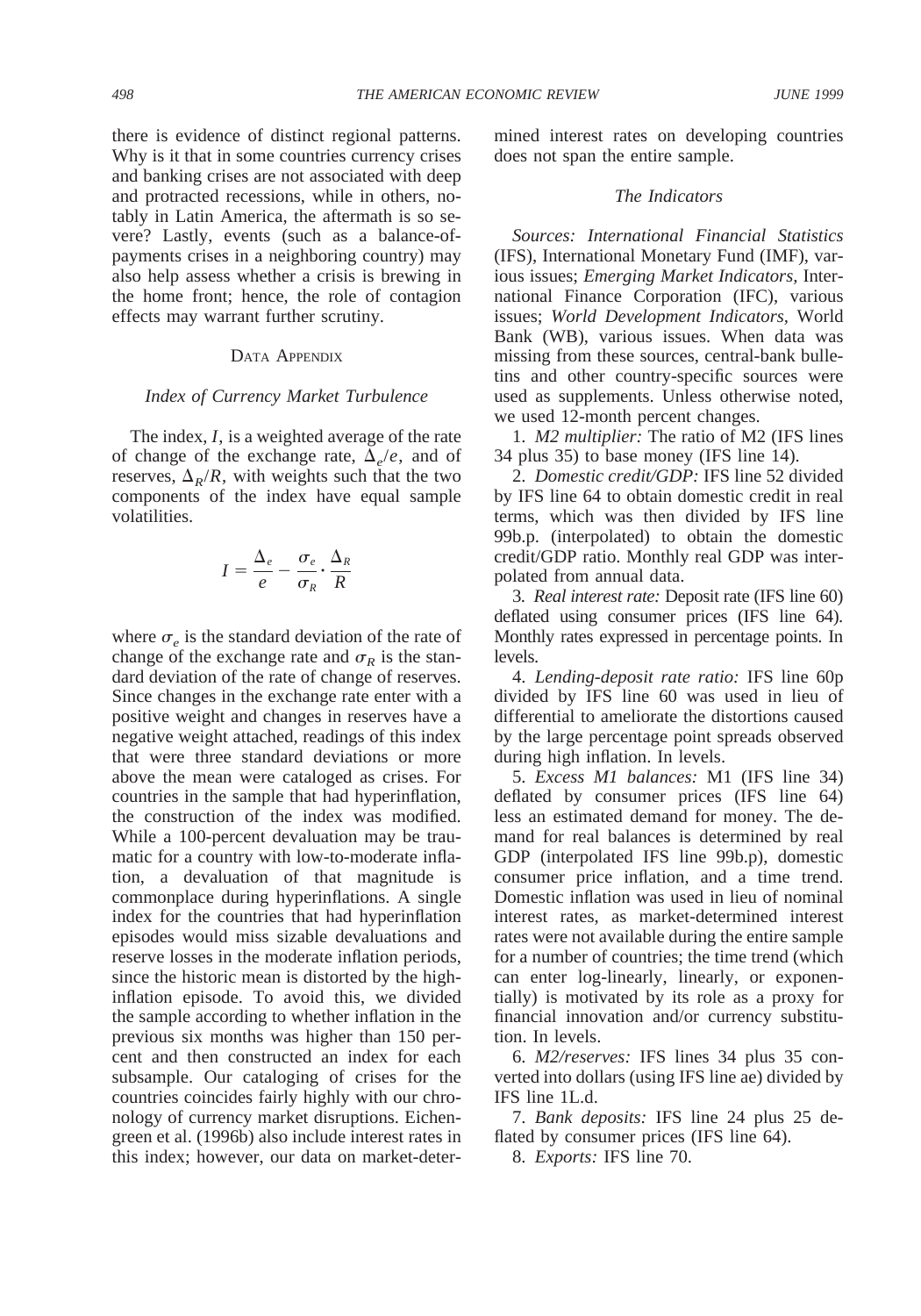9. *Imports:* IFS line 71.

10. *Terms of trade:* The unit value of exports (IFS line 74) over the unit value of imports (IFS line 75). For those developing countries where import unit values (or import price indices) were not available, an index of prices of manufactured exports from industrial countries to developing countries was used.

11. *The real exchange rate:* The real exchange-rate index is derived from a nominal exchange-rate index, adjusted for relative consumer prices (IFS line 64). The measure is defined as the relative price of foreign goods (in domestic currency) to the price of domestic goods. The nominal exchange-rate index is a weighted average of the exchange rates of the 19 OECD countries with weights equal to the country trade shares with the OECD countries. Since not all real appreciations reflect disequilibrium phenomena, we focus on deviations of the real exchange rate from trend. The trend was specified as, alternatively, log, linear, and exponential; the best fit among these was selected on a country-by-country basis. In levels.

12. *Reserves:* IFS line 1L.d.

13. *Real interest-rate differential:* Interest rates in the domestic economy are compared with interest rates in the United States (Germany) if the domestic central bank pegs the currency to the dollar (deutsche mark). The interest-rate differential is constructed as the difference between real rates for the domestic and foreign countries. Real rates are deposit rates (IFS line 60) deflated using consumer prices (IFS line 64).

14. *Output:* For most countries, the measure of output used is industrial production (IFS line 66). However, for some countries, (the commodity exporters) an index of out-put of primary commodities is used (IFS lines 66aa) if industrial production is not available.

15. *Stock returns:* IFC global indices are used for all emerging markets; for industrial countries the quotes from the main boards are used. All stock prices are in US dollars.

16. *GDP:* Consolidated public-sector deficit as a share of GDP (*World Development Indicators*, various issues).

## REFERENCES

*American Banker.* Various issues. **Blanco, Herminio and Garber, Peter M.** "Recurrent Devaluations and Speculative Attacks on the Mexican Peso." *Journal of Political Economy*, February 1986, *94* (1), pp. 148–66.

- **Calomiris, Charles W. and Gorton, Gary.** "The Origins of Banking Panics: Models, Facts, and Bank Regulation," in R. Glenn Hubbard, ed., *Financial markets and financial crises*. Chicago: University of Chicago Press, 1991, pp. 109–73.
- **Calvo, Guillermo A.** "Varieties of Capital-Market Crises." Mimeo, University of Maryland, 1995.
- **Calvo, Guillermo A.; Leiderman, Leonardo and Reinhart, Carmen M.** "Capital Inflows and Real Exchange Rate Appreciation: The Role of External Factors." *International Monetary Fund Staff Papers*, March 1993, *40* (1), pp. 108–51.
- **Calvo, Guillermo A. and Mendoza, Enrique.** "Petty Crime and Cruel Punishment: Lessons from the Mexican Debacle." *American Economic Review*, May 1996 (*Papers and Proceedings*), *86* (2), pp. 170–75.
- **Calvo, Sara and Reinhart, Carmen M.** "Capital Flows to Latin America: Is There Evidence of Contagion Effects?" in Guillermo A. Calvo, Morris Goldstein, and Eduard Hochreiter, eds., *Private capital flows to emerging markets*. Washington, DC: Institute for International Economics, 1996, pp. 151–71.
- **Caprio, Gerald, Jr. and Klingebiel, Daniela.** "Bank Insolvency: Bad Luck, Bad Policy, or Bad Banking?" in Michael Bruno and Boris Pleskovic, ed., *Annual World Bank conference on development economics*. Washington, DC: World Bank, 1996, pp. 79–104.
- Díaz-Alejandro, Carlos F. "Good-Bye Financial Repression, Hello Financial Crash." *Journal of Development Economics*, February 1985, *19* (1–2), pp. 1–24.
- **Diebold, Francis and Rudebusch, Glen.** "Scoring the Leading Indicators." *Journal of Business*, July 1989, *62* (3), pp. 369–91.
- Dornbusch, Rudiger; Goldfajn, Ilan and Valdés, **Rodrigo O.** "Currency Crises and Collapses." *Brookings Papers on Economic Activity*, June 1995, (2), pp. 219–70.
- **Edwards, Sebastian.** "Real Exchange Rates, Devaluation, and Adjustment: Exchange Rate Policy in Developing Countries." Cambridge, MA: MIT Press, 1989.
- **Eichengreen, Barry; Rose, Andrew K. and Wyplosz, Charles.** "Contagious Currency Crises." Centre for Economic Policy Research (London) Discussion Paper No. 1453, August 1996a.